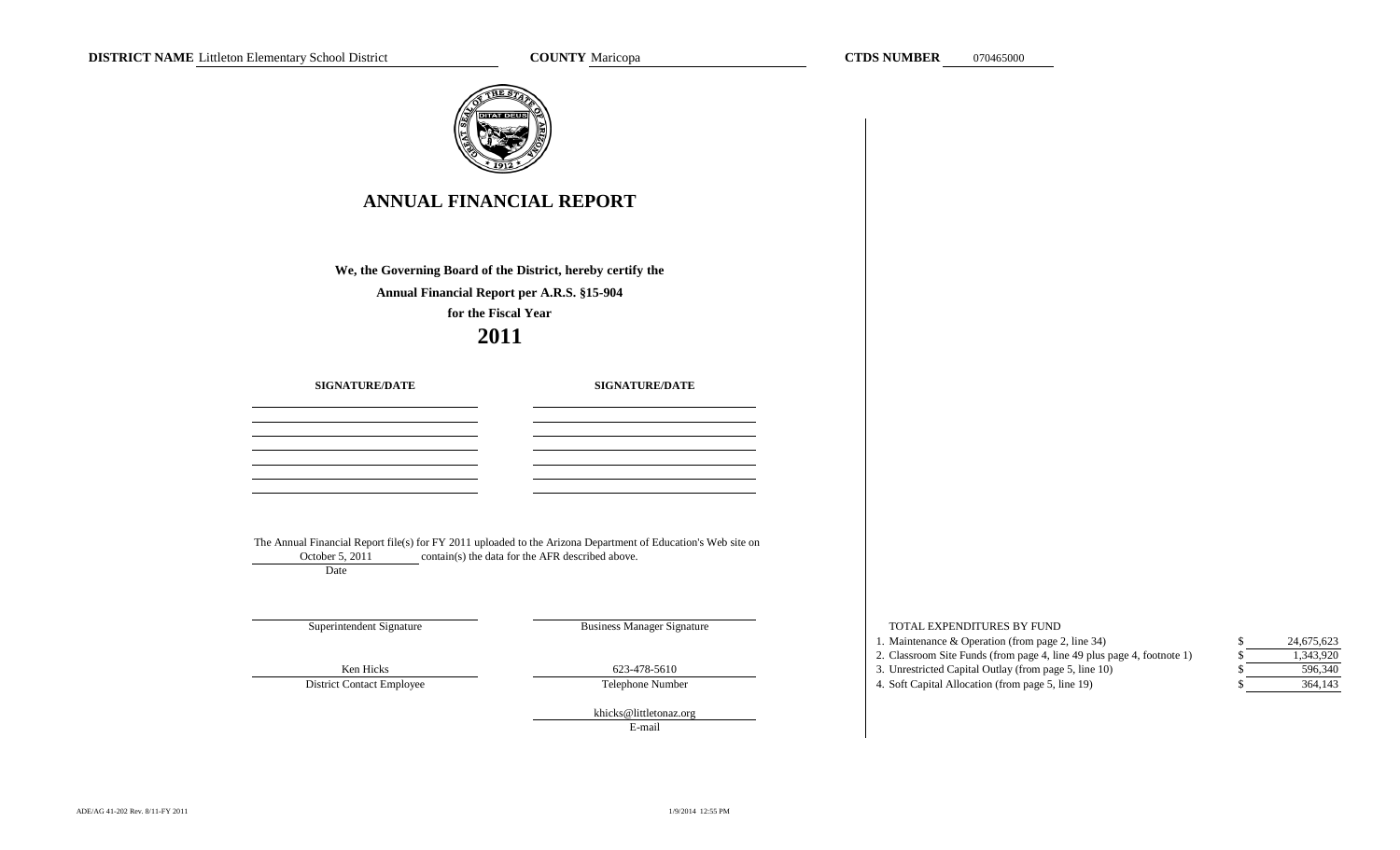| <b>DISTRICT NAME</b> Littleton Elementary School District                                                    |                        | <b>COUNTY</b> Maricopa |                    | <b>CTDS NUMBER</b> 070465000                                                              |                |
|--------------------------------------------------------------------------------------------------------------|------------------------|------------------------|--------------------|-------------------------------------------------------------------------------------------|----------------|
|                                                                                                              |                        |                        |                    |                                                                                           |                |
|                                                                                                              | <b>MAINTENANCE</b>     | <b>UNRESTRICTED</b>    | SOFT CAPITAL       |                                                                                           |                |
|                                                                                                              | AND OPERATION          | <b>CAPITAL OUTLAY</b>  | <b>ALLOCATION</b>  |                                                                                           |                |
| <b>FUNDS AVAILABLE</b>                                                                                       | <b>FUND 001</b>        | <b>FUND 610</b>        | <b>FUND 625</b>    |                                                                                           |                |
|                                                                                                              | <b>ACTUAL</b>          | <b>ACTUAL</b>          | <b>ACTUAL</b>      |                                                                                           |                |
| Beginning Fund Balance (1)                                                                                   | 272,559                | 1,957,793              | 1,246,373 1        |                                                                                           |                |
| <b>REVENUE</b>                                                                                               |                        |                        |                    |                                                                                           |                |
| 1000 Local                                                                                                   |                        |                        |                    |                                                                                           |                |
| 1110 Property Taxes                                                                                          | 7,253,900              | 14,508                 | $(319)$ 2.         | (1) Includes the Maintenance and Operation Fund revolving account cash balance on hand of | at $7/1/10$ or |
| 1140 Penalties and Interest on Taxes                                                                         |                        |                        |                    | \$5,011 at 6/30/11, as applicable.                                                        |                |
| 1280 Revenue in Lieu of Taxes                                                                                | 290,935                |                        |                    | (2) The amount of Government Property Lease Excise Tax revenue included on line 18 is     | $\mathbf{s}$   |
| 1310 Tuition from Individuals                                                                                |                        |                        |                    |                                                                                           |                |
| 1320 Tuition from Other Arizona Districts                                                                    |                        |                        |                    |                                                                                           |                |
| 1330 Tuition from Out-of-State Districts<br>1340 Tuition from Other Private Sources (Other than Individuals) |                        |                        |                    |                                                                                           |                |
| 1350 Tuition from Other Government Sources Within Arizona                                                    |                        |                        |                    |                                                                                           |                |
| 1360 Tuition from Other Government Sources Outside Arizona                                                   | $\overline{10}$        |                        | 10.                |                                                                                           |                |
| 1410 Transportation Fees from Individuals                                                                    | $\overline{11}$        |                        | 11.                |                                                                                           |                |
| 1420 Transportation Fees from Other Arizona Districts                                                        | 12                     |                        | 12.                |                                                                                           |                |
| 1430 Transportation Fees from Out-of-State Districts                                                         | 12                     |                        | 13.                |                                                                                           |                |
| 1440 Transportation Fees from Other Private Sources (Other than Individuals)                                 | 14                     |                        | 14.                |                                                                                           |                |
| 1450 Transportation Fees from Other Government Sources Within Arizona                                        | 15                     |                        | 15.                |                                                                                           |                |
| 1460 Transportation Fees from Other Government Sources Outside Arizona                                       | 16                     |                        | 16.                |                                                                                           |                |
| 1500 Investment Income                                                                                       | 17                     | 19,358                 | 12,405 17.         |                                                                                           |                |
| Other (Specify) (2) Refund of prior year's expense; misc.                                                    | 18<br>30,050           | 1,229                  | 18.                |                                                                                           |                |
| Subtotal (lines 2-18)                                                                                        | 19<br>7,574,885        | 35,095                 | 12,086 19.         |                                                                                           |                |
| 2000 Intermediate                                                                                            |                        |                        |                    |                                                                                           |                |
| 2110 County School Fund                                                                                      | 20                     |                        | 20.                |                                                                                           |                |
| 2120 County Equalization Assistance                                                                          | 21<br>1,719,467        | 49,503                 | $12,039$ 21.       |                                                                                           |                |
| 2210 Special County School Reserve Fund                                                                      | 22.                    |                        | 22.                |                                                                                           |                |
| Other (Specify)                                                                                              | 23                     |                        | 23.                |                                                                                           |                |
| Subtotal (lines 20-23)                                                                                       | 24.<br>1,719,467       | 49,503                 | 12,039 24.         |                                                                                           |                |
| 3000 State                                                                                                   |                        |                        |                    |                                                                                           |                |
| 3110 State Equalization Assistance<br>3120 Additional State Aid                                              | 15,563,960<br>25<br>26 | 433,168                | 727,522 25.<br>26. |                                                                                           |                |
| Other (Specify)                                                                                              | 638,337<br>27.         | 9,549                  | 27.                |                                                                                           |                |
| Subtotal (lines 25-27)                                                                                       | 28.<br>16,202,297      | 442,717                | 727,522 28.        |                                                                                           |                |
| 4000 Federal                                                                                                 |                        |                        |                    |                                                                                           |                |
| 4100 Unrestricted Revenue Received Directly from the Federal Government                                      | 29                     |                        | 29                 |                                                                                           |                |
| 4200 Unrestricted Revenue Received from the Federal Government through the State                             | 30.                    |                        | 30.                |                                                                                           |                |
| 4500 Restricted Revenue Received from the Federal Government through the State                               | 31<br>204,011          |                        | 31.                |                                                                                           |                |
| 4700 Revenue Received from the Federal Government through Other Intermediate Agencies                        | 32                     |                        | 32.                |                                                                                           |                |
| 4800 Revenue in Lieu of Taxes                                                                                | 33                     |                        | 33.                |                                                                                           |                |
| 4900 Revenue for/on Behalf of the District                                                                   | 34                     |                        | 34.                |                                                                                           |                |
| Other (Specify)                                                                                              | 35                     |                        | 35.                |                                                                                           |                |
| Subtotal (lines 29-35)                                                                                       | 36<br>204,011          | $\theta$               | 36.                |                                                                                           |                |
| Total Fund Revenue (lines 19, 24, 28, and 36)                                                                | 25,700,660<br>37       | 527,315                | 751,647 37.        |                                                                                           |                |
| 5200 Fund Transfers-In                                                                                       | 38                     |                        | 38.                |                                                                                           |                |
| Other (Specify)                                                                                              | 39.<br>16,104          |                        | 39.                |                                                                                           |                |
| TOTAL FUNDS AVAILABLE (lines 1 and 37 through 39)                                                            | 40<br>25,989,323       | 2,485,108              | 1,998,020 40.      |                                                                                           |                |
| Total Maintenance and Operation Expenditures (p. 2, line 34)                                                 | 41<br>24,675,623       |                        | 41.                |                                                                                           |                |
| Total Capital Expenditures (p. 5, lines 10 and 19)                                                           | 42                     | 596,340                | 364,143 42.        |                                                                                           |                |
| 6900 Other Financing Uses and Other Items                                                                    | 43                     |                        | 43.                |                                                                                           |                |
| TOTAL EXPENDITURES AND OTHER USES (lines 41 or 42 plus 43)                                                   | 44<br>24,675,623       | 596,340                | 364,143 44.        |                                                                                           |                |
| <b>ENDING FUND BALANCE (line 40 minus line 44) (1)</b>                                                       | 45<br>1,313,700        | 1,888,768              | 1,633,877 45.      |                                                                                           |                |

.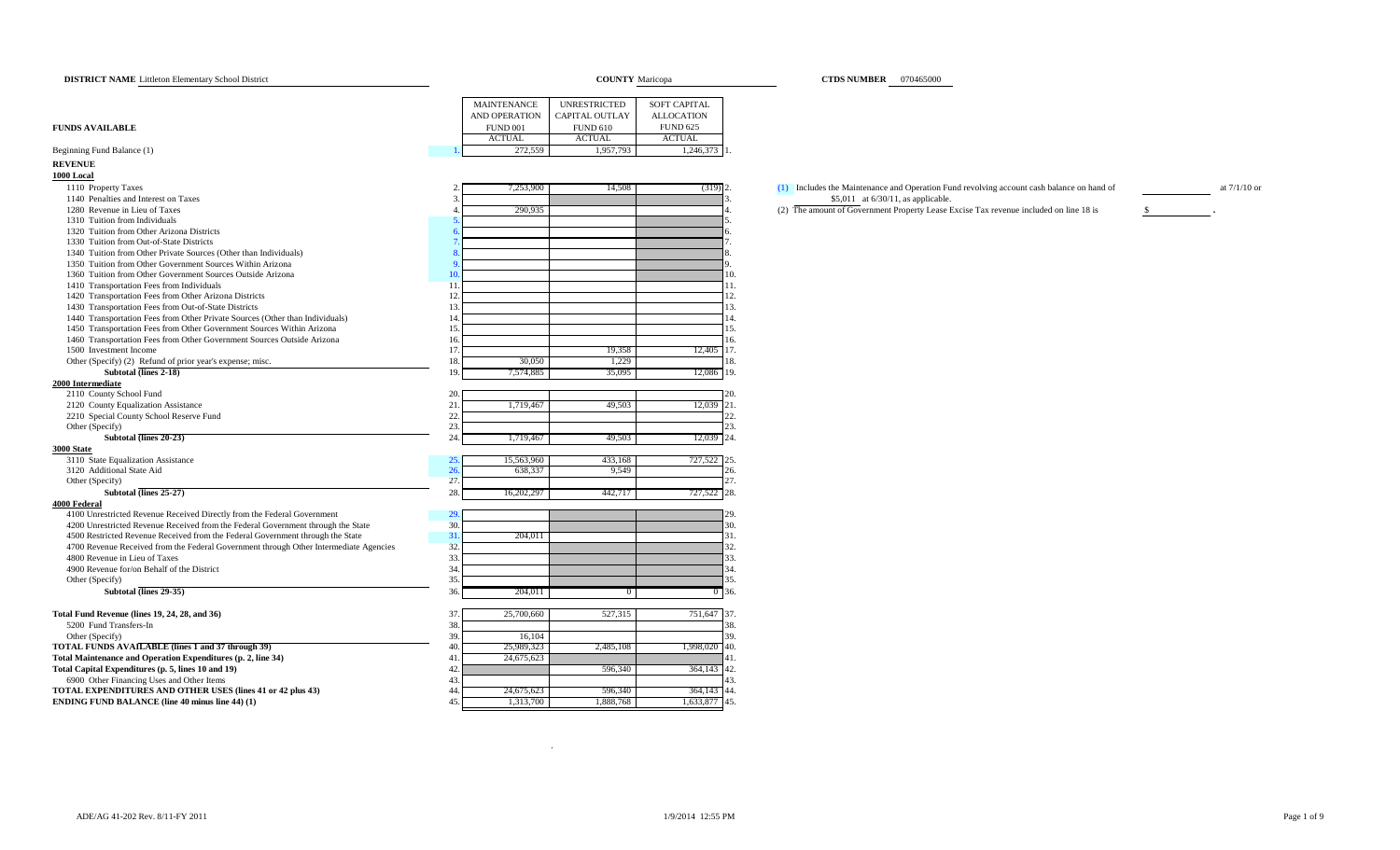**DISTRICT NAME** Littleton Elementary School District **COUNTY** Maricopa **COUNTY** Maricopa **COUNTY COUNTY COUNTY COUNTY COUNTY COUNTY COUNTY COUNTY COUNTY COUNTY COUNTY COUNTY COUNTY COUNTY COUNTY** 

**COUNTY** Maricopa

**MAINTENANCE AND OPERATION FUND (001)—EXPENDITURES**

|                                                                 |             |                 | Employee        | <b>Purchased Services</b> |           | Debt Service      |               | Totals         |                   | % Increase/   |
|-----------------------------------------------------------------|-------------|-----------------|-----------------|---------------------------|-----------|-------------------|---------------|----------------|-------------------|---------------|
| Expenditures                                                    |             | <b>Salaries</b> | <b>Benefits</b> | 6300, 6400.               | Supplies  | and Miscellaneous | <b>Budget</b> | Actual         | Prior Year Actual | Decrease in   |
|                                                                 |             | 6100            | 6200            | 6500                      | 6600      | 6800              |               |                |                   | Actual        |
| <b>100 Regular Education</b>                                    |             |                 |                 |                           |           |                   |               |                |                   |               |
| 1000 Classroom Instruction                                      |             | 8,703,610       | 2,276,978       | 15,659                    | 110,591   | 594               | 11,812,109    | 11,107,432     | 11,898,765        | $-6.7\%$      |
| 2000 Support Services                                           |             |                 |                 |                           |           |                   |               |                |                   |               |
| 2100 Students                                                   |             | 728,104         | 133,227         | 61,992                    | 8,437     |                   | 904,703       | 931,760        | 887,584           | 5.0% 2        |
| 2200 Instructional Staff                                        |             | 627,961         | 153,268         | 16,018                    | 514       | 13,772            | 792,188       | 811,533        | 550,697           | 47.4%         |
| 2300 General Administration                                     |             | 235,302         | 40,247          | 57,266                    | 7,579     | 7,974             | 395,666       | 348,368        | 398,471           | $-12.6%$      |
| 2400 School Administration                                      |             | 643,155         | 206,520         | 72,645                    | 17,560    | 586               | 888,805       | 940,466        | 1,326,115         | $-29.1%$      |
| 2500 Central Services                                           |             | 679,048         | 213,438         | 222,157                   | 43,915    | 85,874            | 1,134,685     | 1,244,432      | 1,336,324         | $-6.9%$       |
| 2600 Operation & Maintenance of Plant                           |             | 1,091,434       | 306,031         | 507,578                   | 801,004   | 1,231             | 2,975,205     | 2,707,278      | 3,017,751         | $-10.3%$      |
| 2900 Other                                                      |             |                 |                 |                           |           |                   | $\Omega$      | $\Omega$       | $\overline{0}$    | 0.0%          |
| 3000 Operation of Noninstructional Services                     | $\mathbf Q$ | 48,495          | 7,177           |                           | 10,899    |                   | 27,821        | 66,571         | 95,731            | $-30.5%$ 9    |
| 5000 Debt Service (1)                                           | 10.         |                 |                 |                           |           |                   |               | $\Omega$       | $\Omega$          | 0.0%          |
| 610 School-Sponsored Cocurricular Activities                    | 11.         |                 |                 |                           |           |                   | 8,274         | $\Omega$       | 8,708             | $-100.0\%$    |
| 620 School-Sponsored Athletics                                  | 12.         | 65,450          | 12,348          | 32,991                    | 400       | 2,400             | 128,261       | 113,589        | 108,626           | 4.6%          |
| 630 Other Instructional Programs                                | 13.         |                 |                 |                           |           |                   |               | $\overline{0}$ | $\overline{0}$    | $0.0\%$       |
| 700, 800, 900 Other Programs                                    | 14.         |                 |                 |                           |           |                   |               | $\theta$       | $\overline{0}$    | 0.0%          |
| Regular Education Subsection Subtotal (lines 1-14)              | 15.         | 12,822,559      | 3,349,234       | 986,306                   | 1,000,899 | 112,431           | 19,067,717    | 18,271,429     | 19,628,772        | $-6.9\%$ 15.  |
| <b>200 Special Education</b>                                    |             |                 |                 |                           |           |                   |               |                |                   |               |
| 1000 Classroom Instruction                                      | 16.         | 2,002,469       | 515,020         | 146,101                   | 15,325    |                   | 3,297,694     | 2,678,915      | 3,873,130         | $-30.8\%$ 16. |
| 2000 Support Services                                           |             |                 |                 |                           |           |                   |               |                |                   |               |
| 2100 Students                                                   | 17.         | 566,798         | 98,755          | 901,026                   | 6,690     | 100               | 1,426,887     | 1,573,369      | 1,075,255         | 46.3% 17.     |
| 2200 Instructional Staff                                        | 18.         | 7,056           | 1,165           | 959                       | 1,367     |                   | 9,300         | 10,547         | 36,060            | $-70.8\%$ 18. |
| 2300 General Administration                                     | 19.         |                 |                 |                           |           |                   | $\Omega$      | $\Omega$       | $\overline{0}$    | 0.0%          |
| 2400 School Administration                                      | 20.         |                 |                 |                           |           |                   | $\Omega$      | $\overline{0}$ | $\mathbf{0}$      | 0.0%          |
| 2500 Central Services                                           | 21.         |                 |                 | 38                        |           |                   | $\Omega$      | 38             | $\bf{0}$          | 2.1           |
| 2600 Operation & Maintenance of Plant                           | 22.         |                 |                 |                           |           |                   | $\theta$      | $\Omega$       | $\overline{0}$    | 0.0%          |
| 2900 Other                                                      | 23.         |                 |                 |                           |           |                   | $\Omega$      | $\overline{0}$ | $\mathbf{0}$      | 0.0%          |
| 3000 Operation of Noninstructional Services                     | 24.         |                 |                 |                           |           |                   | $\Omega$      | $\Omega$       | $\theta$          | 0.0%          |
| Subtotal (lines 16-24)                                          | 25.         | 2,576,323       | 614,940         | 1,048,124                 | 23,382    | 100               | 4,733,881     | 4,262,869      | 4,984,445         | $-14.5%$      |
| 300 Special Education Disability ESEA, Title VIII               |             |                 |                 |                           |           |                   |               |                |                   |               |
| (from Supplement, page 1, line 10)                              | 26.         |                 |                 | ſ                         |           | $\Omega$          | $\Omega$      | $\Omega$       | $\overline{0}$    | $0.0\%$ 26.   |
| <b>400 Pupil Transportation</b>                                 | 27.         | 637,283         | 149,446         | 37,237                    | 209,662   | 1,321             | 1,043,514     | 1,034,949      | 959,128           | 7.9% 27.      |
| 510 Desegregation                                               |             |                 |                 |                           |           |                   |               |                |                   |               |
| (from Districtwide Desegregation Expenditures, page 2, line 44) | 28.         |                 |                 |                           |           | $\Omega$          | $\Omega$      | $\Omega$       | $\theta$          | 0.0% 28.      |
| 520 Special K-3 Program Override                                |             |                 |                 |                           |           |                   |               |                |                   |               |
| (from Supplement, page 1, line 20)                              | 29.         | 750,556         | 336,623         | $\Omega$                  | 19,197    | $\Omega$          | 1,106,376     | 1,106,376      | 1,127,387         | $-1.9\%$ 29.  |
| <b>530 Dropout Prevention Programs</b>                          |             |                 |                 |                           |           |                   |               |                |                   |               |
| 1000 Classroom Instruction                                      | 30.         |                 |                 |                           |           |                   |               | $\Omega$       | $\Omega$          | 0.0% 30.      |
| 2000-3000 Support Serv. & Oper. of Noninstructional Serv.       | 31.         |                 |                 |                           |           |                   |               | $\overline{0}$ | $\overline{0}$    | $0.0\%$ 31    |
| Subtotal (lines 30 and 31)                                      | 32.         |                 |                 | $\Omega$                  | $\Omega$  | $\Omega$          | $\Omega$      | $\Omega$       | $\Omega$          | 0.0%          |
| 540 Joint Career and Technical Education and Vocational         |             |                 |                 |                           |           |                   |               |                |                   |               |
| <b>Education Center</b> (from Supplement, page 1, line 30)      | 33.         |                 |                 | $\Omega$                  | ſ         | $\Omega$          | $\Omega$      | $\Omega$       | $\overline{0}$    | 0.0% 33.      |
| <b>Total Expenditures</b> (lines 15, 25-29, 32, and 33)         | 34.         | 16,786,721      | 4,450,243       | 2,071,667                 | 1.253.140 | 113,852           | 25,951,488    | 24,675,623     | 26,699,732        | $-7.6\%$ 34.  |

(1) Function code 5000, object code 6820-Judgments Against the District should be used to report actual expenditures for excessive property tax valuation judgments paid in FY 2011 .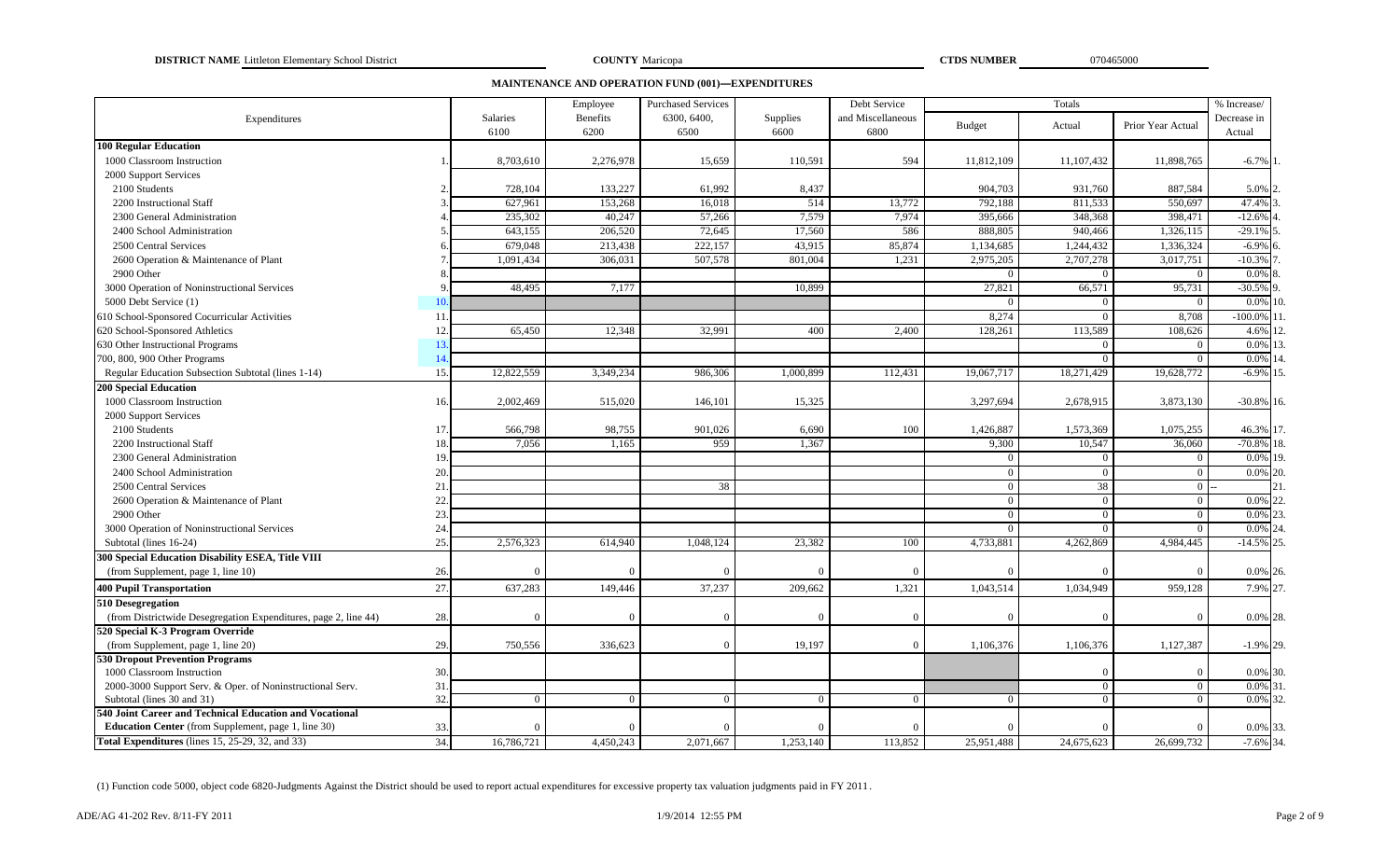#### **A. ENROLLMENT OF GIFTED PUPILS BY GRADE (A.R.S. §15-779.02)**

| Areas of Identification [A.R.S. §15-203(A)(15)] |  |  |  | <b>GRADE</b> |    |  |                |              |
|-------------------------------------------------|--|--|--|--------------|----|--|----------------|--------------|
|                                                 |  |  |  |              |    |  | $\overline{ }$ | <b>TOTAL</b> |
| 1. Quantitative Reasoning                       |  |  |  |              |    |  |                | 25 I         |
| 2. Verbal Reasoning                             |  |  |  |              |    |  |                | 12   2.      |
| 3. Nonverbal Reasoning                          |  |  |  |              |    |  |                | 50 3         |
| 4. Total Duplicated Enrollment (lines 1-3)      |  |  |  |              | 18 |  |                | 87 4.        |

## **B. ENROLLMENT OF GIFTED PUPILS BY ETHNICITY**

|                                              | Total Number  | D. MAINTENANCE AND OPERATION EXPENDE         |
|----------------------------------------------|---------------|----------------------------------------------|
|                                              | Gifted Pupils | Actual Expenditures for all Gifted Programs: |
| 1. White, not Hispanic                       | 11            | 81.310<br>$K-8$ \$                           |
| 2. Black, not Hispanic                       |               | $9-12$                                       |
| 3. Hispanic                                  | 34            | 81.310<br>Total                              |
| 4. American Indian/Alaskan Native            |               |                                              |
| 5. Asian or Pacific Islander                 |               | E. MAINTENANCE AND OPERATION DETAIL E        |
| 6. Total Unduplicated Enrollment (lines 1-5) | 58            |                                              |

# $K-8$  \$ 81,310

| . .   | . . |        |
|-------|-----|--------|
| Total | -8  | 81,310 |
|       |     |        |

#### **E. MAINTENANCE AND OPERATION DETAIL BY OBJECT CODE**

| 6. Total Unduplicated Enrollment (lines 1-5)           |         |         |  |                                   |      | <b>BUDGET</b> | <b>ACTUAL</b> |  |
|--------------------------------------------------------|---------|---------|--|-----------------------------------|------|---------------|---------------|--|
|                                                        |         |         |  | <b>Utilities</b>                  |      | .261.000      | 1,023,712 1.  |  |
| C. M&O AND SCA FUND SPECIAL EDUCATION PROGRAMS BY TYPE |         |         |  | 2. Tuition Out Debt Service       | 656. |               |               |  |
|                                                        | PROGRAM | PROGRAM |  | . Audit Services - Nonfederal (1) | 6350 | 40,000        | 35,631        |  |

#### F. MAINTENANCE AND OPERATION EXPENDITURES FOR CAREER LADDER PROGRAM

#### 3. Hearing Impairment 11,820 11,820 10,989 10,989 3. **G. MAINTENANCE AND OPERATION EXPENDITURES FOR OPTIONAL PERFORMANCE INCENTIVE PROGRAM** Actual Expenditures made in FY 2011 \$

D. MAINTENANCE AND OPERATION EXPENDITURES FOR GIFTED PUPILS (ELEMENTARY, SECONDARY, AND TOTAL)

#### **H. MAINTENANCE AND OPERATION EXPENDITURES FOR PERFORMANCE PAY**

#### 7. Multiple Disabilities 2011 2011 2014 192,990 1. Actual Expenditures made in FY 2011

| $\lambda$ . Orthopedic miplimines          | $1 + 100$ | $1 + 100$ | 0.0001    | 0.0001        |      |                                                              |                   |         |                             |       |       |
|--------------------------------------------|-----------|-----------|-----------|---------------|------|--------------------------------------------------------------|-------------------|---------|-----------------------------|-------|-------|
| 10. Developmental Delay                    | 190.752   | 190,752   | 136,229   | $136.229$ 10. |      | <b>I. TUITION</b>                                            |                   |         | <b>Tuition Expenditures</b> |       |       |
| 11. Preschool Severe Delay                 |           |           |           |               |      |                                                              |                   |         |                             |       |       |
| 12. Speech/Language Impairment             | 6,000     | 6.000     | 29,371    | 29.371 12.    |      |                                                              | <b>Operations</b> | Capital | Debt                        | Total |       |
| 13. Traumatic Brain Injury                 |           |           |           |               | 13.  | 1. Type 03 districts-Tuition to Other Arizona Districts      |                   |         |                             |       |       |
| 14. Visual Impairment                      |           |           |           |               | -14. | for high school students only (objects $6561 & 6565$ )       |                   |         |                             |       | 0 I 1 |
| 15. Subtotal (lines 1-14)                  | 4.346.683 | 4.346.683 | 4,047,600 | 4,047,600 15. |      | 2. Tuition to Other Arizona Districts not included on line 1 |                   |         |                             |       |       |
| 16. Gifted Education                       | 61,816    | 61.816    | 81,310    | 81.310 16.    |      | $\left( \text{object } 6561 \right)$                         |                   |         |                             |       |       |
| 17. Remedial Education                     |           |           |           |               |      | 3. Tuition to Out-of-State Districts (object 6562)           |                   |         |                             |       |       |
| 18. ELL Incremental Costs                  | 325,382   | 325.382   | 133,958   | 133,958 18.   |      | 4. Tuition to Private Schools (object 6563)                  |                   |         |                             |       |       |
| 19. ELL Compensatory Instruction           |           |           |           |               | 19.  | 5. Tuition to Ed Services\Coops\IGAs (object 6564)           |                   |         |                             |       |       |
| 20. Vocational and Technological Education |           |           |           |               |      | 6. Tuition Other (object 6569)                               |                   |         |                             |       | 06.   |
| 21 Caroor Education                        |           |           |           |               |      | $7$ Total (lines $1-6$ )                                     |                   |         |                             |       |       |

(1) Enter the FY 2011 M&O expenditures related to audits of nonfederal funds on line E.3. Districts may also include additional federal audit expenditures incurred as a result of ARRA-SFSF monies received on line E.3. The total <u>federal</u> audit service expenditures made in FY 2011 from all funds were \$ 35,631

|                                                      | 200           | <b>TOTAL</b>  | 200           | <b>TOTAL</b>  |                                                                                             |            |          |                             |                |
|------------------------------------------------------|---------------|---------------|---------------|---------------|---------------------------------------------------------------------------------------------|------------|----------|-----------------------------|----------------|
|                                                      | <b>BUDGET</b> | <b>BUDGET</b> | <b>ACTUAL</b> | <b>ACTUAL</b> | <b>F. MAINTENANCE AND OPERATION EXPENDITURES FOR CAREER LADDER PROGRAM</b>                  |            |          |                             |                |
| l. Autism                                            | 538,374       | 538,374       | 479.535       | 479,535       | Actual Expenditures made in FY 2011                                                         |            |          |                             |                |
| 2. Emotional Disability                              | 108,675       | 108,675       | 57,005        | 57,005        |                                                                                             |            |          |                             |                |
| 3. Hearing Impairment                                | 11.820        | 11,820        | 10.989        | 10,989        | <b>G. MAINTENANCE AND OPERATION EXPENDITURES FOR OPTIONAL PERFORMANCE INCENTIVE PROGRAM</b> |            |          |                             |                |
| 4. Other Health Impairments                          |               |               |               |               | Actual Expenditures made in FY 2011                                                         |            |          |                             |                |
| 5. Specific Learning Disability                      | 2.509.105     | 2,509,105     | 2,469,121     | 2,469,121     |                                                                                             |            |          |                             |                |
| 6. Mild. Moderate or Severe Mental Retardation       | 605.894       | 605,894       | 511.849       | 511,849 6.    | <b>H. MAINTENANCE AND OPERATION EXPENDITURES FOR PERFORMANCE PAY</b>                        |            |          |                             |                |
| 7. Multiple Disabilities                             | 207,249       | 207,249       | 192,680       | 192,680       | Actual Expenditures made in FY 2011                                                         |            |          |                             |                |
| 8. Multiple Disabilities with Severe Sensory Impair. | 93.911        | 93,911        | 91,184        | 91,184        |                                                                                             |            |          |                             |                |
| 9. Orthopedic Impairment                             | 74,903        | 74,903        | 69,637        | 69,637 9      |                                                                                             |            |          |                             |                |
| 10. Developmental Delay                              | 190,752       | 190,752       | 136,229       | 136,229 10.   | <b>I. TUITION</b>                                                                           |            |          | <b>Tuition Expenditures</b> |                |
| 11. Preschool Severe Delay                           |               |               |               |               |                                                                                             |            |          |                             |                |
| 12. Speech/Language Impairment                       | 6,000         | 6,000         | 29,371        | 29,371        | 12.                                                                                         | Operations | Capital  | Debt                        | Total          |
| 13. Traumatic Brain Injury                           |               | $\Omega$      |               |               | 1. Type 03 districts-Tuition to Other Arizona Districts                                     |            |          |                             |                |
| 14. Visual Impairment                                |               | $\Omega$      |               |               | for high school students only (objects $6561 & 6565$ )                                      |            |          |                             |                |
| 15. Subtotal (lines 1-14)                            | 4,346,683     | 4,346,683     | 4,047,600     | 4,047,600     | 2. Tuition to Other Arizona Districts not included on line 1<br>15.                         |            |          |                             |                |
| 16. Gifted Education                                 | 61.816        | 61,816        | 81,310        | 81,310        | (object 6561)<br>16.                                                                        |            |          |                             |                |
| 17. Remedial Education                               |               |               |               |               | 3. Tuition to Out-of-State Districts (object 6562)                                          |            |          |                             |                |
| 18. ELL Incremental Costs                            | 325,382       | 325,382       | 133,958       | 133,958 18.   | 4. Tuition to Private Schools (object 6563)                                                 |            |          |                             |                |
| 19. ELL Compensatory Instruction                     |               |               |               |               | 19.<br>5. Tuition to Ed Services\Coops\IGAs (object 6564)                                   |            |          |                             |                |
| 20. Vocational and Technological Education           |               | $\Omega$      |               |               | 6. Tuition Other (object 6569)<br>20.                                                       |            |          |                             | 0 <sub>6</sub> |
| 21. Career Education                                 |               | $\Omega$      |               |               | 21.<br>$7. Total (lines 1-6)$                                                               |            | $\Omega$ |                             | 0 <sup>1</sup> |
| 22. Total (lines 15-21)                              | 4,733,881     | 4,733,881     | 4,262,868     | 4,262,868 22. |                                                                                             |            |          |                             |                |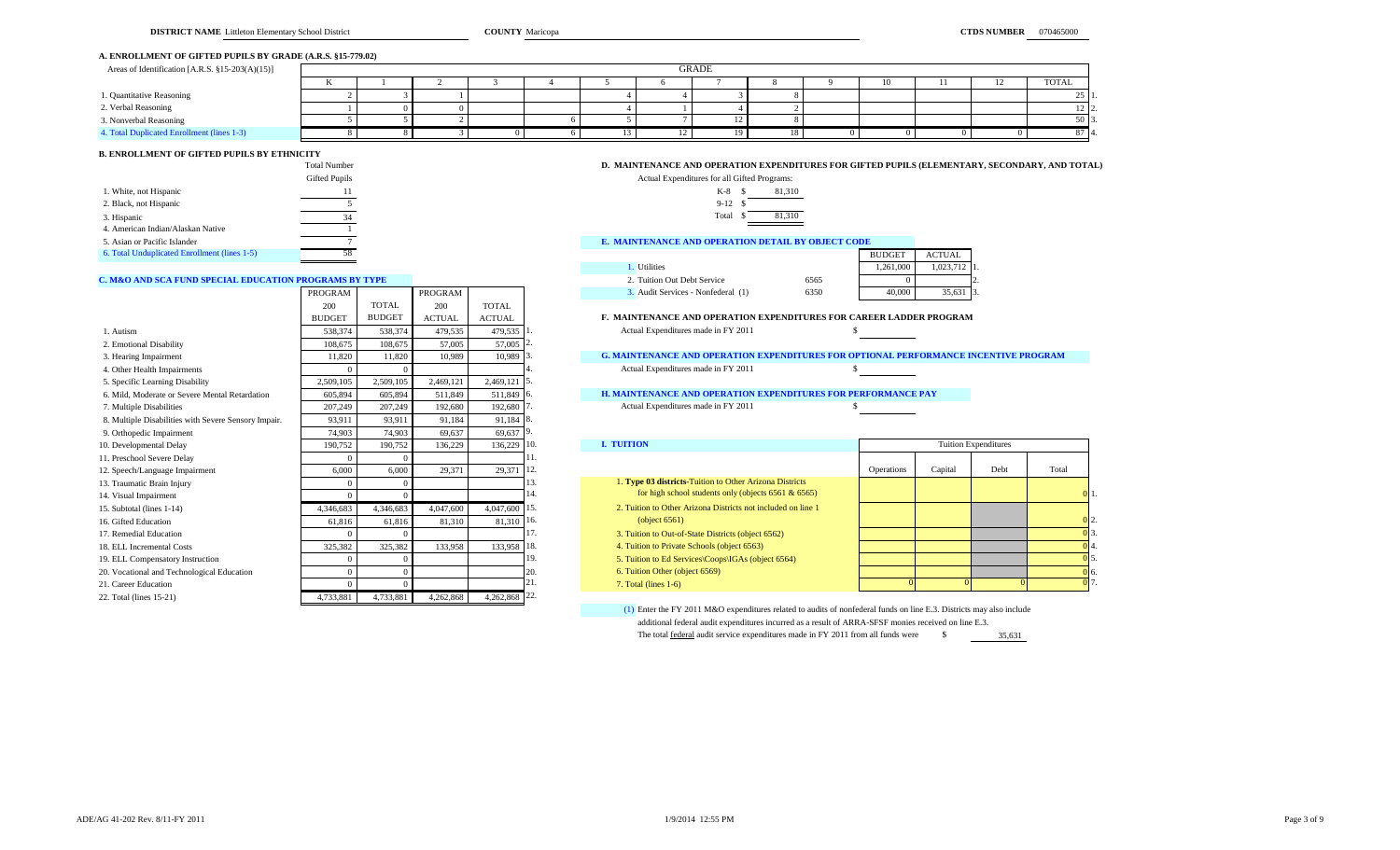#### ADE/AG 41-202 Rev. X/11-FY 2011 12:55 PM Page 4 of 9

**DISTRICT NAME Littleton Elementary School District 6000 and 2000 and 2000 and 2000 and 2000 and 2000 and 2000 and 2000 and 2000 and 2000 and 2000 and 2000 and 2000 and 2000 and 2000 and 2000 and 2000 and 2000 and 2000 and** 

**CLASSROOM SITE FUNDS (011, 012, AND 013)—REVENUES, EXPENDITURES, AND FUND BALANCES**

|                                                                                             | Beginning |                  |           |                          | Purchased Services |            |                |           | <b>Total Expenditures</b> |                   | % Increase            | Ending      |                                                                          |
|---------------------------------------------------------------------------------------------|-----------|------------------|-----------|--------------------------|--------------------|------------|----------------|-----------|---------------------------|-------------------|-----------------------|-------------|--------------------------------------------------------------------------|
| Revenues and Expenditure Function Codes                                                     | Fund      | Actual           | Salaries  | <b>Employee Benefits</b> | 6300, 6400,        | Supplies   | Other Interest | Budget    | Actual                    | Prior Year Actual | Decrease in           | Fund        |                                                                          |
|                                                                                             | Balance   | Revenues         | 6100      | 6200                     | 6500(1)            | 6600       | 6850(2)        |           |                           |                   | Actual                | Balance     |                                                                          |
| <b>Classroom Site Fund 011 - Base Salary</b>                                                |           |                  |           |                          |                    |            |                |           |                           |                   |                       |             |                                                                          |
| Revenues<br>CSF Allocation (20%)                                                            |           | 212,975          |           |                          |                    |            |                |           |                           |                   |                       |             | (1) For FY 2011, the district received Classroom Site Fund revenue of    |
| Interest Income                                                                             |           | 447              |           |                          |                    |            |                |           |                           |                   |                       |             | and expended<br>in Fund 010,                                             |
| Total Revenues (lines 1 and 2)                                                              |           | 213,422          |           |                          |                    |            |                |           |                           |                   |                       |             | object code 6590 for Classroom Site Fund pass-through payments to        |
| Expenditures                                                                                |           |                  |           |                          |                    |            |                |           |                           |                   |                       |             | district-sponsored charter schools. This amount is not included in the   |
| 100 Regular Education                                                                       |           |                  |           |                          |                    |            |                |           |                           |                   |                       |             | amounts reported for Fund 013.                                           |
| 1000 Classroom Instruction                                                                  |           |                  | 180,565   | 31,421                   |                    |            |                | 402,100   | 211,986                   | 262,061           | $-19.1%$              |             |                                                                          |
| 2100 Support Services - Students                                                            |           |                  | 2,486     | 455                      |                    |            |                | 3,382     | 2,941                     | 3,704             | $-20.6%$              |             | (2) Include amounts expended for registered warrant expense in Funds 011 |
| 2200 Support Services - Instructional Staff<br>Program 100 Subtotal (lines 4-6)             |           |                  | 183,051   | 31,876                   |                    |            |                | 405,482   | $\Omega$<br>214,927       | - 0<br>265,765    | 0.0%<br>$-19.1%$      |             | 012, and 013 on lines 16, 32, and 48, respectively.                      |
| 200 Special Education                                                                       |           |                  |           |                          |                    |            |                |           |                           |                   |                       |             |                                                                          |
| 1000 Classroom Instruction                                                                  |           |                  | 25,421    | 4,396                    |                    |            |                | 22,249    | 29,817                    | 27,453            | 8.6%                  |             |                                                                          |
| 2100 Support Services - Students                                                            |           |                  |           |                          |                    |            |                | 1,119     | $\overline{0}$            | 530               | $-100.0%$             |             |                                                                          |
| 2200 Support Services - Instructional Staff                                                 |           |                  | 638       | -46                      |                    |            |                |           | 684                       | 995               | $-31.3%$              |             |                                                                          |
| Program 200 Subtotal (lines 8-10)<br>11                                                     |           |                  | 26,059    | 4,442                    |                    |            |                | 23,368    | 30,501                    | 28,978            | 5.3%                  |             |                                                                          |
| Other Programs (Specify)                                                                    |           |                  |           |                          |                    |            |                |           |                           |                   |                       |             |                                                                          |
| 1000 Classroom Instruction<br>12                                                            |           |                  |           |                          |                    |            |                |           |                           | 3,171             | $-100.0%$             |             |                                                                          |
| 2100 Support Services - Students<br>13<br>14                                                |           |                  |           |                          |                    |            |                | $\Omega$  | $\Omega$<br>$\Omega$      | $\Omega$          | 0.0%<br>$-100.0%$     |             |                                                                          |
| 2200 Support Services - Instructional Staff<br>Other Programs Subtotal (lines 12-14)<br>15  |           |                  |           |                          |                    |            |                |           |                           | 3,178             | $-100.09$             |             |                                                                          |
| Total Classroom Site Fund 011 - Base Salary<br>16                                           | 64,441    | 213,422          | 209,110   | 36,318                   |                    |            |                | 428,850   | 245,428                   | 297,921           | $-17.6%$              | 32,435      |                                                                          |
| <b>Classroom Site Fund 012 - Performance Pay</b>                                            |           |                  |           |                          |                    |            |                |           |                           |                   |                       |             |                                                                          |
| Revenues                                                                                    |           |                  |           |                          |                    |            |                |           |                           |                   |                       |             |                                                                          |
| CSF Allocation (40%)<br>17                                                                  |           | 425,950          |           |                          |                    |            |                |           |                           |                   |                       |             |                                                                          |
| Interest Income<br>18                                                                       |           | 6,760            |           |                          |                    |            |                |           |                           |                   |                       |             |                                                                          |
| Total Revenues (lines 17 and 18)<br>1 <sup>°</sup>                                          |           | 432,710          |           |                          |                    |            |                |           |                           |                   |                       |             |                                                                          |
| Expenditures                                                                                |           |                  |           |                          |                    |            |                |           |                           |                   |                       |             |                                                                          |
| 100 Regular Education<br>1000 Classroom Instruction                                         |           |                  | 495,697   | 88,043                   |                    |            |                | 1,658,690 | 583,740                   | 631,610           | $-7.6%$               |             |                                                                          |
| 2100 Support Services - Students<br>21                                                      |           |                  |           |                          |                    |            |                |           |                           | $\overline{0}$    | 0.0%                  |             |                                                                          |
| 2200 Support Services - Instructional Staff<br>22                                           |           |                  |           |                          |                    |            |                |           | $\Omega$                  | $\Omega$          | 0.0%                  |             |                                                                          |
| Program 100 Subtotal (lines 20-22)<br>23.                                                   |           |                  | 495,697   | 88,043                   |                    |            |                | 1,658,690 | 583,740                   | 631,610           | $-7.6%$               |             |                                                                          |
| 200 Special Education                                                                       |           |                  |           |                          |                    |            |                |           |                           |                   |                       |             |                                                                          |
| 1000 Classroom Instruction<br>24                                                            |           |                  | 26,433    | 4,703                    |                    |            |                |           | 31,136                    |                   |                       |             |                                                                          |
| 2100 Support Services - Students<br>25.                                                     |           |                  |           |                          |                    |            |                |           | $\Omega$                  | $\overline{0}$    | 0.0%                  |             |                                                                          |
| 2200 Support Services - Instructional Staff<br>26.                                          |           |                  |           |                          |                    |            |                |           | $\overline{0}$            | $\overline{0}$    | 0.0%                  |             |                                                                          |
| Program 200 Subtotal (lines 24-26)<br>27.                                                   |           |                  | 26,433    | 4,703                    |                    |            |                |           | 31,136                    | 0                 |                       |             |                                                                          |
| Other Programs (Specify)<br>1000 Classroom Instruction<br>28                                |           |                  |           |                          |                    |            |                |           |                           |                   | 0.0%                  |             |                                                                          |
| 2100 Support Services - Students<br>29                                                      |           |                  |           |                          |                    |            |                |           | $\overline{0}$            | $\mathbf{0}$      | 0.0%                  |             |                                                                          |
| 2200 Support Services - Instructional Staff<br>3 <sup>1</sup>                               |           |                  |           |                          |                    |            |                |           | $\Omega$                  | $\Omega$          | 0.0%                  |             |                                                                          |
| Other Programs Subtotal (lines 28-30)<br>31.                                                |           |                  |           |                          |                    |            |                |           | $\Omega$                  | $^{\circ}$        | 0.0%                  |             |                                                                          |
| Total Classroom Site Fund 012 - Performance Pay<br>32.                                      | 965,163   | 432,710          | 522,130   | 92,746                   |                    |            |                | 1.658.690 | 614,876                   | 631,610           | $-2.6%$               | 782,997 32. |                                                                          |
| Classroom Site Fund 013 - Other                                                             |           |                  |           |                          |                    |            |                |           |                           |                   |                       |             |                                                                          |
| Revenues                                                                                    |           |                  |           |                          |                    |            |                |           |                           |                   |                       |             |                                                                          |
| CSF Allocation (40%)<br>33                                                                  |           | 425,950          |           |                          |                    |            |                |           |                           |                   |                       |             |                                                                          |
| Interest Income<br>3 <sub>A</sub><br>35                                                     |           | 1.059<br>427,009 |           |                          |                    |            |                |           |                           |                   |                       |             |                                                                          |
| Total Revenues (lines 33 and 34)<br>Expenditures                                            |           |                  |           |                          |                    |            |                |           |                           |                   |                       |             |                                                                          |
| 100 Regular Education                                                                       |           |                  |           |                          |                    |            |                |           |                           |                   |                       |             |                                                                          |
| 1000 Classroom Instruction                                                                  |           |                  | 352,900   | 61.371                   |                    |            |                | 773,000   | 414,271                   | 516,048           | $-19.7%$              |             |                                                                          |
| 2100 Support Services - Students<br>37                                                      |           |                  | 7,972     | 1,433                    |                    |            |                | 8,617     | 9,405                     | 14,079            | $-33.2%$              |             |                                                                          |
| 2200 Support Services - Instructional Staff<br>38                                           |           |                  |           |                          |                    |            |                | - 0       | $\Omega$                  | $^{\circ}$        | 0.0%                  |             |                                                                          |
| Program 100 Subtotal (lines 36-38)<br>3 <sup>c</sup>                                        |           |                  | 360,872   | 62,804                   | $\Omega$           |            |                | 781,617   | 423,676                   | 530,127           | $-20.1%$              |             |                                                                          |
| 200 Special Education                                                                       |           |                  |           |                          |                    |            |                |           |                           |                   |                       |             |                                                                          |
| 1000 Classroom Instruction                                                                  |           |                  | 49,876    | 8,697                    |                    |            |                | 57,548    | 58,573                    | 72,969            | $-19.7%$              |             |                                                                          |
| 2100 Support Services - Students<br>41<br>2200 Support Services - Instructional Staff<br>42 |           |                  | 1.275     | 92                       |                    |            |                | 3,000     | $\Omega$<br>1.367         | 275<br>1.942      | $-100.0%$<br>$-29.6%$ |             |                                                                          |
| Program 200 Subtotal (lines 40-42)<br>43                                                    |           |                  | 51,151    | 8.789                    | $\Omega$           | $\Omega$   |                | 60.548    | 59,940                    | 75,186            | $-20.3%$              |             |                                                                          |
| 530 Dropout Prevention Programs                                                             |           |                  |           |                          |                    |            |                |           |                           |                   |                       |             |                                                                          |
| 1000 Classroom Instruction<br>$\overline{44}$                                               |           |                  |           |                          |                    |            |                |           |                           |                   | 0.0%                  |             |                                                                          |
| Other Programs (Specify)                                                                    |           |                  |           |                          |                    |            |                |           |                           |                   |                       |             |                                                                          |
| 1000 Classroom Instruction                                                                  |           |                  |           |                          |                    |            |                |           |                           | 6.339             | $-100.0%$             |             |                                                                          |
| 2100, 2200 Support Serv. Students & Instructional Staff                                     |           |                  |           |                          |                    |            |                | $\Omega$  | $\overline{0}$            | 14                | $-100.0%$             |             |                                                                          |
| Other Programs Subtotal (lines 45 and 46)<br>47                                             |           |                  |           | $\Omega$                 | $\Omega$           | $^{\circ}$ |                | $\Omega$  | $\Omega$                  | 6,353             | $-100.0%$             |             |                                                                          |
| Total Classroom Site Fund 013 - Other<br>48.                                                | 140,650   | 427,009          | 412,023   | 71,593                   | $\Omega$           |            |                | 842,165   | 483,616                   | 611,666           | $-20.9%$              | 84,043 48.  |                                                                          |
| Total Classroom Site Funds (lines 16, 32, and 48)<br>49.                                    | 1,170,254 | 1,073,141        | 1,143,263 | 200,657                  | $\Omega$           |            |                | 2,929,705 | 1,343,920                 | 1,541,197         | $-12.8%$              | 899,475 49. |                                                                          |

# (1) For FY 2011, the district received Classroom Site Fund revenue of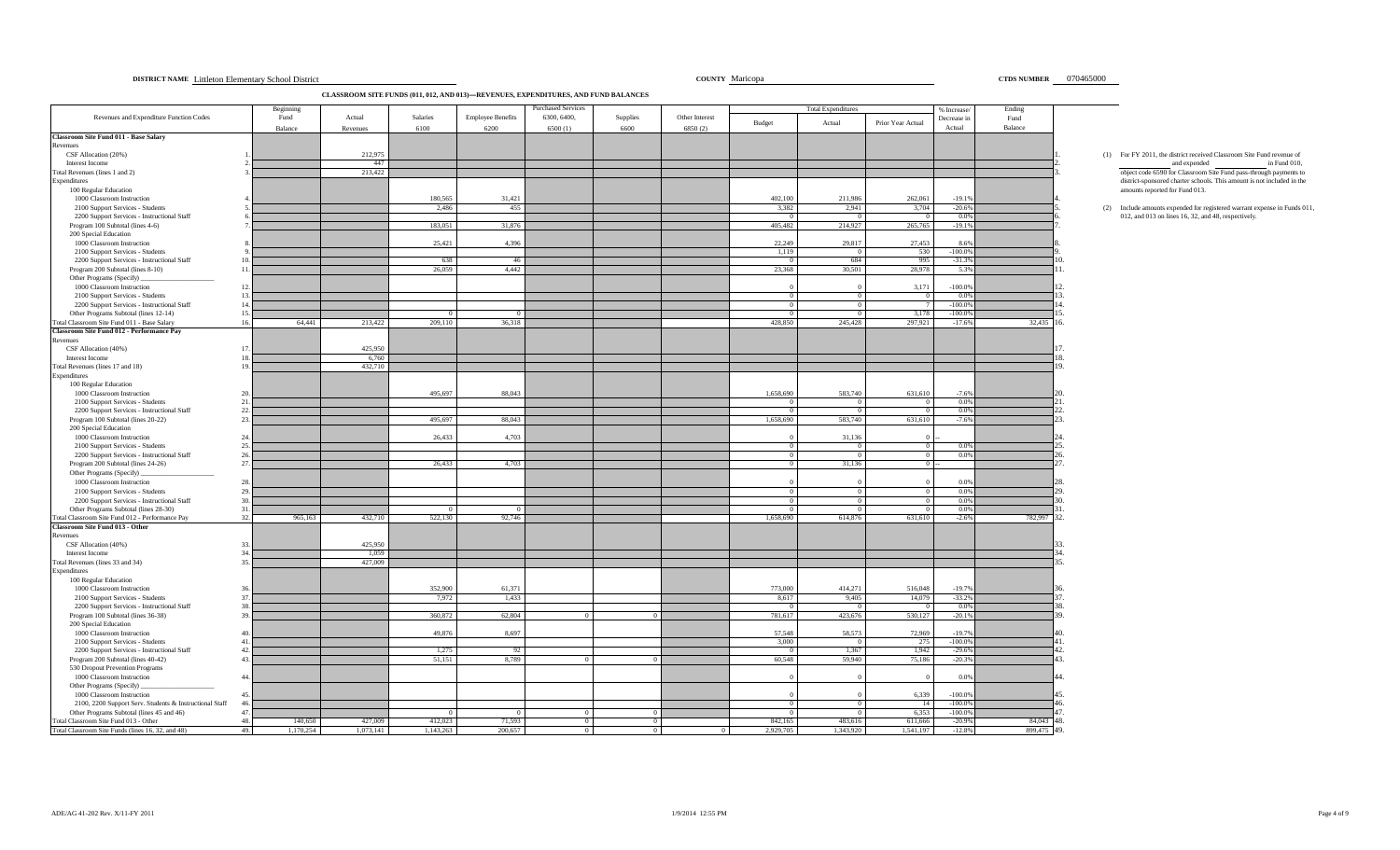| <b>DISTRICT NAME</b> Littleton Elementary School District | COUNTY Maricopa | <b>CTDS NUMBER</b> |
|-----------------------------------------------------------|-----------------|--------------------|
|                                                           |                 |                    |

```
COUNTY Maricopa 070465000 070465000 070465000 070465000 070465000 070465000 070465000 070465000 070465000 070465000 070465000 070465000 070465000 070465000 070465000 070465000 070465000 070465000 070465000 070465000 0704
```
**UNRESTRICTED CAPITAL OUTLAY (610) and SOFT CAPITAL ALLOCATION (625) FUNDS—EXPENDITURES**

|                                                    |     |         | Library Books,            |          |               |            | All Other           | All Other           |           | Totals   |                   |              |  |
|----------------------------------------------------|-----|---------|---------------------------|----------|---------------|------------|---------------------|---------------------|-----------|----------|-------------------|--------------|--|
|                                                    |     |         | Textbooks, &              |          | Redemption of |            | <b>Object Codes</b> | <b>Object Codes</b> |           |          |                   | Increase/    |  |
| Expenditures                                       |     | Rentals | <b>Instructional Aids</b> | Property | Principal     | Interest   | (UCO & SCA-type     | (M&O-type           | Budget    | Actual   | Prior Year Actual | Decrease     |  |
|                                                    |     | 6440    | 6641-6643                 | 6700     | 6830          | 6840, 6850 | excluding 6900)     | excluding $6900(2)$ |           |          |                   | in Actual    |  |
| <b>Unrestricted Capital Outlay Override (1)</b>    |     |         |                           |          |               |            |                     |                     |           | $\Omega$ | $\Omega$          | $0.0\%$      |  |
| <b>Unrestricted Capital Outlay Fund 610</b>        |     |         |                           |          |               |            |                     |                     |           |          |                   |              |  |
| 1000 Instruction                                   |     |         | 189,517                   | 53,329   |               |            | 15,389              |                     | 1,466,149 | 258,235  | 121,289           | 112.9% 2.    |  |
| 2000 Support Services                              |     |         |                           |          |               |            |                     |                     |           |          |                   |              |  |
| 2100, 2200 Students and Instructional Staff        |     |         |                           | 90,637   |               |            | 535                 |                     | 82,000    | 91,172   | 67,488            | 35.1% 3.     |  |
| 2300, 2400, 2500, 2900 Administration              |     |         |                           | 17,279   |               |            |                     |                     | 104,500   | 17.279   | 271,508           | $-93.6\%$    |  |
| 2600 Operation & Maintenance of Plant              |     |         |                           | 44,206   |               |            |                     |                     | 30,000    | 44,206   | 31,030            | 42.5% 5      |  |
| 2700 Student Transportation                        |     |         |                           | 1,373    |               |            |                     |                     | 100,000   | 1,373    | 58,414            | $-97.6%$     |  |
| 3000 Operation of Noninstructional Services        |     |         |                           | 659      |               |            |                     |                     |           | 659      | 939               | $-29.8\%$    |  |
| 4000 Facilities Acquisition and Construction       |     |         |                           |          |               |            | 3,325               |                     |           | 3,325    | 101,661           | $-96.7\%$ 8. |  |
| 5000 Debt Service                                  |     |         |                           |          | 122,400       | 57,691     |                     |                     | 204,610   | 180,091  | 67,554            | 166.6% 9     |  |
| Total Unrestricted Capital Outlay Fund (lines 2-9) | 10. |         | 189,517                   | 207,483  | 122,400       | 57,691     | 19,249              |                     | 1,987,259 | 596,340  | 719.883           | $-17.2\%$ 10 |  |
| <b>Soft Capital Allocation Fund 625</b>            |     |         |                           |          |               |            |                     |                     |           |          |                   |              |  |
| 1000 Instruction                                   |     |         | 355,807                   | 4,650    |               |            |                     |                     | 423,844   | 360,457  | 101,744           | 254.3% 11.   |  |
| 2000 Support Services                              |     |         |                           |          |               |            |                     |                     |           |          |                   |              |  |
| 2100, 2200 Students and Instructional Staff        | 12. |         | 3,285                     |          |               |            | 401                 |                     | 62,000    | 3,686    | 16,199            | $-77.2\%$ 12 |  |
| 2300, 2400, 2500, 2900 Administration              | 13  |         |                           |          |               |            |                     |                     |           | $\Omega$ | 53                | $-100.0\%$   |  |
| 2600 Operation & Maintenance of Plant              | 14  |         |                           |          |               |            |                     |                     | $\Omega$  | $\Omega$ | $\Omega$          | $0.0\%$ 1    |  |
| 2700 Student Transportation                        | 15. |         |                           |          |               |            |                     |                     |           | $\Omega$ |                   | $0.0\%$ 1    |  |
| 3000 Operation of Noninstructional Services        | 16. |         |                           |          |               |            |                     |                     | 99,000    |          |                   | $0.0\%$ 1    |  |
| 4000 Facilities Acquisition and Construction       | 17  |         |                           |          |               |            |                     |                     |           | $\Omega$ | $\Omega$          | $0.0\%$ 1    |  |
| 5000 Debt Service                                  | 18. |         |                           |          |               |            |                     |                     |           |          |                   | 0.0% 18      |  |
| Total Soft Capital Allocation Fund (lines 11-18)   | 19. |         | 359,092                   | 4,650    |               | $\Omega$   | 401                 | $^{\circ}$          | 584,844   | 364,143  | 117,996           | 208.6% 19.   |  |

(1) Amounts in the Unrestricted Capital Outlay Override, line 1 above, must also be included in the Unrestricted Capital Outlay Fund (610) individual line items.

(2) Laws 2010, 7th Special Session, Ch. 8, §14, allowed school districts to use soft capital allocation monies for any operating or capital expenditures in FY 2011. Therefore, this column should include any M&O-type expend

| <b>CAPITAL ASSETS AS OF</b><br><b>JUNE 30, 2011</b> |                 |
|-----------------------------------------------------|-----------------|
| Land and Improvements                               | \$6,676,001     |
| Buildings and Improvements                          | \$69,025,711 2. |
| Furniture, Equipment, Vehicles,                     |                 |
| and Technology                                      | \$5,527,045 3.  |
| <b>Construction</b> in Progress                     |                 |
| Total                                               | \$81,228,757 5. |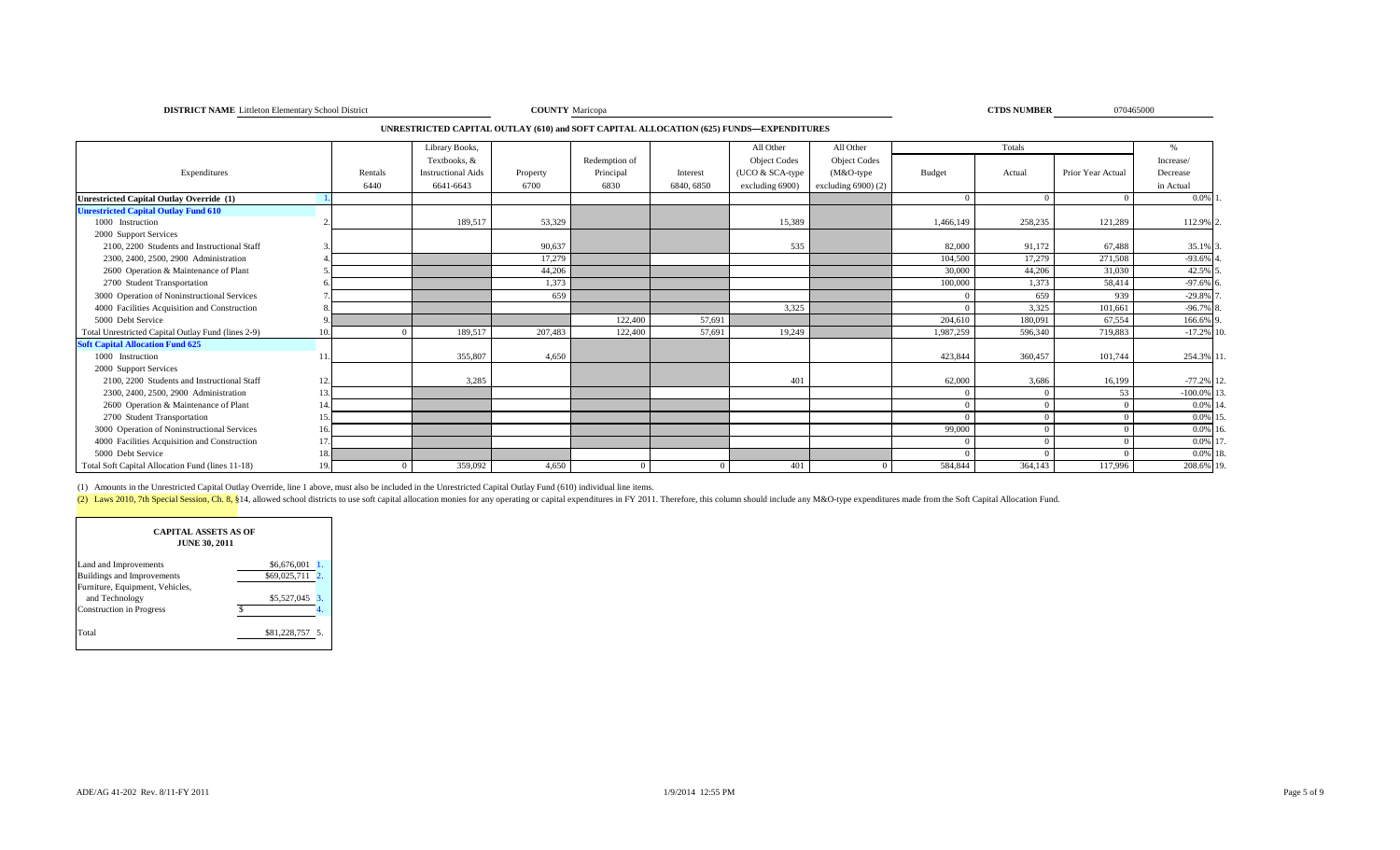**DISTRICT NAME** Littleton Elementary School District **COUNTY COUNTY** Maricopa **COUNTY COUNTY COUNTY COUNTY COUNTY COUNTY COUNTY COUNTY COUNTY COUNTY COUNTY COUNTY COUNTY COUNTY COUNTY COUNTY** 

### **CAPITAL FUNDS (630, 690, and 695)—EXPENDITURES**

|                                                |     |                |                             | Library Books,                            |          |                            |                   |                                  | Totals     |                   |
|------------------------------------------------|-----|----------------|-----------------------------|-------------------------------------------|----------|----------------------------|-------------------|----------------------------------|------------|-------------------|
| Expenditures                                   |     | Salaries       | Employee<br><b>Benefits</b> | Textbooks, &<br><b>Instructional Aids</b> | Property | Redemption<br>of Principal | Other<br>Interest | All Other<br><b>Object Codes</b> |            |                   |
|                                                |     | 6100           | 6200                        | 6641-6643                                 | 6700     | 6830                       | 6850              | (excluding 6900)                 | Budget     | Actual            |
| <b>Bond Building Fund 630</b>                  |     |                |                             |                                           |          |                            |                   |                                  |            |                   |
| 1000 Instruction                               |     |                |                             |                                           |          |                            |                   |                                  |            | 0 11              |
| 2000 Support Services                          |     |                |                             |                                           |          |                            |                   |                                  |            |                   |
| 2100, 2200 Students and Instructional Staff    |     |                |                             |                                           |          |                            |                   |                                  |            |                   |
| 2300, 2400, 2500, 2900 Administration          |     |                |                             |                                           |          |                            |                   | 61,248                           | $^{\circ}$ | 61,248            |
| 2600 Operation & Maintenance of Plant          |     |                |                             |                                           |          |                            |                   |                                  |            |                   |
| 2700 Student Transportation                    |     |                |                             |                                           | 290,599  |                            |                   |                                  | 515,000    | 290,599           |
| 3000 Operation of Noninstructional Services    |     |                |                             |                                           |          |                            |                   |                                  |            |                   |
| 4000 Facilities Acquisition and Construction   |     |                |                             |                                           |          |                            |                   | 2,830,948                        | 7,770,000  | 2,830,948         |
| 5000 Debt Service                              |     |                |                             |                                           |          |                            |                   |                                  |            |                   |
| Total Bond Building Fund (lines 1-8)           |     |                |                             |                                           | 290,599  | $\Omega$                   | $\Omega$          | 2,892,196                        | 8,285,000  | 3,182,795         |
| <b>Building Renewal Fund 690</b>               |     |                |                             |                                           |          |                            |                   |                                  |            |                   |
| 1000 Instruction                               | 10. |                |                             |                                           |          |                            |                   |                                  |            | $0\vert 10$       |
| 2000 Support Services                          |     |                |                             |                                           |          |                            |                   |                                  |            |                   |
| 2100, 2200 Students and Instructional Staff    |     |                |                             |                                           |          |                            |                   |                                  |            | $0 \; 11.$        |
| 2300, 2400, 2500, 2900 Administration          |     |                |                             |                                           |          |                            |                   |                                  |            | $0 \overline{12}$ |
| 2600 Operation & Maintenance of Plant          |     |                |                             |                                           |          |                            |                   | 3,819                            | 3,799      | 3,819 13          |
| 2700 Student Transportation                    |     |                |                             |                                           |          |                            |                   |                                  | $^{\circ}$ |                   |
| 3000 Operation of Noninstructional Services    |     |                |                             |                                           |          |                            |                   |                                  |            | $0 \overline{15}$ |
| 4000 Facilities Acquisition and Construction   |     |                |                             |                                           |          |                            |                   |                                  |            | $0$ 16.           |
| 5000 Debt Service                              | 17  |                |                             |                                           |          |                            |                   |                                  |            | 0117              |
| Total Building Renewal Fund (lines 10-17)      | 18  |                |                             |                                           | $\Omega$ | $\Omega$                   | $\Omega$          | 3,819                            | 3,799      | 3,819             |
| <b>New School Facilities Fund 695</b>          |     |                |                             |                                           |          |                            |                   |                                  |            |                   |
| 1000 Instruction                               | 19. |                |                             |                                           | 102,252  |                            |                   | 198,089                          |            | 300,341 19.       |
| 2000 Support Services                          |     |                |                             |                                           |          |                            |                   |                                  |            |                   |
| 2100, 2200 Students and Instructional Staff    | 20. |                |                             |                                           |          |                            |                   |                                  |            | $0\vert 20$       |
| 2300, 2400, 2500, 2900 Administration          | 21  |                |                             |                                           |          |                            |                   |                                  |            |                   |
| 2600 Operation & Maintenance of Plant          | 22  |                |                             |                                           |          |                            |                   |                                  |            | 0122              |
| 2700 Student Transportation                    | 23  |                |                             |                                           |          |                            |                   |                                  |            |                   |
| 3000 Operation of Noninstructional Services    | 24  |                |                             |                                           | 17,986   |                            |                   |                                  |            | 17,986 24         |
| 4000 Facilities Acquisition and Construction   | 25  |                |                             |                                           |          |                            |                   | 156,506                          | 500,000    | 156,506           |
| 5000 Debt Service                              | 26  |                |                             |                                           |          |                            |                   |                                  |            |                   |
| Total New School Facilities Fund (lines 19-26) | 27  | $\overline{0}$ | - 0                         | $\bf{0}$                                  | 120,238  | $\overline{0}$             | 0 <sup>1</sup>    | 354,595                          | 500,000    | 474,833 27        |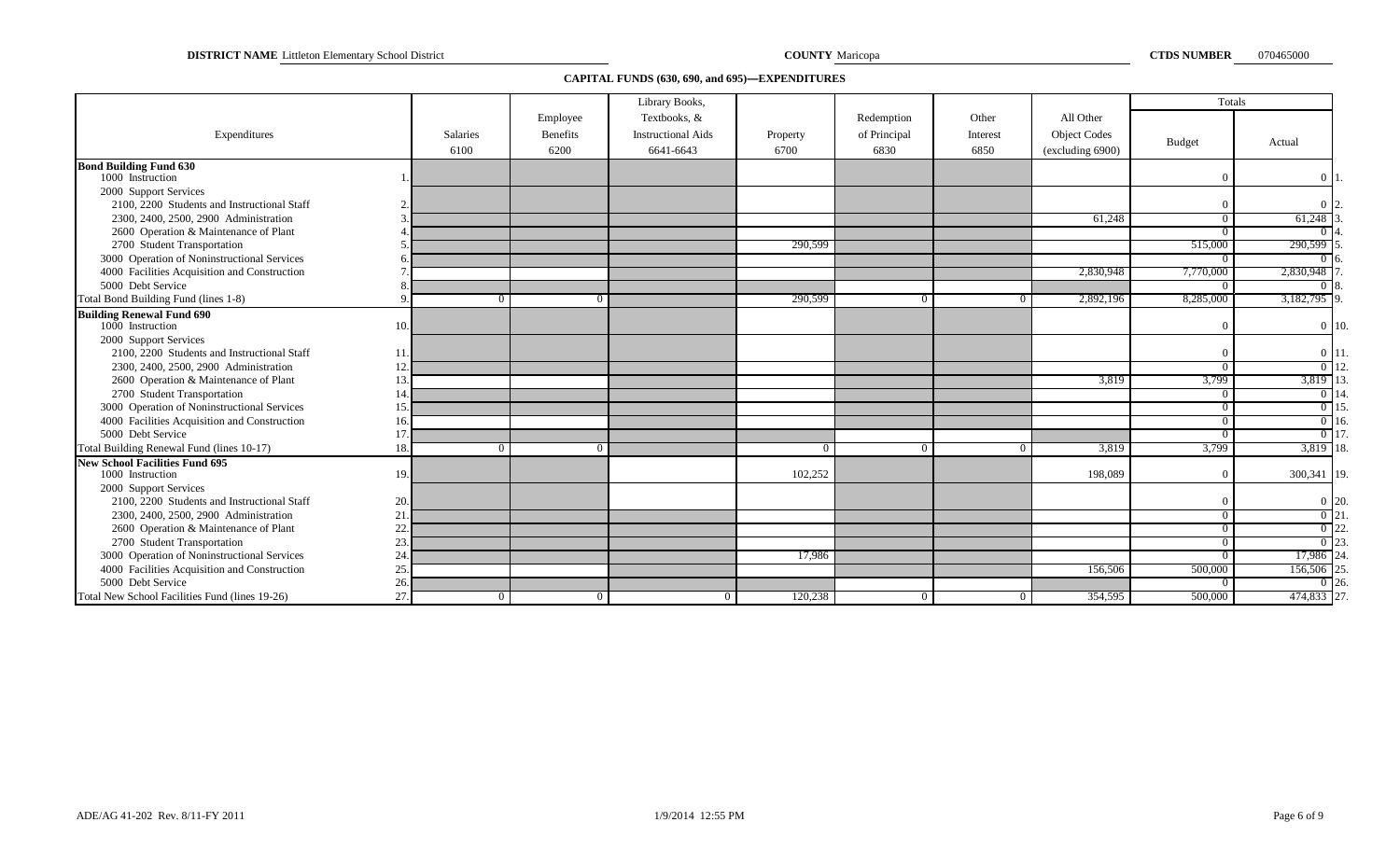| Capital Funds (630, 690, and 695)                |     | <b>BUDGET</b> | <b>ACTUAL</b>  |                                             |
|--------------------------------------------------|-----|---------------|----------------|---------------------------------------------|
| <b>Bond Building Fund 630</b>                    |     |               |                |                                             |
| <b>Beginning Fund Balance</b>                    |     |               | 1,159,470 1.   |                                             |
| Revenues                                         | 2.  |               | $2,500$ 2.     | <b>Beginning Fund Balances</b>              |
| <b>Other Financing Sources</b>                   | 3   |               | 7,635,177 3.   |                                             |
| Total Available (lines 1-3)                      | 4   |               | 8,797,147 4.   | <b>Revenues &amp; Other Sources</b>         |
| <b>Expenditures</b>                              |     |               |                | 1110 Property Taxes                         |
| Renovation                                       | 5.  | 6,280,000     | 2,824,199 5.   | 1280 Revenue in Lieu of Taxes               |
| New Construction                                 | 6.  | $\Omega$      |                | 1300 Tuition                                |
| Other                                            |     | 2,005,000     | 358,596        | 1400 Transportation Fees                    |
| Total Expenditures (lines 5-7)                   | 8   | 8,285,000     | 3,182,795 8.   | 1500 Investment Income                      |
| <b>Other Financing Uses</b>                      | 9   |               |                | Other Local                                 |
| Ending Fund Balance (line 4 minus lines 8 and 9) | 10  |               | 5,614,352 10.  |                                             |
|                                                  |     |               |                | 5100 Issuance of Bonds                      |
| <b>Building Renewal Fund 690</b>                 |     |               |                | 5200 Fund Transfers-In                      |
| <b>Beginning Fund Balance</b>                    | 11  |               | 3,800 11.      | <b>Total Revenues &amp; Other Sources</b>   |
| Revenues                                         | 12  |               | 19             | 112.<br>$(lines 2-10)$                      |
| Total Available (lines 11 and 12)                | 13. |               | 3,819 13.      | <b>Total Available</b>                      |
| <b>Expenditures</b>                              |     |               |                | (lines 1 and 11)                            |
| Renovation                                       | 14. | $\theta$      |                | 14.                                         |
| Other                                            | 15  | 3,799         | 3,819          | <b>Expenditures &amp; Other Uses</b><br>15. |
| Total Expenditures (lines 14 and 15)             | 16. | 3,799         | 3,819 16.      | 6830 Redemption of Principal                |
| Ending Fund Balance (line 13 minus line 16)      | 17  |               | $\overline{0}$ | 17.<br>6840-6850 Interest                   |
|                                                  |     |               |                | 6100-6800 Other Expenditures                |
| <b>New School Facilities Fund 695</b>            |     |               |                | <b>Total Expenditures</b> (lines 13-15)     |
| <b>Beginning Fund Balance</b>                    | 18. |               | 472,393 18.    | 6930 Fund Transfers-Out                     |
| Revenues                                         | 19  |               | 3,332 19.      | 6940 Pymt. to Escrow Agent for De           |
| Total Available (lines 18 and 19)                | 20. |               | 475,725 20.    | <b>Total Expenditures &amp; Other Uses</b>  |
| <b>Expenditures</b>                              |     |               |                | $(lines 16-18)$                             |
| <b>New Construction</b>                          | 21  | $\Omega$      |                | 21.                                         |
| Other                                            | 22  | 500,000       | 474,833        | <b>Ending Fund Balances</b><br>22.          |
| Total Expenditures (lines 21 and 22)             | 23  | 500,000       | 474,833 23.    | (line 12 minus line 19)                     |
| Ending Fund Balance (line 20 minus line 23)      | 24  |               | 892 24.        |                                             |

#### **Funds 630 and 695**

| 1. New construction cost per square foot |  |
|------------------------------------------|--|
| 2. Land acquisition costs                |  |

| Capital Funds (630, 690, and 695)                |     | <b>BUDGET</b>  | <b>ACTUAL</b>    |
|--------------------------------------------------|-----|----------------|------------------|
| <b>Bond Building Fund 630</b>                    |     |                |                  |
| <b>Beginning Fund Balance</b>                    |     |                | 1,159,470        |
| Revenues                                         |     |                | 2,500            |
| <b>Other Financing Sources</b>                   |     |                | 7,635,177        |
| Total Available (lines 1-3)                      |     |                | 8,797,147        |
| <b>Expenditures</b>                              |     |                |                  |
| Renovation                                       |     | 6,280,000      | 2,824,199        |
| New Construction                                 |     |                |                  |
| Other                                            |     | 2,005,000      | 358,596          |
| Total Expenditures (lines 5-7)                   |     | 8,285,000      | 3,182,795        |
| <b>Other Financing Uses</b>                      |     |                |                  |
| Ending Fund Balance (line 4 minus lines 8 and 9) | 10. |                | 5,614,352<br>10. |
|                                                  |     |                |                  |
| <b>Building Renewal Fund 690</b>                 |     |                |                  |
| <b>Beginning Fund Balance</b>                    | 11  |                | 3,800            |
| Revenues                                         | 12  |                | 19 12.           |
| Total Available (lines 11 and 12)                | 13  |                | 3,819<br>13.     |
| <b>Expenditures</b>                              |     |                |                  |
| Renovation                                       | 14  | $\sqrt{ }$     |                  |
| Other                                            | 15  | 3,799          | 3,819            |
| Total Expenditures (lines 14 and 15)             | 16. | 3,799          | 3,819<br>16.     |
| Ending Fund Balance (line 13 minus line 16)      | 17. |                | 0 17.            |
|                                                  |     |                |                  |
| <b>New School Facilities Fund 695</b>            |     |                |                  |
| <b>Beginning Fund Balance</b>                    | 18. |                | 472,393<br>18.   |
| Revenues                                         | 19  |                | 3,332 19.        |
| Total Available (lines 18 and 19)                | 20. |                | 475,725 20.      |
| <b>Expenditures</b>                              |     |                |                  |
| New Construction                                 | 21  |                |                  |
| Other                                            | 22  | 500,000        | 474,833<br>22.   |
| Total Expenditures (lines 21 and 22)             | 23  | 500,000        | 23.<br>474,833   |
| Ending Fund Balance (line 20 minus line 23)      | 24. |                | 892 24.          |
|                                                  |     |                |                  |
| <b>Funds 630 and 695</b>                         |     |                |                  |
| 1. New construction cost per square foot         | \$. |                |                  |
| 2. Land acquisition costs                        |     | $\overline{0}$ |                  |
|                                                  |     |                |                  |
|                                                  |     |                |                  |
|                                                  |     |                |                  |
|                                                  |     |                |                  |
|                                                  |     |                |                  |
|                                                  |     |                |                  |
|                                                  |     |                |                  |
|                                                  |     |                |                  |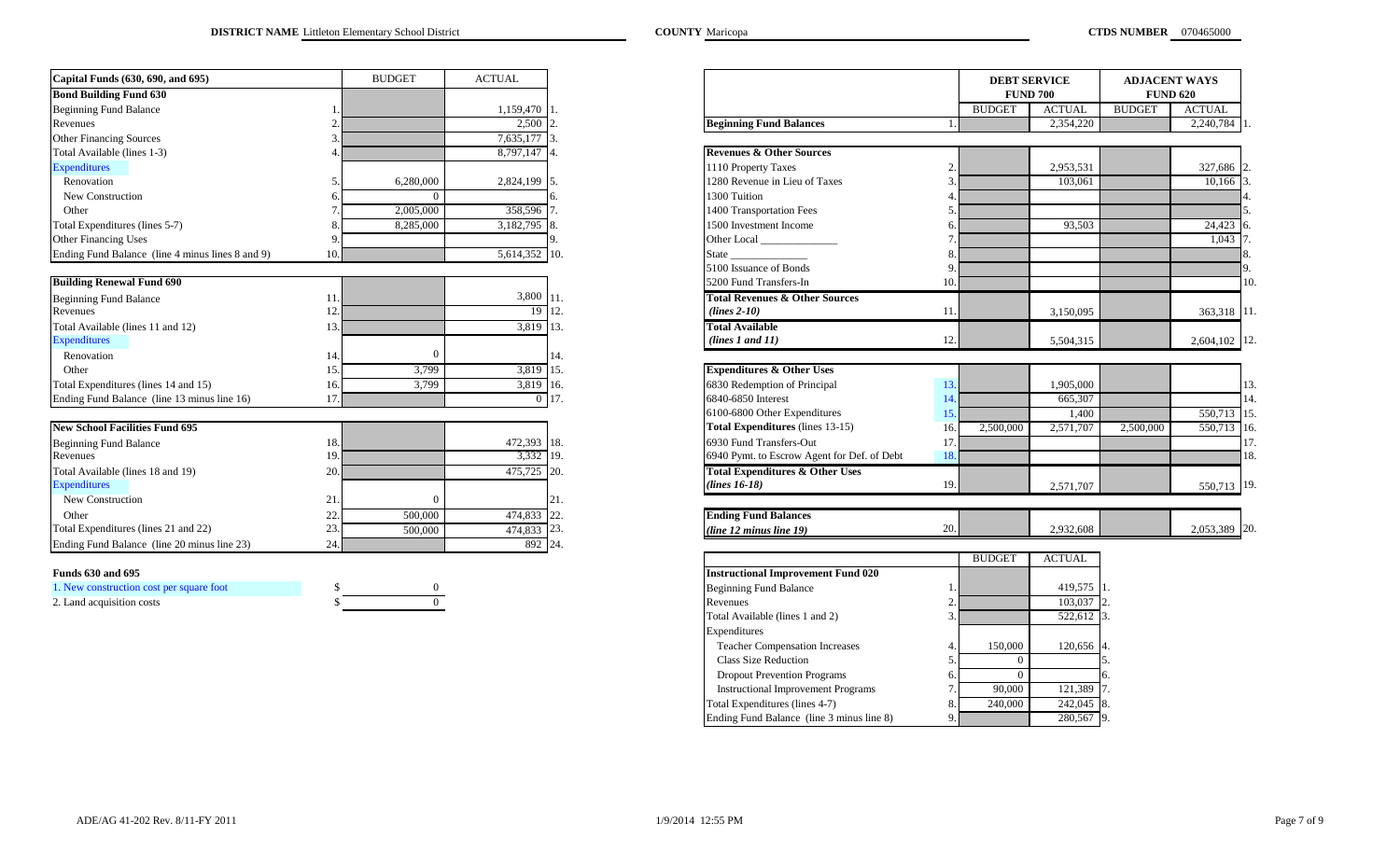### **FEDERAL AND STATE PROJECTS**

|                                                              |     |                     |                | <b>FUND</b>           |                     |               |                           |                |
|--------------------------------------------------------------|-----|---------------------|----------------|-----------------------|---------------------|---------------|---------------------------|----------------|
|                                                              |     |                     |                | <b>TRANSFERS</b>      |                     |               |                           |                |
|                                                              |     | <b>BEGINNING</b>    |                | (OUT) TO              |                     |               | <b>ENDING FUND</b>        |                |
|                                                              |     | <b>FUND BALANCE</b> | <b>REVENUE</b> | <b>INDIRECT COSTS</b> | <b>EXPENDITURES</b> |               | <b>BALANCE</b>            |                |
| <b>FEDERAL PROJECTS</b>                                      |     | <b>ACTUAL</b>       | <b>ACTUAL</b>  | <b>ACTUAL</b>         | <b>BUDGET</b>       | <b>ACTUAL</b> | <b>ACTUAL</b>             |                |
| 100-130 ESEA Title I - Helping Disadvantaged Children        |     | 12,385              | 396,415        | (23, 329)             | 462,936             | 457,404       | $(71, 933)$ <sup>1</sup>  |                |
| 140-150 ESEA Title II - Prof. Development and Technology     |     | 3,890               | 99,859         | 10,591                | 138,647             | 131,548       | $(17,208)$ <sub>2</sub> . |                |
| 160 ESEA Title IV - 21st Century Schools                     |     | (19, 405)           | 55,441         | 18,200                | 90,000              | 85,915        | $(31,679)$ 3.             |                |
| 170-180 ESEA Title V - Promote Informed Parent Choice        |     | 5,709               |                | (5,709)               | $\Omega$            |               |                           | 0.14.          |
| 190 ESEA Title III - Limited English & Immigrant Students    |     | 22,332              | 175,646        | (64, 813)             | 163,162             | 141,275       | $(8,110)$ 5.              |                |
| 200 ESEA Title VII - Indian Education                        |     |                     |                |                       |                     |               |                           | -16.           |
| 210 ESEA Title VI - Flexibility and Accountability           |     |                     |                |                       | $\Omega$            |               | 0 <sub>17</sub>           |                |
| 220 IDEA Part B                                              |     | (160, 178)          | 712,672        | 114,777               | 786,096             | 664,308       | $2,963$ 8                 |                |
| 230 Johnson-O'Malley                                         |     |                     |                |                       | $\Omega$            |               |                           | 0 9.           |
| 240 Workforce Investment Act                                 | 10  |                     |                |                       |                     |               |                           | $0 \vert 10$   |
| 250 AEA-Adult Education                                      | 11. |                     |                |                       | $\theta$            |               |                           | 0 11           |
| 260-270 Vocational Education - Basic Grants                  | 12. |                     |                |                       | $\Omega$            |               |                           | $0 \vert 12$ . |
| 280 ESEA Title X - Homeless Education                        | 13  | (18)                |                | 18                    | $\Omega$            |               |                           | $0 \vert 13$ . |
| 290 Medicaid Reimbursement                                   | 14. | 1,238,082           | 332,358        |                       | 169,050             | 10,088        | 1,560,352 14.             |                |
| 374_ E-Rate                                                  | 15. | 2,378               | 98,691         |                       | 104,500             | 66,998        | 34,071 15.                |                |
| 3___ Impact Aid                                              | 16. |                     |                |                       | $\Omega$            |               |                           | $0 \vert 16$   |
| 300-399 Other Federal Projects (exclude E-Rate & Impact Aid) | 17  | 20,160              |                | (20,160)              | 863,750             | 386,264       | $(386, 264)$ 17           |                |
| <b>Total Federal Project Funds (lines 1-17)</b>              | 18. | 1,125,335           | 1,871,082      | 29,575                | 2,778,141           | 1,943,800     | 1,082,192 18.             |                |
|                                                              |     |                     |                |                       |                     |               |                           |                |
| <b>STATE PROJECTS</b>                                        |     |                     |                |                       |                     |               |                           |                |

#### **STATE PROJECTS**

| 400 Vocational Education                           | 19.  |          |           |        |           |           | $0 \vert 19.$ |
|----------------------------------------------------|------|----------|-----------|--------|-----------|-----------|---------------|
| 410 Early Childhood Block Grant                    | 20.  | 7,243    | (7,243)   |        |           |           | $0\,$  20.    |
| 420 Ext. School Yr. - Pupils with Disabilities     |      | 9,276    | (9,276)   |        |           |           | $0 \;  21.$   |
| 425 Adult Basic Education                          | ۷L.  |          |           |        |           |           | $0 \,  22.$   |
| 430 Chemical Abuse Prevention Programs             | 23.  | 1,858    | (1,858)   |        |           |           | $0\, 23.$     |
| 435 Academic Contests                              | 24.  |          |           |        |           |           | $0\,$ 24.     |
| 445 Dropout Prevention Program (grades 4-12)       | 25.  |          |           |        |           |           | $0 \,  25.$   |
| 450 Gifted Education                               | 26.  | 5,838    | (5,838)   |        |           |           | $0\,$  26.    |
| 455 Family Literacy Pilot Program                  |      |          |           |        |           |           | $0 \,  27.$   |
| 460 Environmental Special Plate                    | 28.  |          |           |        |           |           | $0\,$  28.    |
| 465-499 Other State Projects                       | 29.  | (4,867)  | 4,867     |        | 75,000    |           | $0$  29.      |
| <b>Total State Project Funds (lines 19-29)</b>     | 30.  | 19.348   | (19.348)  |        | 75,000    |           | $0$ 30.       |
| Total Federal and State Projects (lines 18 and 30) | 31.I | .144,683 | 1,851,734 | 29,575 | 2,853,141 | 1,943,800 | 1,082,192 31. |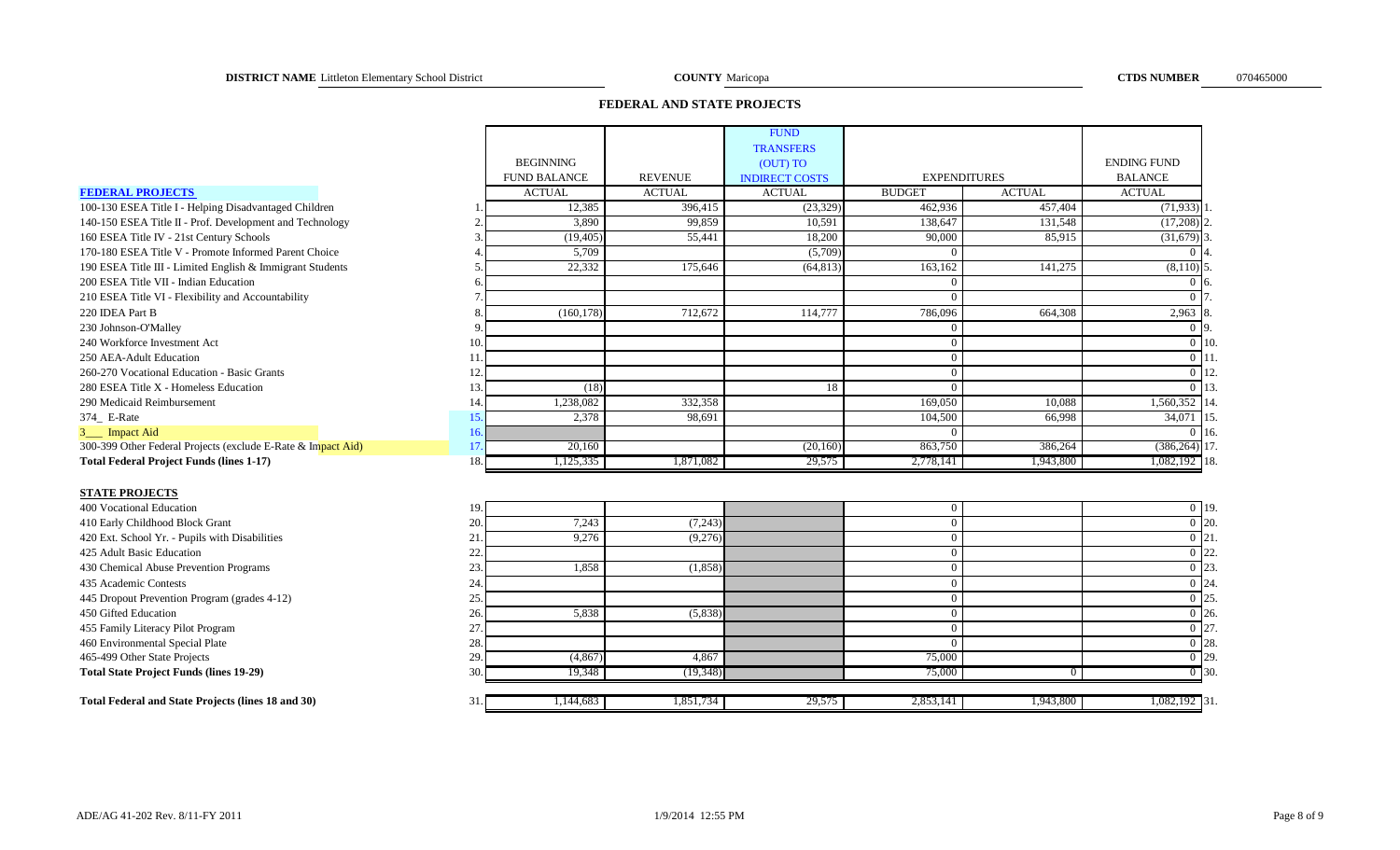#### **DISTRICT NAME COUNTY CTDS NUMBER** 070465000 Littleton Elementary School District Maricopa

|                                                                               |                     |                |                             |                                                         |                                                                                                              |                    |                         |    |                                                                                                                          | Certified Teachers   | <b>Certified Substitutes</b> | Contract Teachers     |                    |
|-------------------------------------------------------------------------------|---------------------|----------------|-----------------------------|---------------------------------------------------------|--------------------------------------------------------------------------------------------------------------|--------------------|-------------------------|----|--------------------------------------------------------------------------------------------------------------------------|----------------------|------------------------------|-----------------------|--------------------|
|                                                                               | <b>BEGINNING</b>    |                | <b>FUND TRANSFERS</b>       |                                                         |                                                                                                              | <b>ENDING FUND</b> |                         | F. |                                                                                                                          | (Included in Object) | (Included in Object          | (Included in Object   |                    |
|                                                                               | <b>FUND BALANCE</b> | <b>REVENUE</b> | IN (OUT)                    | <b>EXPENDITURES</b>                                     |                                                                                                              | <b>BALANCE</b>     |                         |    | <b>Teacher Salaries (All Funds, Function 1000)</b>                                                                       | 6100)                | 6100)                        | 6300)                 |                    |
| <b>OTHER FUNDS</b>                                                            | <b>ACTUAL</b>       | <b>ACTUAL</b>  | <b>ACTUAL</b>               | <b>BUDGET</b>                                           | <b>ACTUAL</b>                                                                                                | <b>ACTUAL</b>      |                         |    | 1. Regular Education (Programs 100, 280, and 520)                                                                        | \$10,176,489         | \$240,003                    |                       |                    |
| 050 County, City, and Town Grants                                             |                     | 5,916          |                             | 6,000                                                   | 5,916                                                                                                        |                    |                         |    | 2. Special Education (Programs 200-250 and 300)                                                                          | \$1,493,783          |                              |                       |                    |
| 060 Full-Day Kindergarten                                                     |                     |                |                             |                                                         |                                                                                                              | $\Omega$           |                         |    | 3. Vocational Education (Programs 270 and 540)                                                                           |                      |                              |                       |                    |
| 065 Full-Day Kindergarten Capital                                             |                     |                |                             | $\overline{0}$                                          |                                                                                                              | $\sqrt{2}$         |                         |    | 4. Other Programs (Programs 260, 265, 510, and 530)                                                                      | \$149,411            |                              |                       |                    |
|                                                                               |                     |                |                             |                                                         |                                                                                                              |                    |                         |    |                                                                                                                          |                      |                              |                       |                    |
| 071 Structured English Immersion (1)                                          | 1,689               |                |                             | 1,689                                                   |                                                                                                              | 1,689              |                         |    | 5. Cocurricular Activities, Athletics, and Other (Program 600)                                                           | \$65,450             |                              |                       |                    |
| 072 Compensatory Instruction (1)                                              | 2.855               | $^{\circ}$     |                             | 2.854                                                   | 2.269                                                                                                        | 586                |                         |    |                                                                                                                          |                      |                              |                       |                    |
| 500 School Plant (Lease over 1 year)                                          | 7,418               | 8,460          |                             | 5,000                                                   | 4.938                                                                                                        | 10.940             |                         |    | <b>Other Items</b>                                                                                                       |                      |                              |                       |                    |
| 505 School Plant (Lease 1 year or less)                                       | 2.388               | 26             |                             | $\bf{0}$                                                |                                                                                                              | 2.414              |                         |    | 6. Textbooks (Function 1000, Object 6640)                                                                                | 198,711              |                              |                       |                    |
| 506 School Plant (Sale)                                                       | 13.359              | 15.059         |                             | $\overline{0}$                                          |                                                                                                              | 28.418             |                         |    | 7. Number of FTE-Certified Teachers                                                                                      | 280                  |                              |                       |                    |
| 515 Civic Center                                                              | 71,377              | 165,255        |                             | 25,000                                                  | 32,418                                                                                                       | 204,214            |                         |    | 8. Number of FTE-Contract Teachers                                                                                       |                      |                              |                       |                    |
| 520 Community School                                                          | 16.264              | 36.142         |                             | 100,000                                                 | 36.401                                                                                                       | 16,005             |                         |    |                                                                                                                          |                      |                              |                       |                    |
| 525 Auxiliary Operations<br>11                                                | 38,848              | 80,804         |                             | 25,000                                                  | 39,592                                                                                                       | 80,060             |                         |    | G. American Recovery and Reinvestment Act State Fiscal Stabilization Fund, Education                                     |                      |                              | <b>ARRA</b>           |                    |
| 526 Extracurricular Activities Fees Tax Credit<br>12                          | 41.033              | 24,036         |                             | 50,000                                                  | 15.891                                                                                                       | 49.178             |                         |    | <b>Jobs Fund, and Other ARRA Grants Expenditure Deta</b>                                                                 |                      | <b>ARRA-SFSF</b>             | <b>Education Jobs</b> | <b>ARRA</b> Grants |
| 13.<br>530 Gifts and Donations                                                | 129,575             | 54,208         |                             | 50,000                                                  | 42,271                                                                                                       | 141,512            |                         |    | 1. Current expenditures for K-12 instruction (Function 1000, Objects 6100-6600,                                          |                      |                              |                       |                    |
| 535 Career & Tech. Ed. & Voc. Ed. Projects<br>14.                             |                     |                |                             | $\overline{0}$                                          |                                                                                                              | 0 <sup>1</sup>     |                         |    | 6810, 6890)                                                                                                              |                      | \$204,01                     |                       | \$3,069            |
|                                                                               |                     | 1,282          |                             |                                                         |                                                                                                              | 560                |                         |    |                                                                                                                          |                      |                              |                       |                    |
| 15.<br>540 Fingerprint                                                        | 382                 |                |                             | 5,000                                                   | 1,104                                                                                                        |                    |                         |    | 2. Total current expenditures for K-12 (Functions 1000, 2000, 3100, 3200, Objects                                        |                      |                              |                       |                    |
| 545 School Opening<br>16                                                      | 2,878               | 31             |                             | $\Omega$                                                |                                                                                                              | 2.909              |                         |    | 6100-6600, 6810, 6890)                                                                                                   |                      |                              | \$386,264             | \$3,950            |
| 550 Insurance Proceeds<br>17                                                  | 2.278               | 7.038          |                             | 50,000                                                  | 2.953                                                                                                        | 6.363 17           |                         |    | 3. Current expenditures for community services, adult education, and other programs                                      |                      |                              |                       |                    |
| 555 Textbooks<br>18                                                           | 18,449              | 2,891          |                             | 20,000                                                  |                                                                                                              | 21,340             |                         |    | outside of PSD-12 (Programs 700, 800, 900)                                                                               |                      |                              |                       |                    |
| 565 Litigation Recovery<br>19                                                 | 40.681              | 810            |                             | 50.000                                                  |                                                                                                              | 41.491             |                         |    | 4. Property expenditures (Functions 1000-3200, Object 6700)                                                              |                      |                              |                       |                    |
| 570 Indirect Costs<br>20                                                      | 1,042,638           | 9,814          | 301,746                     | 355,922                                                 | 176,217                                                                                                      | 1,177,981          |                         |    | 5. School construction expenditures (Function 4000, Objects 6100-6900)                                                   |                      |                              |                       |                    |
| 21.<br>575 Unemployment Insurance                                             | 83,320              | 106.571        |                             | 175,000                                                 | 188.535                                                                                                      | 1.356 21           |                         |    |                                                                                                                          |                      |                              |                       |                    |
| 22.<br>580 Teacherage                                                         |                     |                |                             |                                                         |                                                                                                              |                    |                         |    |                                                                                                                          |                      |                              |                       |                    |
| 23.<br>585 Insurance Refund                                                   | 14,639              | 159            |                             | 25,000                                                  |                                                                                                              | 14,798 23          |                         |    | Funds 525 and 526 Expenditure Detail                                                                                     |                      | Programs 100-600             | Programs 700-900      |                    |
| 590 Grants and Gifts to Teachers<br>24                                        |                     |                |                             | $\Omega$                                                |                                                                                                              | 0 <sup>2</sup>     |                         |    |                                                                                                                          | Object               | All Other                    |                       |                    |
| 25.<br>595 Advertisement                                                      |                     |                |                             |                                                         |                                                                                                              |                    |                         |    |                                                                                                                          | 6731-37              | <b>Object Codes</b>          | <b>Object Codes</b>   | <b>Total</b>       |
|                                                                               | 869                 |                |                             | $\bf{0}$                                                |                                                                                                              | 878 2              |                         |    |                                                                                                                          |                      |                              |                       |                    |
| 596 Joint Technical Education<br>26                                           |                     |                |                             | $\Omega$                                                |                                                                                                              |                    |                         |    | <b>Fund 525 Auxiliary Operations</b>                                                                                     |                      | (excluding 6900)             | (excluding 6900)      |                    |
| 639 Impact Aid Revenue Bond Building<br>27                                    |                     |                |                             | $\Omega$                                                |                                                                                                              | 0 <sup>127</sup>   |                         |    | 1000 Instruction                                                                                                         | 659                  | 32.696                       |                       | 33.355             |
| 640 School Plant-Special Construction<br>28.                                  |                     |                |                             | $\overline{0}$                                          |                                                                                                              | 0 28               |                         |    | 2000 Support Services                                                                                                    |                      |                              |                       |                    |
| 650 Gifts and Donations (Capital)<br>29                                       | 166,131             | 33,000         |                             | 100,000                                                 |                                                                                                              | 199,131 29         |                         |    | 2100 Students                                                                                                            |                      |                              |                       |                    |
| 660 Condemnation<br>30                                                        |                     |                |                             | $\Omega$                                                |                                                                                                              | 0.30               |                         |    | 2200 Instructional Staff                                                                                                 |                      |                              |                       | $\Omega$           |
| 665 Energy and Water Savings<br>31.                                           |                     |                |                             | $\overline{0}$                                          |                                                                                                              | $0 \, 31$          |                         |    | 2300-2500, 2900 Administration                                                                                           |                      |                              |                       | $\Omega$           |
| 32.<br>686 Emergency Deficiencies Correction                                  |                     |                |                             | $\overline{0}$                                          |                                                                                                              |                    | 0 32                    |    | 2600 Operation and Maintenance of Plant                                                                                  |                      |                              |                       |                    |
| 691 Building Renewal Grant<br>33                                              |                     |                |                             | $\overline{0}$                                          |                                                                                                              | 0 <sup>133</sup>   |                         |    | 2700 Student Transportation                                                                                              |                      | 6.237                        |                       | 6,237              |
| 34<br>720 Impact Aid Revenue Bond Debt Service                                |                     |                |                             | $\overline{0}$                                          |                                                                                                              |                    | 0 34.                   |    | 3000 Operation of Noninstructional Services                                                                              |                      |                              |                       |                    |
| 35.<br>750 Permanent                                                          |                     |                |                             | $\overline{0}$                                          |                                                                                                              | 0.35               |                         |    | 3100 Food Service Operations                                                                                             |                      |                              |                       | $\Omega$           |
| 850 Student Activities<br>36                                                  | 28,529              | 64,802         |                             |                                                         | 51,963                                                                                                       | 41,368             |                         |    |                                                                                                                          |                      |                              |                       | $\overline{0}$     |
| 37                                                                            |                     |                |                             |                                                         |                                                                                                              |                    |                         |    | 3200-3300 Enterprise/Comm. Services                                                                                      |                      |                              |                       |                    |
| 9 __ Self-Insurance                                                           |                     |                |                             |                                                         |                                                                                                              | $\Omega$           |                         |    | 3400 Bookstore Operations                                                                                                |                      |                              |                       | $\Omega$           |
| 955 Intergovernmental Agreements                                              |                     |                |                             | $\overline{0}$                                          |                                                                                                              | $\sqrt{2}$         |                         |    | 4000 Facilities Acquisition & Construction<br>10                                                                         |                      |                              |                       | $\overline{2}$     |
| <b>OPEB</b><br>39.                                                            |                     |                |                             | $\bf{0}$                                                |                                                                                                              |                    |                         |    | 5000 Debt Service                                                                                                        |                      |                              |                       | $\Omega$           |
| Other_                                                                        |                     |                |                             | $\overline{0}$                                          |                                                                                                              |                    |                         |    | Total (lines 1-11)<br>12.                                                                                                | 659                  | 38,933                       |                       | 39,592             |
|                                                                               |                     |                |                             |                                                         |                                                                                                              |                    |                         |    | Fund 526 Extracurricular Activities Fees                                                                                 |                      |                              |                       |                    |
| A. 1. Bonds Outstanding, June 30, 2011                                        | \$17,050,000        |                |                             |                                                         | D. Does the district wish to have indirect cost rates calculated for use in federally                        |                    |                         |    | 1000 Instruction<br>13                                                                                                   | 1,531                | 6,128                        |                       | 7,659              |
| 2. FY 2011 Assessed Valuations and Tax Rates                                  |                     |                | funded programs?            |                                                         |                                                                                                              |                    | Yes                     |    | 2000 Support Services                                                                                                    |                      |                              |                       |                    |
| 3,021,721.0000<br>a. Primary<br>Tax Rate                                      | 1.5978              |                |                             |                                                         |                                                                                                              |                    |                         |    | 2100 Students<br>14                                                                                                      |                      |                              |                       |                    |
| b. Secondary<br>324,568,139.0000<br>Tax Rate                                  | 1.8728              |                |                             |                                                         | If YES, the following information must be completed to qualify for approved Indirect Cost Rates for FY 2013. |                    |                         |    | 2200 Instructional Staff<br>15                                                                                           |                      |                              |                       | $\Omega$           |
|                                                                               |                     |                |                             |                                                         |                                                                                                              |                    |                         |    |                                                                                                                          |                      |                              |                       |                    |
| 3. Number of Schools                                                          | 6                   |                |                             |                                                         |                                                                                                              |                    |                         |    | 2300-2500, 2900 Administration<br>16                                                                                     |                      |                              |                       | $\Omega$           |
| 4. Actual Days in Session                                                     | 180                 |                |                             |                                                         | MAINTENANCE AND OPERATION FUND (Do not include costs related to transportation for the following             |                    |                         |    | 2600 Operation and Maintenance of Plant<br>17                                                                            |                      |                              |                       | $\Omega$           |
| 5. Area of School District (Square Miles)                                     | 30                  |                |                             |                                                         | items.) Refer to USFR Chart of Accounts §III for descriptions of the following function and object codes:    |                    |                         |    | 2700 Student Transportation<br>18                                                                                        |                      | 8.232                        |                       | 8.232              |
| (Report this WHETHER OR NOT district changed boundaries in FY 2011)           |                     |                |                             | a. Total Central Services Expenditures (Function 2500)  |                                                                                                              |                    | \$1,244,470             |    | 3000 Operation of Noninstructional Services                                                                              |                      |                              |                       |                    |
|                                                                               |                     |                |                             |                                                         | b. Total Operation and Maintenance of Plant Expenditures (Function 2600)                                     |                    | $\overline{$2,707,278}$ |    | 3100 Food Service Operations                                                                                             |                      |                              |                       |                    |
| County Approved Liabilities incurred in excess of                             |                     | Unrestricted   |                             | c. Total Communications Expenditures (Object Code 6530) |                                                                                                              |                    | \$204,062               |    | 3200-3300 Enterprise/Comm. Services<br>20                                                                                |                      |                              |                       | $\Omega$           |
| district budget (A.R.S. §15-907)                                              | M & O               | Capital Outlay |                             | d. Total Tuition Expenditures (Object Code 6560)        |                                                                                                              |                    | \$55,040                |    | 3400 Bookstore Operations<br>21                                                                                          |                      |                              |                       | $\overline{0}$     |
| 1. Destruction or damage                                                      |                     |                |                             |                                                         |                                                                                                              |                    |                         |    | Total (lines 13-21)<br>22                                                                                                |                      |                              | $\overline{0}$        | 15,891             |
| 2. Excessive/unexpected legal expenses                                        |                     |                | <b>CAPITAL EXPENDITURES</b> |                                                         |                                                                                                              |                    |                         |    |                                                                                                                          | 1,531                | 14,360                       |                       |                    |
|                                                                               |                     |                |                             |                                                         |                                                                                                              |                    |                         |    |                                                                                                                          |                      |                              |                       |                    |
| 3. Mitigation or removal of health or safety hazard                           |                     |                |                             | a. Federal and State Projects (Funds 100-499)           |                                                                                                              |                    | \$49,166                |    |                                                                                                                          |                      |                              |                       |                    |
|                                                                               |                     |                | b. Food Service (Fund 510)  |                                                         |                                                                                                              |                    | \$106,293               |    |                                                                                                                          |                      |                              |                       |                    |
| <b>Current Expenditures by Category</b>                                       |                     |                |                             |                                                         |                                                                                                              |                    |                         |    |                                                                                                                          |                      |                              |                       |                    |
| 1. Classroom Instruction excl. Supplies (Function 1000, except line 2 amount) |                     | \$17,511,204   | <b>OTHER</b>                |                                                         |                                                                                                              |                    |                         |    |                                                                                                                          |                      |                              |                       |                    |
| 2. Classroom Supplies (Function 1000, Object Code 6600)                       |                     | \$252,454      |                             |                                                         | Total unused sick and vacation leave included in severance pay (All funds)                                   |                    | \$76,999                |    | (1) Actual Revenues and Actual Expenditures should agree with Supplement, page 3, Fund 071-Line 13 and Fund 072-Line 26. |                      |                              |                       |                    |
| 3. Administration (Functions 2300, 2400, 2500, & 2900)                        |                     | \$3,257,704    |                             |                                                         |                                                                                                              |                    |                         |    |                                                                                                                          |                      |                              |                       |                    |
|                                                                               |                     |                |                             |                                                         |                                                                                                              |                    |                         |    |                                                                                                                          |                      |                              |                       |                    |
| 4 Support Services-Students (Eunction 2100)                                   |                     | \$2,716,082    |                             |                                                         | Total salaries and benefits expenditures related to an agreement with Department                             |                    |                         |    |                                                                                                                          |                      |                              |                       |                    |

| " Support Services & Operations ( <i>Functions</i> 2200, 2600, 2700,<br>All Other |        | a decision based on the Fair Labor Standards Act ^ | ¢∩ |
|-----------------------------------------------------------------------------------|--------|----------------------------------------------------|----|
| 3100.<br>&3400                                                                    | 856.42 |                                                    |    |

6. Total Current Expenditures \$31,593,877

| IN (OU'I | <b>EXPENDITURES</b> | <b>ANCE</b><br>в.<br>DALAI<br>ີ |                                                                                                                                                                                                                                                                                                                                    | 6100          | 6100)    | 6300 |
|----------|---------------------|---------------------------------|------------------------------------------------------------------------------------------------------------------------------------------------------------------------------------------------------------------------------------------------------------------------------------------------------------------------------------|---------------|----------|------|
| ATTTTAT  | $\alpha$<br>.       | A CUTTLE AT                     | $\sqrt{1700}$<br>000<br>$\mathbb{R}$ in $\mathbb{R}$ if $\mathbb{R}$ if $\mathbb{R}$ if $\mathbb{R}$ if $\mathbb{R}$ if $\mathbb{R}$ if $\mathbb{R}$ if $\mathbb{R}$ if $\mathbb{R}$ if $\mathbb{R}$ if $\mathbb{R}$ if $\mathbb{R}$ if $\mathbb{R}$ if $\mathbb{R}$ if $\mathbb{R}$ if $\mathbb{R}$ if $\mathbb{R}$ if $\mathbb{$ | <b>CIA 15</b> | 0.10.002 |      |

- 
- 3. Vocational Education (Programs 270 and 540)
- 0  $\overline{0}$  3. 4. Other Programs (Programs 260, 265, 510, and 530) \$149,411
- 1,689 0 1,689 4. 1,689 0 1,689 1,689 1,689 1,689 1,689 1,689 1,689 1,689 1,689 1,689 1,689 1,689 1,689 1,689 1,689 1,689 1,689 1,689 1,689 1,689 1,689 1,689 1,689 1,689 1,689 1,689 1,689 1,689 1,689 1,689 1,689 1,689 1,689

- 505 School Plant (Lease 1 year or less) 7. 2,388 26 0 2,414 7. 6. Textbooks (Function 1000, Object 6640) \$\$ 198,711 6.
	-
- $\begin{array}{r|l}\n 3. & 1.11,512 \\
 13. & 1.11,512\n \end{array}$  13. 1. Current expenditures for K-12 instruction (Function 1000, Objects 6100-6600, 0  $\begin{array}{r|l}\n 6800 & 6890\n \end{array}$ 5,000 1,104 560 15. 2. Total current expenditures for K-12 (Functions 1000, 2000, 3100, 3200, Objects 0<br>2.909 16. 6100-6600, 6810, 6890)
- 50,000 2,953 6,363 17. 2000 3. Current expenditures for community services, adult education, and other programs 20,000 21.340 18. 555. 18. 18. 18. 18.449 2,595 2,595 2,595 2,595 2,595 2,595 2,595 2,595 2,595 2,595 2,595 2,595 2,595 2,595 2,595 2,596 2,596 2,596 2,596 2,596 2,596 2,596 2,596 2,596 2,596 2,596 2,596 2,596 2,596 2,596 2,596 2,596 2,596
	-
- 56,000 116,217 11,491 19.<br>
19. 41,491 19. 4. Property expenditures (Functions 1000-3200, Object 6700) 11,177,981 20.<br>
19. 5. School construction expenditures (Function 4000, Objects 6 355,922 176,217 1,177,981 20. 5. School construction expenditures (Function 4000, Objects 6100-6900)<br>175,000 188,535 1,356 21.

#### 585 Insurance Refund 23. 14,639 159 25,000 14,798 23. H. **Funds 525 and 526 Expenditure Detail Programs 700-900**

| <b>Fund 525 Auxiliary Operations</b>                                        |
|-----------------------------------------------------------------------------|
| 1000 Instruction                                                            |
| 2000 Support Services                                                       |
| 2100 Students                                                               |
| 2200 Instructional Staff                                                    |
| 2300-2500, 2900 Administration                                              |
| 2600 Operation and Maintenance of Plant                                     |
| 2700 Student Transportation                                                 |
| 3000 Operation of Noninstructional Services                                 |
| 3100 Food Service Operations                                                |
| 3200-3300 Enterprise/Comm. Services                                         |
| 3400 Bookstore Operations                                                   |
| 4000 Facilities Acquisition & Construction                                  |
| 5000 Debt Service                                                           |
| Total (lines 1-11)                                                          |
|                                                                             |
| <b>Fund 526 Extracurricular Activities Fees</b>                             |
| 1000 Instruction                                                            |
| 2000 Support Services                                                       |
| 2100 Students                                                               |
| 2200 Instructional Staff                                                    |
|                                                                             |
| 2300-2500, 2900 Administration                                              |
| 2600 Operation and Maintenance of Plant                                     |
| 2700 Student Transportation                                                 |
| 3000 Operation of Noninstructional Services<br>3100 Food Service Operations |
| 3200-3300 Enterprise/Comm. Services                                         |
| 3400 Bookstore Operations                                                   |

|            |                     | \$386,264           | \$3,950  |
|------------|---------------------|---------------------|----------|
| <b>ums</b> |                     |                     |          |
|            |                     |                     |          |
|            |                     |                     |          |
|            |                     |                     |          |
|            |                     | Programs 700-900    |          |
|            | Programs 100-600    |                     |          |
| bject      | All Other           | All                 | Total    |
| 31-37      | <b>Object Codes</b> | <b>Object Codes</b> |          |
|            | (excluding 6900)    | (excluding 6900)    |          |
| 659        | 32,696              |                     | 33,355   |
|            |                     |                     |          |
|            |                     |                     |          |
|            |                     |                     | $\Omega$ |
|            |                     |                     | ×        |

Contract Teachers (Included in Object

| $\overline{0}$   |                |        |       | 4.  |
|------------------|----------------|--------|-------|-----|
| $\overline{0}$   |                |        |       | 5.  |
| 6,237            |                | 6,237  |       | 6.  |
|                  |                |        |       |     |
| $\boldsymbol{0}$ |                |        |       | 7.  |
| $\overline{0}$   |                |        |       | 8.  |
| $\overline{0}$   |                |        |       | 9.  |
| $\overline{0}$   |                |        |       | 10. |
| $\overline{0}$   |                |        |       | 11. |
| 39,592           | $\overline{0}$ | 38,933 | 659   | 12. |
|                  |                |        |       |     |
| 7,659            |                | 6,128  | 1,531 | 13. |
|                  |                |        |       |     |
| $\bf{0}$         |                |        |       | 14. |
|                  |                |        |       | 15. |
|                  |                |        |       | 16. |
| $\bf{0}$         |                |        |       | 17. |
| 8,232            |                | 8,232  |       | 18. |
|                  |                |        |       |     |
| $\overline{0}$   |                |        |       | 19. |
| $\boldsymbol{0}$ |                |        |       | 20. |
| $\boldsymbol{0}$ |                |        |       | 21  |
|                  |                |        |       |     |

Certified Substitutes (Included in Object 6100)

Certified Teachers (Included in Object  $6100$ <br>\$10,176,489

#### (1) Actual Revenues and Actual Expenditures should agree with Supplement, page 3, Fund 071—Line 13 and Fund 072—Line 26, and yacation leave included in severance pay (All funds) \$76,999 (1) Actual Revenues and Actual Expen

#### ADE/AG 41-202 Rev. 8/11-FY 2011 Page 9 of 9 Page 9 of 9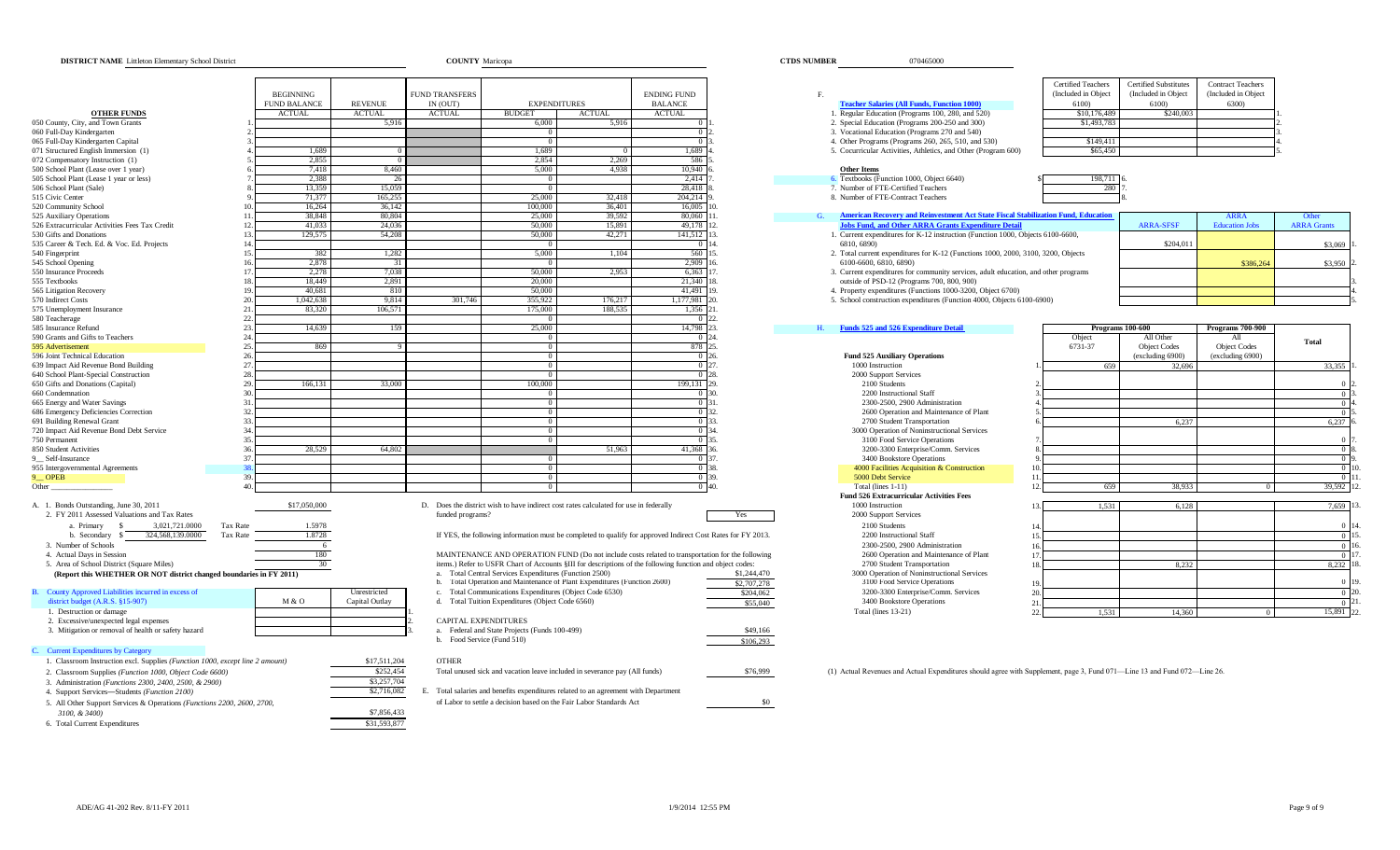| SUMMARY OF SCHOOL DISTRICT ANNUAL FINANCIAL REPORT                                          |                             |           | <b>CTDS NUMBER</b> | 070465000 |
|---------------------------------------------------------------------------------------------|-----------------------------|-----------|--------------------|-----------|
| I certify that the Annual Financial Report of Littleton Elmentary School District, Maricopa | 1. Average Daily Membership |           | 2010               | 2011      |
| County, for fiscal year 2011 was approved by the Governing Board on October 4, 2011, and    | (ADM):                      | Attending | 4.737.488          | 4,786.216 |
| that the complete Annual Financial Report may be reviewed by contacting Ken Hicks at the    |                             | Resident  | 4.741.233          | 4.788.831 |
| District Office, telephone 623-478-5000, during normal business hours.                      |                             |           |                    |           |
|                                                                                             |                             | Primary   | Secondary          |           |
|                                                                                             | 2. 2011 Tax Rates:          | 1.5978    | 1.8728             |           |

|                                            | Beginning             |                         | <b>Other Financing</b> | Expenditures            |                         | Ending          |
|--------------------------------------------|-----------------------|-------------------------|------------------------|-------------------------|-------------------------|-----------------|
| Fund/Program                               | Fund Balance          | <b>Actual Revenues</b>  | Sources (Uses)         | <b>Budget</b>           | Actual                  | Fund Balance    |
| <b>Regular Education</b>                   |                       |                         |                        | 19,067,717              | 18,271,429              |                 |
| <b>Special Education</b>                   |                       |                         |                        | 4,733,881               | 4,262,869               |                 |
| Spec. Ed., ESEA, Title VIII                |                       |                         |                        | 0                       | $\mathbf{0}$            |                 |
| <b>Pupil Transportation</b>                |                       |                         |                        | 1,043,514               | 1,034,949               |                 |
| Desegregation                              |                       |                         |                        | $\mathbf{0}$            | $\overline{0}$          |                 |
| Special K-3 Program Override               |                       |                         |                        | 1,106,376               | 1,106,376               |                 |
| <b>Dropout Prevention Programs</b>         |                       |                         |                        | 0                       | $\mathbf{0}$            |                 |
| Joint Career & Tech. Ed. & Voc. Ed. Center |                       |                         |                        | $\overline{0}$          | $\overline{0}$          |                 |
| Maintenance and Operation Total            | 272,559               | 25,700,660              | 16,104                 | 25,951,488              | 24,675,623              | 1,313,700       |
| <b>Classroom Site Funds</b>                | 1,170,254             | 1,073,141               |                        | 2,929,705               | 1,343,920               | 899,475         |
| <b>Instructional Improvement</b>           | 419,575               | 103,037                 |                        | 240,000                 | 242,045                 | 280,567         |
| <b>Unrestricted Capital Outlay</b>         | 1,957,793             | 527,315                 | $\overline{0}$         | 1,987,259               | 596,340                 | 1,888,768       |
| <b>Soft Capital Allocation</b>             | 1,246,373             | 751,647                 | $\overline{0}$         | 584,844                 | 364,143                 | 1,633,877       |
| <b>Adjacent Ways</b>                       | 2,240,784             | 363,318                 | $\overline{0}$         | 2,500,000               | 550,713                 | 2,053,389       |
| <b>Bond Building</b>                       | 1,159,470             | 2,500                   | 7,635,177              | 8,285,000               | 3,182,795               | 5,614,352       |
| <b>Other Capital Funds</b>                 | $\Omega$              | $\mathbf{0}$            | $\boldsymbol{0}$       | $\boldsymbol{0}$        | $\Omega$                | $\mathbf{0}$    |
| <b>Building Renewal</b>                    | 3,800                 | 19                      |                        | 3,799                   | 3,819                   | $\overline{0}$  |
| New School Facilities                      | 472,393               | 3,332                   |                        | 500,000                 | 474,833                 | 892             |
| <b>Federal Projects</b>                    | 1,125,335             | 1,871,082               | 29,575                 | 2,778,141               | 1,943,800               | 1,082,192       |
| <b>State Projects</b>                      | 19,348                | (19, 348)               |                        | 75,000                  | $\mathbf{0}$            | $\overline{0}$  |
| County, City, and Town Grants              | $\Omega$              | 5,916                   | $\mathbf{0}$           | 6,000                   | 5,916                   | $\overline{0}$  |
| Full-Day Kindergarten                      | $\overline{0}$        | $\overline{0}$          |                        | $\overline{0}$          | $\overline{0}$          | $\overline{0}$  |
| Full-Day Kindergarten Capital              | $\overline{0}$        | $\overline{0}$          |                        | $\overline{0}$          | $\overline{0}$          | $\overline{0}$  |
| <b>Structured English Immersion</b>        | 1,689                 | $\overline{0}$          |                        | 1,689                   | $\overline{0}$          | 1,689           |
| Compensatory Instruction                   | 2,855                 | $\overline{0}$          |                        | 2,854                   | 2,269                   | 586             |
| <b>School Plant Funds</b>                  | 23,165                | 23,545                  | $\overline{0}$         | 5,000                   | 4,938                   | 41,772          |
| Food Service                               | 527,434               | 3,231,816               | (243,962)              | $\overline{0}$          | 3,041,695               | 473,593         |
| Civic Center                               | 71,377                | 165,255                 | $\bf{0}$               | 25,000                  | 32,418                  | 204,214         |
| <b>Community School</b>                    | 16,264                | 36,142                  | $\boldsymbol{0}$       | 100,000                 | 36,401                  | 16,005          |
| <b>Auxiliary Operations</b>                | 38,848                | 80,804                  | $\overline{0}$         | 25,000                  | 39,592                  | 80,060          |
| <b>Extracurricular Activities Fees</b>     | 41,033                | 24,036                  | $\overline{0}$         | 50,000                  | 15,891                  | 49,178          |
| <b>Gifts and Donations</b>                 | 295,706               | 87,208                  | $\overline{0}$         | 150,000                 | 42,271                  | 340,643         |
|                                            |                       |                         | $\boldsymbol{0}$       |                         |                         | $\overline{0}$  |
| Career & Tech. Ed. & Voc. Ed. Projects     | $\overline{0}$<br>382 | $\overline{0}$<br>1,282 | $\overline{0}$         | $\overline{0}$<br>5,000 | $\overline{0}$<br>1,104 | 560             |
| Fingerprint                                |                       |                         |                        |                         |                         | 2,909           |
| School Opening                             | 2,878                 | 31                      | $\overline{0}$         | $\boldsymbol{0}$        | $\mathbf{0}$            |                 |
| <b>Insurance Proceeds</b>                  | 2.278<br>18,449       | 7.038                   | $\overline{0}$         | 50,000<br>20,000        | 2,953                   | 6,363<br>21,340 |
| <b>Textbooks</b>                           | 40.681                | 2,891                   | $\overline{0}$         | 50,000                  | $\overline{0}$          |                 |
| <b>Litigation Recovery</b>                 |                       | 810                     | $\overline{0}$         |                         | $\overline{0}$          | 41.491          |
| <b>Indirect Costs</b>                      | 1,042,638             | 9,814                   | 301,746                | 355,922                 | 176,217                 | 1,177,981       |
| Unemployment Insurance                     | 83,320                | 106,571                 | $\overline{0}$         | 175,000                 | 188,535                 | 1,356           |
| Teacherage                                 | $\Omega$              | $\overline{0}$          | $\overline{0}$         | 0                       | $\mathbf{0}$            | $\overline{0}$  |
| <b>Insurance Refund</b>                    | 14,639                | 159                     | $\overline{0}$         | 25,000                  | $\overline{0}$          | 14,798          |
| Grants and Gifts to Teachers               | $\Omega$              | $\overline{0}$          | $\overline{0}$         | $\mathbf{0}$            | $\overline{0}$          | $\overline{0}$  |
| Advertisement                              | 869                   | 9                       | $\overline{0}$         | $\overline{0}$          | $\overline{0}$          | 878             |
| Joint Technical Education                  | $\Omega$              | $\overline{0}$          | $\overline{0}$         | $\overline{0}$          | $\overline{0}$          | $\overline{0}$  |
| Impact Aid Revenue Bond Building           | $\overline{0}$        | $\overline{0}$          | $\overline{0}$         | $\overline{0}$          | $\overline{0}$          | $\overline{0}$  |
| Debt Service                               | 2,354,220             | 3,150,095               | $\overline{0}$         | 2,500,000               | 2,571,707               | 2,932,608       |
| <b>Emergency Deficiencies Correction</b>   | $\overline{0}$        | $\overline{0}$          | $\overline{0}$         | $\overline{0}$          | $\overline{0}$          | $\overline{0}$  |
| <b>Building Renewal Grant</b>              | $\overline{0}$        | $\overline{0}$          | $\overline{0}$         | $\overline{0}$          | $\overline{0}$          | $\overline{0}$  |
| Impact Aid Rev. Bond Debt Service          | $\overline{0}$        | $\overline{0}$          | $\overline{0}$         | $\overline{0}$          | $\overline{0}$          | $\overline{0}$  |
| Permanent                                  | $\overline{0}$        | $\overline{0}$          | $\boldsymbol{0}$       | $\overline{0}$          | $\overline{0}$          | $\overline{0}$  |
| <b>Student Activities</b>                  | 28,529                | 64,802                  |                        |                         | 51,963                  | 41,368          |
| Self-Insurance                             | $\overline{0}$        | $\mathbf{0}$            | $\overline{0}$         | $\overline{0}$          | $\overline{0}$          | $\mathbf{0}$    |
| <b>Intergovernmental Agreements</b>        | $\overline{0}$        | $\overline{0}$          | $\overline{0}$         | $\overline{0}$          | $\overline{0}$          | $\overline{0}$  |
| <b>OPEB</b>                                | $\overline{0}$        | $\overline{0}$          | $\overline{0}$         | $\overline{0}$          | $\overline{0}$          | $\overline{0}$  |
| Other Funds                                | $\overline{0}$        | $\overline{0}$          | $\overline{0}$         | $\overline{0}$          | $\overline{0}$          | $\overline{0}$  |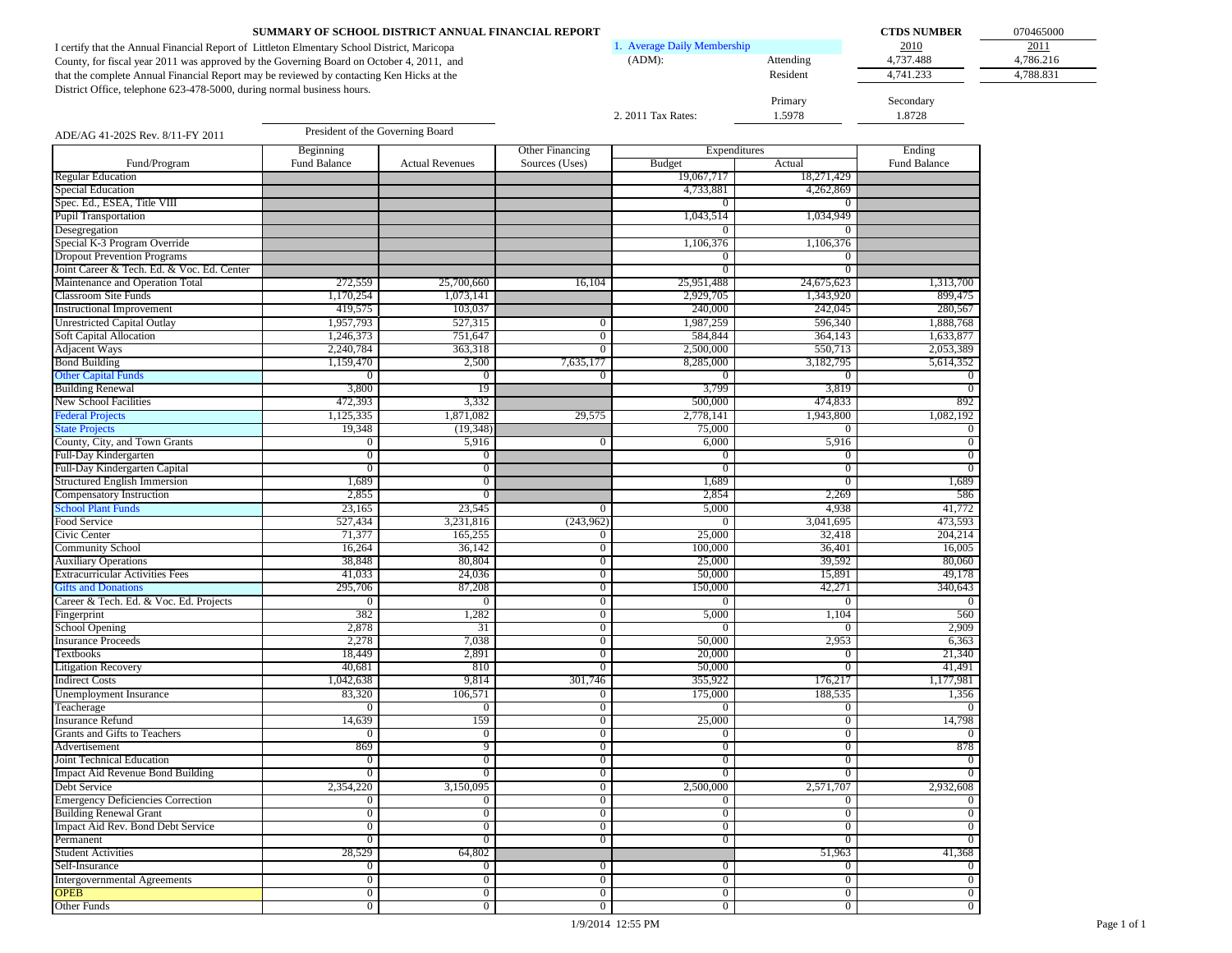**STATE OF ARIZONA FY 2011**



# **SUPPLEMENT TO SCHOOL DISTRICT ANNUAL FINANCIAL REPORT FOR DISTRICTS THAT INCURRED EXPENDITURES FOR**

# **SPECIAL EDUCATION DISABILITY ESEA, TITLE VIII**

# **SPECIAL K-3 PROGRAM OVERRIDE [A.R.S. §15-903(D) and Laws 2010, Ch. 179, §4]**

# **JOINT CAREER AND TECHNICAL EDUCATION AND VOCATIONAL EDUCATION CENTER (A.R.S. §15-910.01)**

# **ENGLISH LANGUAGE LEARNERS (A.R.S. §§15-756.04 and 15-756.11)**

**STATE FISCAL STABILIZATION FUND (Laws 2010, 7th Special Session, Ch. 1, §145)**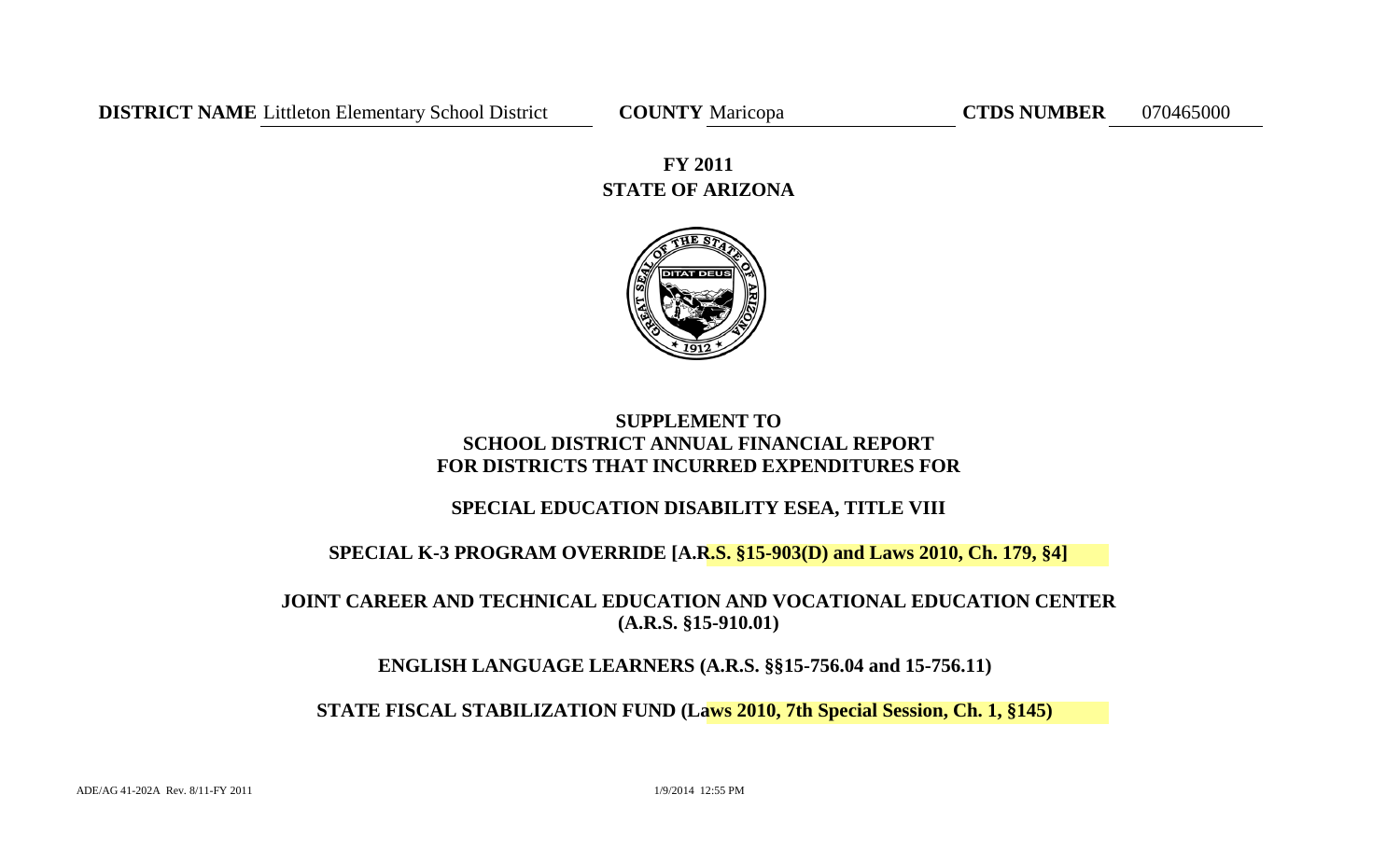#### **MAINTENANCE AND OPERATION FUND (001) EXPENDITURES FOR SPECIAL EDUCATION DISABILITY ESEA, TITLE VIII (PROGRAM 300); SPECIAL K-3 PROGRAM OVERRIDE (PROGRAM 520); AND JOINT CAREER AND TECHNICAL EDUCATION AND VOCATIONAL EDUCATION CENTER (PROGRAM 540)**

|                                                               |     |                         |                  |                              |                  |                           | Totals         |                    |
|---------------------------------------------------------------|-----|-------------------------|------------------|------------------------------|------------------|---------------------------|----------------|--------------------|
|                                                               |     |                         | Employee         | Purchased                    |                  | Debt Service              |                |                    |
| Expenditures                                                  |     | <b>Salaries</b><br>6100 | Benefits<br>6200 | Services<br>6300, 6400, 6500 | Supplies<br>6600 | and Miscellaneous<br>6800 | <b>Budget</b>  | Actual             |
| 300 Special Education Disability ESEA, Title VIII             |     |                         |                  |                              |                  |                           |                |                    |
| 1000 Classroom Instruction                                    |     |                         |                  |                              |                  |                           | $\Omega$       | $0\vert 1$         |
| 2000 Support Services                                         |     |                         |                  |                              |                  |                           |                |                    |
| 2100 Students                                                 |     |                         |                  |                              |                  |                           | $\Omega$       | $0\vert 2$         |
| 2200 Instructional Staff                                      |     |                         |                  |                              |                  |                           | $\overline{0}$ | $0\vert 3$         |
| 2300 General Administration                                   |     |                         |                  |                              |                  |                           | $\overline{0}$ | $0\vert 4$         |
| 2400 School Administration                                    |     |                         |                  |                              |                  |                           | $\overline{0}$ | $0\vert 5$         |
| 2500 Central Services                                         |     |                         |                  |                              |                  |                           | $\overline{0}$ | $\Omega$           |
| 2600 Operation & Maintenance of Plant                         |     |                         |                  |                              |                  |                           | $\overline{0}$ | 0 <sub>17</sub>    |
| 2900 Other                                                    |     |                         |                  |                              |                  |                           | $\overline{0}$ | $0\,8$             |
| 3000 Operation of Noninstructional Services                   |     |                         |                  |                              |                  |                           | $\overline{0}$ | $0\vert 9$         |
| Total (lines 1-9) (must agree with the AFR page 2, line 26)   | 10. | $\Omega$                | $\overline{0}$   | $\theta$                     | $\Omega$         | $\Omega$                  | $\overline{0}$ | $\overline{0}$ 10. |
| 520 Special K-3 Program Override                              |     |                         |                  |                              |                  |                           |                |                    |
| 1000 Classroom Instruction                                    | 11. | 750,556                 | 336,623          |                              | 19,197           |                           | 1,106,376      | 1,106,376 11.      |
| 2000 Support Services                                         |     |                         |                  |                              |                  |                           |                |                    |
| 2100 Students                                                 | 12. |                         |                  |                              |                  |                           | $\Omega$       | $0 \vert 12.$      |
| 2200 Instructional Staff                                      | 13. |                         |                  |                              |                  |                           | $\overline{0}$ | $0\vert 13$        |
| 2300 General Administration                                   | 14. |                         |                  |                              |                  |                           | $\overline{0}$ | 0 14               |
| 2400 School Administration                                    | 15. |                         |                  |                              |                  |                           | $\overline{0}$ | $\overline{0}$ 15  |
| 2500 Central Services                                         | 16. |                         |                  |                              |                  |                           | $\overline{0}$ | $0 \vert 16.$      |
| 2600 Operation & Maintenance of Plant                         | 17  |                         |                  |                              |                  |                           | $\overline{0}$ | $\overline{0}$ 17  |
| 2900 Other                                                    | 18  |                         |                  |                              |                  |                           | $\theta$       | $0 \vert 18$ .     |
| 3000 Operation of Noninstructional Services                   | 19. |                         |                  |                              |                  |                           | $\theta$       | $\overline{0}$ 19. |
| Total (lines 11-19) (must agree with the AFR page 2, line 29) | 20. | 750,556                 | 336,623          | $\overline{0}$               | 19,197           | $\theta$                  | 1,106,376      | $1,106,376$ 20.    |
| 540 Joint Career and Technical Ed. and Vocational Ed. Center  |     |                         |                  |                              |                  |                           |                |                    |
| 1000 Classroom Instruction                                    | 21. |                         |                  |                              |                  |                           | $\Omega$       | $0 \vert 21$ .     |
| 2000 Support Services                                         |     |                         |                  |                              |                  |                           |                |                    |
| 2100 Students                                                 | 22. |                         |                  |                              |                  |                           | $\Omega$       | $0 \vert 22$       |
| 2200 Instructional Staff                                      | 23. |                         |                  |                              |                  |                           | $\overline{0}$ | $\overline{0}$ 23  |
| 2300 General Administration                                   | 24  |                         |                  |                              |                  |                           | $\overline{0}$ | $\overline{0}$ 24  |
| 2400 School Administration                                    | 25. |                         |                  |                              |                  |                           | $\overline{0}$ | $0\vert 25$        |
| 2500 Central Services                                         | 26. |                         |                  |                              |                  |                           | $\overline{0}$ | $0\,126$           |
| 2600 Operation & Maintenance of Plant                         | 27. |                         |                  |                              |                  |                           | $\overline{0}$ | $0\vert 27$        |
| 2900 Other                                                    | 28. |                         |                  |                              |                  |                           | $\overline{0}$ | $\overline{0}$ 28. |
| 3000 Operation of Noninstructional Services                   | 29. |                         |                  |                              |                  |                           | $\overline{0}$ | $\overline{0}$ 29. |
| Total (lines 21-29) (must agree with the AFR page 2, line 33) | 30. | $\overline{0}$          | $\mathbf{0}$     | $\overline{0}$               | $\overline{0}$   | $\overline{0}$            | $\mathbf{0}$   | $\overline{0}$ 30. |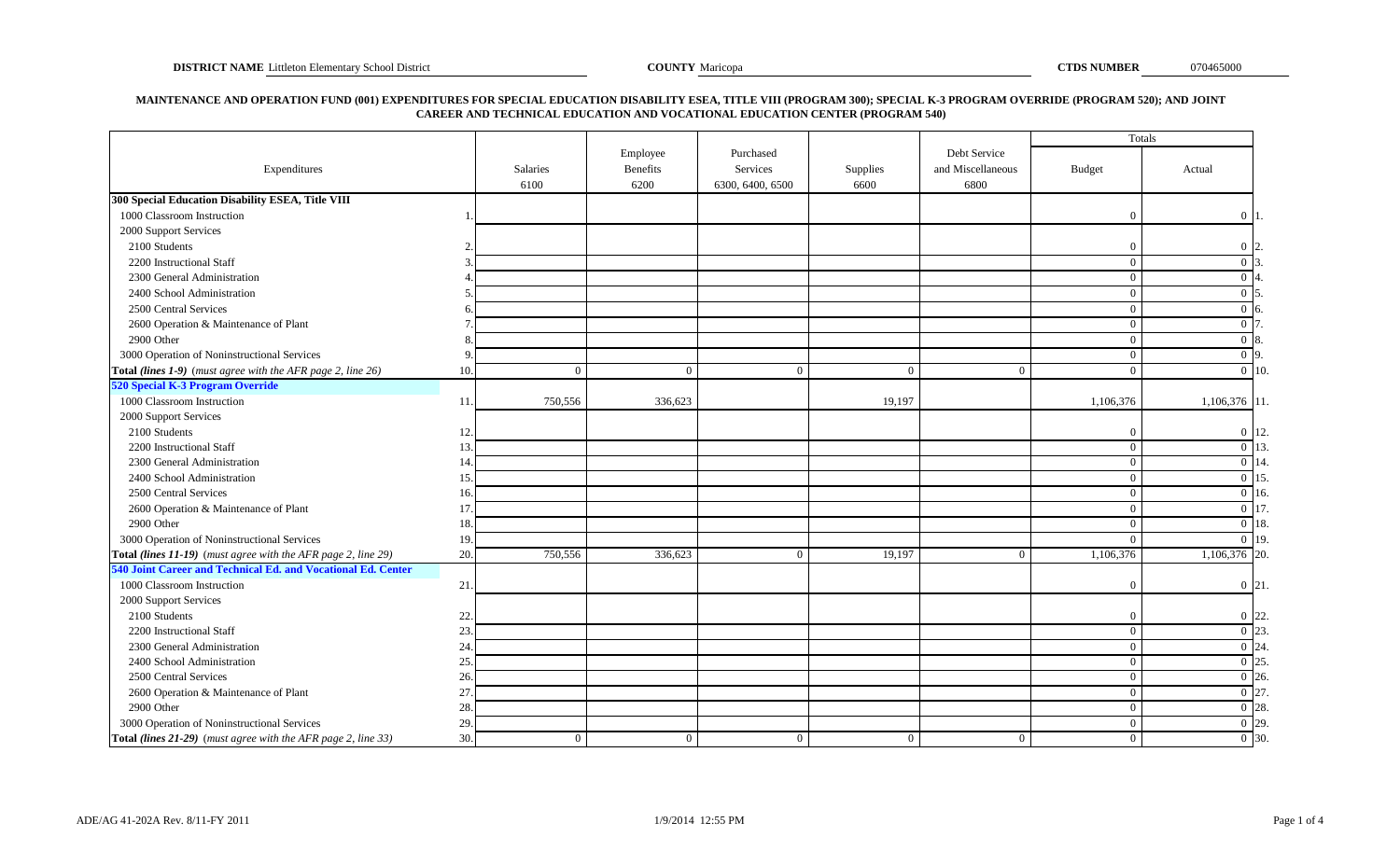#### **SPECIAL EDUCATION DISABILITY ESEA, TITLE VIII (PROGRAM 300); SPECIAL K-3 PROGRAM OVERRIDE (PROGRAM 520); AND JOINT CAREER AND TECHNICAL EDUCATION AND VOCATIONAL EDUCATION CENTER (PROGRAM 540) UNRESTRICTED CAPITAL OUTLAY FUND (610) EXPENDITURES FOR**

|                                                          |     |                 |                                                                          |                  |                                    |                        |                                                      |                | <b>Totals</b>     |
|----------------------------------------------------------|-----|-----------------|--------------------------------------------------------------------------|------------------|------------------------------------|------------------------|------------------------------------------------------|----------------|-------------------|
| Expenditures                                             |     | Rentals<br>6440 | Library Books,<br>Textbooks, &<br><b>Instructional Aids</b><br>6641-6643 | Property<br>6700 | Redemption<br>of Principal<br>6830 | Interest<br>6840, 6850 | All Other<br><b>Object Codes</b><br>(excluding 6900) | <b>Budget</b>  | Actual            |
| 300 Special Education Disability ESEA, Title VIII        |     |                 |                                                                          |                  |                                    |                        |                                                      |                |                   |
| 1000 Classroom Instruction                               |     |                 |                                                                          |                  |                                    |                        |                                                      | $\Omega$       | 0 1               |
| 2000 Support Services                                    |     |                 |                                                                          |                  |                                    |                        |                                                      | $\overline{0}$ | $\overline{0}$ 2. |
| 3000 Operation of Noninstructional Services              |     |                 |                                                                          |                  |                                    |                        |                                                      | $\Omega$       | $\overline{0}$ 3  |
| 4000 Facilities Acquisition and Construction             |     |                 |                                                                          |                  |                                    |                        |                                                      | $\Omega$       |                   |
| 5000 Debt Service                                        |     |                 |                                                                          |                  |                                    |                        |                                                      | $\overline{0}$ | $0\overline{5}$   |
| Subtotal (lines 1-5)                                     |     |                 |                                                                          | $\Omega$         |                                    |                        | $^{\circ}$                                           | $\overline{0}$ | $0\,6$            |
| 520 Special K-3 Program Override                         |     |                 |                                                                          |                  |                                    |                        |                                                      |                |                   |
| 1000 Classroom Instruction                               |     |                 |                                                                          |                  |                                    |                        |                                                      | $\Omega$       | $0\vert 7$        |
| 2000 Support Services                                    |     |                 |                                                                          |                  |                                    |                        |                                                      | $\Omega$       | $\overline{0}$ 8. |
| 3000 Operation of Noninstructional Services              |     |                 |                                                                          |                  |                                    |                        |                                                      | $\Omega$       | $\overline{0}$ 9. |
| 4000 Facilities Acquisition and Construction             | 10  |                 |                                                                          |                  |                                    |                        |                                                      | $\overline{0}$ | $0$ 10.           |
| 5000 Debt Service                                        |     |                 |                                                                          |                  |                                    |                        |                                                      | $\Omega$       | $0$ 11            |
| Subtotal (lines 7-11)                                    |     |                 |                                                                          | $\theta$         |                                    |                        |                                                      | $\Omega$       | $0$ 12.           |
| 540 Joint Career & Technical Ed. & Vocational Ed. Center |     |                 |                                                                          |                  |                                    |                        |                                                      |                |                   |
| 1000 Classroom Instruction                               |     |                 |                                                                          |                  |                                    |                        |                                                      | $\Omega$       | $0 \vert 13$      |
| 2000 Support Services                                    |     |                 |                                                                          |                  |                                    |                        |                                                      | $\Omega$       | $0$ 14            |
| 3000 Operation of Noninstructional Services              | 15  |                 |                                                                          |                  |                                    |                        |                                                      | $\overline{0}$ | $0$ 15            |
| 4000 Facilities Acquisition and Construction             | 16  |                 |                                                                          |                  |                                    |                        |                                                      | $\theta$       | $0 - 16$ .        |
| 5000 Debt Service                                        |     |                 |                                                                          |                  |                                    |                        |                                                      | $\Omega$       | $0$ 17            |
| Subtotal (lines 13-17)                                   | 18  |                 |                                                                          | $\Omega$         |                                    |                        | $^{\circ}$                                           | $\Omega$       | $0$ 18.           |
| <b>TOTAL EXPENDITURES</b>                                |     |                 |                                                                          |                  |                                    |                        |                                                      |                |                   |
| (lines 6, 12, and 18)                                    | 19. |                 |                                                                          | $\Omega$         |                                    |                        | $\Omega$                                             | $\Omega$       | $0$ 19.           |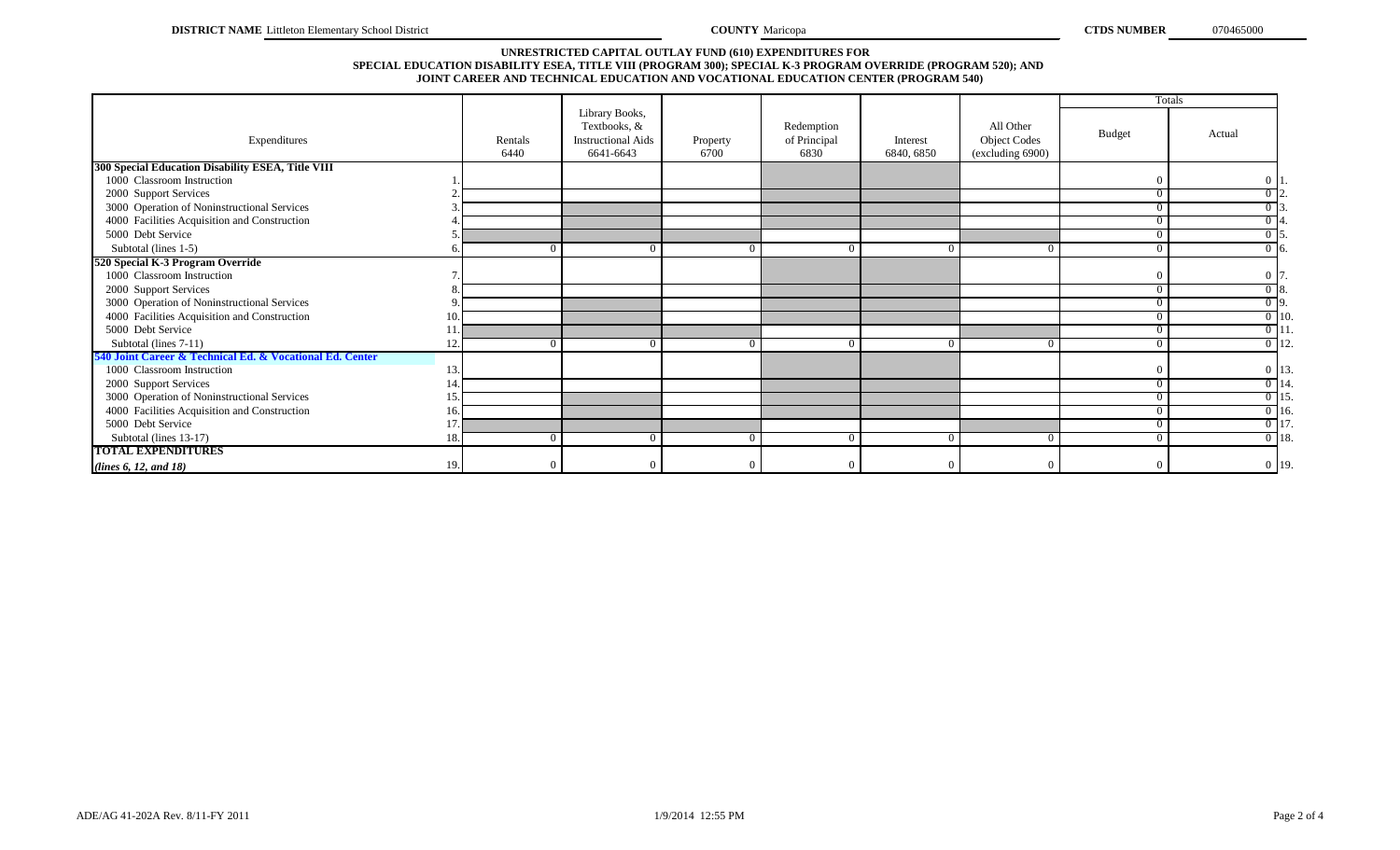### **ENGLISH LANGUAGE LEARNERS STRUCTURED ENGLISH IMMERSION FUND (071) AND COMPENSATORY INSTRUCTION FUND (072)—REVENUES, EXPENDITURES, AND FUND BALANCE**

|                                                       |              |          |          |          | Purchased   |                  |          |                   |        | <b>Total Expenditures</b> |         |
|-------------------------------------------------------|--------------|----------|----------|----------|-------------|------------------|----------|-------------------|--------|---------------------------|---------|
|                                                       | Beginning    |          |          | Employee | Services    |                  |          | Debt Service      |        |                           | Ending  |
| Revenue Object Codes/Expenditure Function Codes       | Fund         | Actual   | Salaries | Benefits | 6300, 6400, | Supplies<br>6600 | Property | and Miscellaneous | Budget | Actual                    | Fund    |
|                                                       | Balance      | Revenues | 6100     | 6200     | 6500        |                  | 6700     | 6800              |        |                           | Balance |
| <b>Structured English Immersion Fund 071</b>          |              |          |          |          |             |                  |          |                   |        |                           |         |
| <b>Revenues</b>                                       |              |          |          |          |             |                  |          |                   |        |                           |         |
| 3200 Restricted Revenue from State Sources            |              |          |          |          |             |                  |          |                   |        |                           |         |
| 1500 Investment Income                                |              |          |          |          |             |                  |          |                   |        |                           |         |
| Total Revenues (lines 1 and 2)                        |              |          |          |          |             |                  |          |                   |        |                           |         |
| <b>Expenditures</b>                                   |              |          |          |          |             |                  |          |                   |        |                           |         |
| 1000 Classroom Instruction                            |              |          |          |          |             |                  |          |                   | 1,689  |                           |         |
| 2000 Support Services                                 |              |          |          |          |             |                  |          |                   |        |                           |         |
| 2100 Students                                         |              |          |          |          |             |                  |          |                   |        |                           |         |
| 2200 Instructional Staff                              |              |          |          |          |             |                  |          |                   |        |                           |         |
| 2300 General Administration                           |              |          |          |          |             |                  |          |                   |        |                           |         |
| 2400 School Administration                            |              |          |          |          |             |                  |          |                   |        |                           |         |
| 2500 Central Services                                 | $\Omega$     |          |          |          |             |                  |          |                   |        |                           |         |
| 2600 Operation & Maintenance of Plant                 | 10.          |          |          |          |             |                  |          |                   |        |                           |         |
| 2700 Student Transportation                           |              |          |          |          |             |                  |          |                   |        |                           |         |
| 2900 Other                                            | 12.          |          |          |          |             |                  |          |                   |        |                           |         |
| Total (must agree with the AFR page 9, line 4)        | 13.<br>1,689 |          |          | $\Omega$ |             |                  |          | $\Omega$          | 1,689  |                           | 1,689   |
| <b>Compensatory Instruction Fund 072</b>              |              |          |          |          |             |                  |          |                   |        |                           |         |
| <b>Revenues</b>                                       |              |          |          |          |             |                  |          |                   |        |                           |         |
| 3200 Restricted Revenue from State Sources            | 14           |          |          |          |             |                  |          |                   |        |                           |         |
| 1500 Investment Income                                |              |          |          |          |             |                  |          |                   |        |                           |         |
| Total Revenues (lines 14 and 15)                      |              |          |          |          |             |                  |          |                   |        |                           |         |
| <b>Expenditures</b>                                   |              |          |          |          |             |                  |          |                   |        |                           |         |
| 1000 Classroom Instruction                            | 17           |          | 1,920    | 349      |             |                  |          |                   | 2,854  | 2,269                     | 17      |
| 2000 Support Services                                 |              |          |          |          |             |                  |          |                   |        |                           |         |
| 2100 Students                                         |              |          |          |          |             |                  |          |                   |        |                           | 18.     |
| 2200 Instructional Staff                              | 19.          |          |          |          |             |                  |          |                   |        |                           | 19      |
| 2300 General Administration                           | 20.          |          |          |          |             |                  |          |                   |        |                           | 20      |
| 2400 School Administration                            | 21.          |          |          |          |             |                  |          |                   |        |                           |         |
| 2500 Central Services                                 | 22.          |          |          |          |             |                  |          |                   |        |                           |         |
| 2600 Operation & Maintenance of Plant                 | 23.          |          |          |          |             |                  |          |                   |        |                           |         |
| 2700 Student Transportation                           | 24.          |          |          |          |             |                  |          |                   |        |                           |         |
| 2900 Other                                            | 25.          |          |          |          |             |                  |          |                   |        |                           |         |
| <b>Total</b> (must agree with the AFR page 9, line 5) | 26.<br>2,855 |          | 1,920    | 349      |             |                  |          |                   | 2,854  | 2,269                     | 586 26  |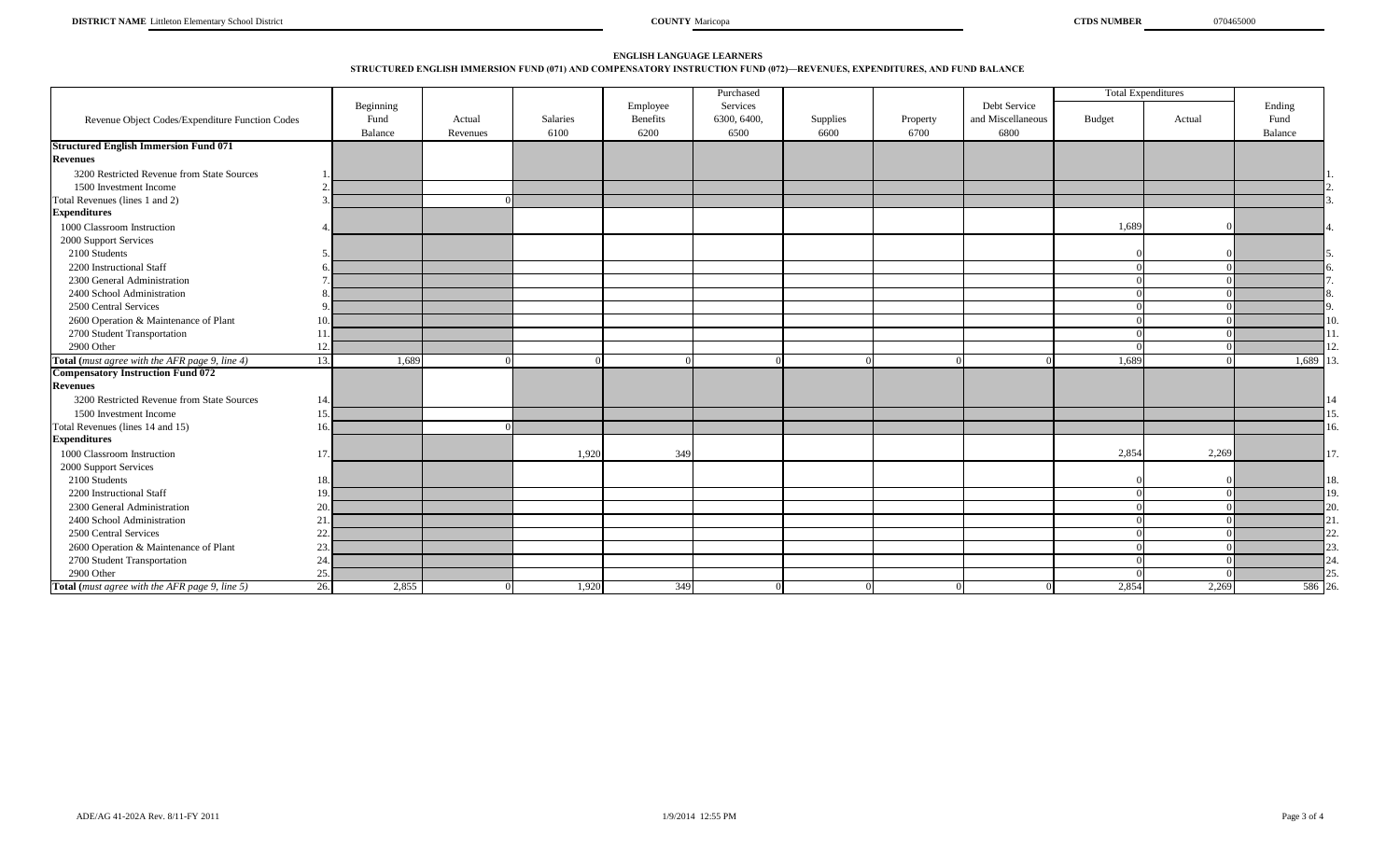#### **STATE FISCAL STABILIZATION FUND MONIES EXPENDED IN:**

#### **MAINTENANCE AND OPERATION FUND (001); JOINT TECHNICAL EDUCATION FUND (596); UNRESTRICTED CAPITAL OUTLAY FUND (610); AND SOFT CAPITAL ALLOCATION FUND (625)**

|                                                                                  |                 |          | Purchased   |          |                   |         | Totals      |
|----------------------------------------------------------------------------------|-----------------|----------|-------------|----------|-------------------|---------|-------------|
| State Fiscal Stabilization Fund Monies Expended in M&O Fund 001 and JTE Fund 596 |                 | Employee | Services    |          | Debt Service      |         |             |
|                                                                                  | <b>Salaries</b> | Benefits | 6300, 6400, | Supplies | and Miscellaneous | Budget  | Actual      |
|                                                                                  | 6100            | 6200     | 6500        | 6600     | 6800              |         |             |
| <b>M&amp;O</b> Expenditures-SFSF                                                 |                 |          |             |          |                   |         |             |
| 199 Regular Education-SFSF                                                       | 173,430         | 30,581   |             |          |                   | 204.011 | $204,011$ 1 |
| 261 English Language Learners Incremental Costs-SFSF                             |                 |          |             |          |                   |         | 02.         |
| 266 English Language Learners Compensatory Instruction-SFSF                      |                 |          |             |          |                   |         | $0\,3$ .    |
| 271 Vocational and Technological Education-SFSF                                  |                 |          |             |          |                   |         | 04.         |
| 281-299 Special Education Other-SFSF (disability and other categories)           |                 |          |             |          |                   |         | 015         |
| 439, 479, 499 Pupil Transportation-SFSF                                          |                 |          |             |          |                   |         | 0 6.        |
| 699 Other Instructional Programs-SFSF                                            |                 |          |             |          |                   |         | 017.        |
| Total (lines 1-7) (Also include in AFR page 2, lines 1-14, 16-24 and 27)         | 173,430         | 30,581   |             |          |                   | 204,011 | 204,011 8.  |
| <b>JTE Expenditures-SFSF</b>                                                     |                 |          |             |          |                   |         |             |
| 271 Vocational and Technological Education-SFSF                                  |                 |          |             |          |                   |         | 09.         |

|                                                                                                    |     |                 | Library Books,                                         |                  |                                    |                        |                                                      |        | Totals |              |
|----------------------------------------------------------------------------------------------------|-----|-----------------|--------------------------------------------------------|------------------|------------------------------------|------------------------|------------------------------------------------------|--------|--------|--------------|
| State Fiscal Stabilization Fund Monies Expended in UCO Fund 610, SCA Fund 625, and<br>JTE Fund 596 |     | Rentals<br>6440 | Textbooks, &<br><b>Instructional Aids</b><br>6641-6643 | Property<br>6700 | Redemption of<br>Principal<br>6830 | Interest<br>6840, 6850 | All Other<br><b>Object Codes</b><br>(excluding 6900) | Budget | Actual |              |
| <b>UCO Expenditures-SFSF</b>                                                                       |     |                 |                                                        |                  |                                    |                        |                                                      |        |        |              |
| 199 Regular Education-SFSF                                                                         |     |                 |                                                        |                  |                                    |                        |                                                      |        |        | $0\vert 10.$ |
| 261 English Language Learners Incremental Costs-SFSF                                               |     |                 |                                                        |                  |                                    |                        |                                                      |        |        | 011.         |
| 266 English Language Learners Compensatory Instruction-SFSF                                        |     |                 |                                                        |                  |                                    |                        |                                                      |        |        | 012.         |
| 271 Vocational and Technological Education-SFSF                                                    |     |                 |                                                        |                  |                                    |                        |                                                      |        |        | 0 13.        |
| 281-299 Special Education Other-SFSF (disability and other categories)                             |     |                 |                                                        |                  |                                    |                        |                                                      |        |        | 0 14.        |
| 439, 479, 499 Pupil Transportation-SFSF                                                            | 15  |                 |                                                        |                  |                                    |                        |                                                      |        |        | 015.         |
| 699 Other Instructional Programs-SFSF                                                              | 16. |                 |                                                        |                  |                                    |                        |                                                      |        |        | 0 16.        |
| Total (lines 10-16) (Also include in AFR page 5, lines 2-9)                                        |     |                 |                                                        |                  |                                    |                        |                                                      |        |        | 0 17.        |
| <b>SCA Expenditures-SFSF</b>                                                                       |     |                 |                                                        |                  |                                    |                        |                                                      |        |        |              |
| 199 Regular Education-SFSF                                                                         | 18. |                 |                                                        |                  |                                    |                        |                                                      |        |        | 0 18.        |
| 261 English Language Learners Incremental Costs-SFSF                                               | 19  |                 |                                                        |                  |                                    |                        |                                                      |        |        | 0 19.        |
| 266 English Language Learners Compensatory Instruction-SFSF                                        | 20  |                 |                                                        |                  |                                    |                        |                                                      |        |        | $0\vert 20.$ |
| 271 Vocational and Technological Education-SFSF                                                    |     |                 |                                                        |                  |                                    |                        |                                                      |        |        | 0 21.        |
| 281-299 Special Education Other-SFSF (disability and other categories)                             | 22  |                 |                                                        |                  |                                    |                        |                                                      |        |        | $0\,22.$     |
| 439, 479, 499 Pupil Transportation-SFSF                                                            |     |                 |                                                        |                  |                                    |                        |                                                      |        |        | $0\,23.$     |
| 699 Other Instructional Programs-SFSF                                                              | 24  |                 |                                                        |                  |                                    |                        |                                                      |        |        | 0 24.        |
| Total (lines 18-24) (Also include in AFR page 5, lines 11-18)                                      | 25. |                 |                                                        |                  |                                    |                        |                                                      |        |        | 025.         |
| <b>JTE Expenditures-SFSF</b>                                                                       |     |                 |                                                        |                  |                                    |                        |                                                      |        |        |              |
| 271 Vocational and Technological Education-SFSF                                                    | 26  |                 |                                                        |                  |                                    |                        |                                                      |        |        | 0 26.        |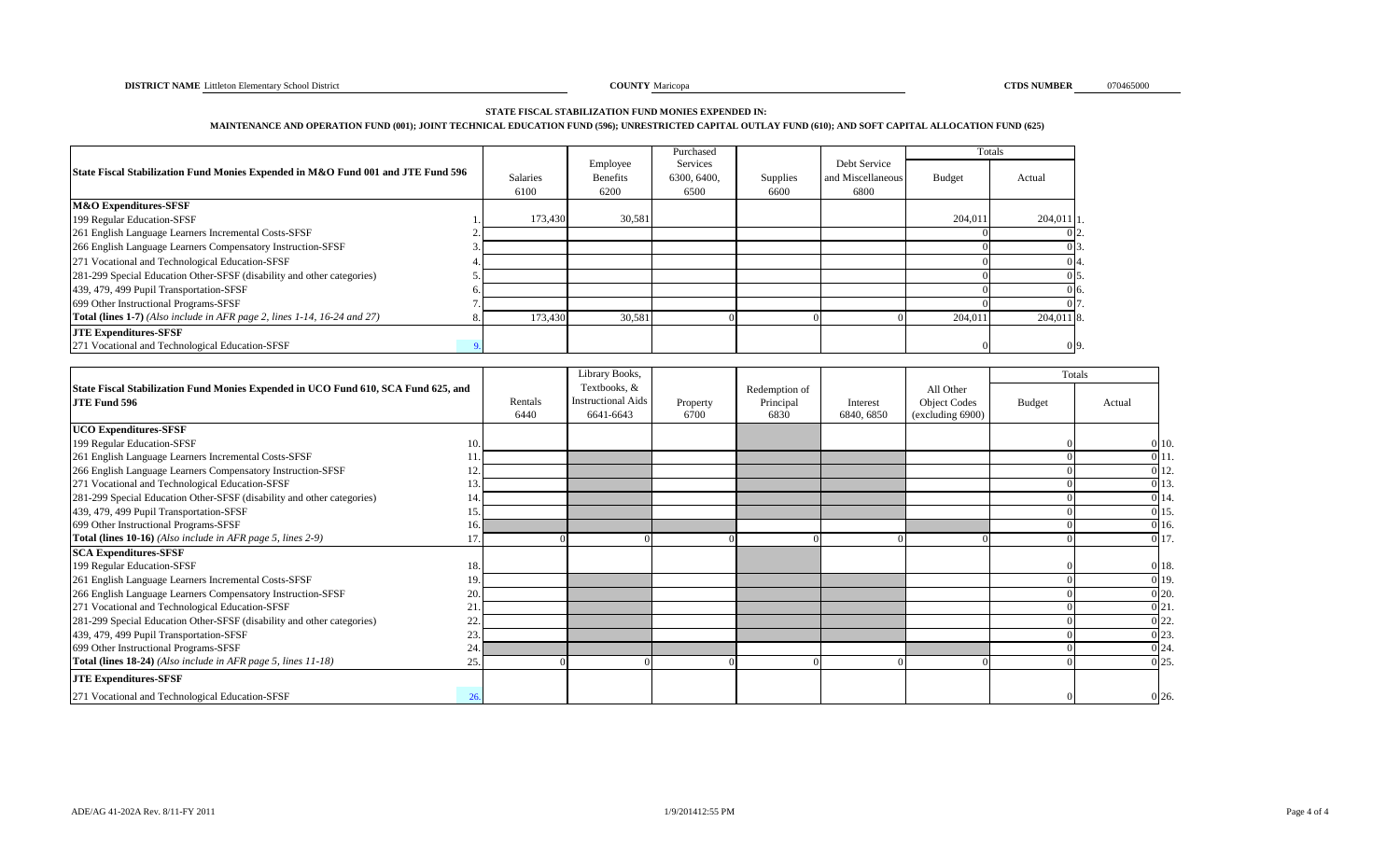| Page         | Reference          |                                                                                                                                                                                                                                                                                                                                                                                                                                                                                                                                                                                                                                          |
|--------------|--------------------|------------------------------------------------------------------------------------------------------------------------------------------------------------------------------------------------------------------------------------------------------------------------------------------------------------------------------------------------------------------------------------------------------------------------------------------------------------------------------------------------------------------------------------------------------------------------------------------------------------------------------------------|
|              | General            | These instructions are provided to help school districts prepare the annual financial report (AFR).<br>Within the forms, blue font indicates that an instruction is linked to that specific line. An<br>instructions button has also been provided that links to any general instructions or to the first<br>instruction for a page. To navigate back to the forms, press the Alt and back arrow keys.                                                                                                                                                                                                                                   |
|              |                    | Budget amounts should be taken from the district's most recently revised, adopted FY 2011<br>expenditure budget, which has been submitted to ADE.                                                                                                                                                                                                                                                                                                                                                                                                                                                                                        |
|              |                    | All budget and actual amounts reported throughout the AFR should be rounded to the<br>nearest dollar.                                                                                                                                                                                                                                                                                                                                                                                                                                                                                                                                    |
|              |                    | Revenues must include cash receipts through June 30, 2011, and accrued revenues received during<br>the 60-day period following fiscal year-end. Examples of accrued revenues are:                                                                                                                                                                                                                                                                                                                                                                                                                                                        |
|              |                    | 1) federal reimbursements for meals served in FY 2011;<br>2) property taxes collected during the 60-day period for levies of prior fiscal years;<br>3) tuition received during the 60-day period for students attending the district during FY 2011;<br>4) FY 2011 CSF revenues received during the 60-day period;<br>5) September and November 2010, and March and April (partial) 2011 state aid apportionment<br>payments made in FY 2012, pursuant to Laws 2010, 7th Special Session, Ch. 1, §130.                                                                                                                                   |
|              |                    | Expenditures must include cash disbursements through June 30, 2011, and payments made after<br>fiscal year-end, but prior to August 29, 2011, for goods and services received on or before<br>June 30, 2011.                                                                                                                                                                                                                                                                                                                                                                                                                             |
|              |                    | All revenues, expenditures, and fund balances presented on the AFR must agree with the district's<br>final accounting records for the year ended June 30, 2011. Districts must reconcile their accounting<br>records to those maintained by the CSS before completing the AFR. (Districts in the accounting<br>responsibility program must reconcile to the County Treasurer before completing the AFR.)<br>Accrued revenues and expenditures at June 30, 2011, not recorded by the CSS should be identified<br>as reconciling items on the reconciliation and must be included in the revenues and expenditures<br>reported in the AFR. |
| 1            | Line 1             | The beginning fund balances at July 1, 2010, should be the ending balances reported on the AFR<br>for FY 2010, if the ending balances were reported correctly, or the district may compute them as<br>follows:                                                                                                                                                                                                                                                                                                                                                                                                                           |
|              |                    | Cash, prepaid, and inventory balances (object codes 0100, 0150, and 0160) at 6/30/10.<br>Plus: Accrued revenues as of $6/30/10$ , received during the 60-day period following $6/30/10$ .<br>Less: Payments made during the 60-day period following 6/30/10, for goods and services received<br>on or before 6/30/10, but not paid for by that date.                                                                                                                                                                                                                                                                                     |
| $\mathbf{1}$ | Footnote 1         | The beginning and ending fund balances for the Maintenance and Operation (M&O) Fund should<br>include the amount of the M&O Fund revolving account cash balance on hand at July 1, 2010, and<br>June 30, 2011, respectively. The revolving account balances should also be recorded in the spaces<br>provided in footnote (1).                                                                                                                                                                                                                                                                                                           |
| 1            | Lines 5 through 10 | Districts should not include tuition revenue in the Soft Capital Allocation Fund as it will not be<br>included in ADE's budget calculations. Additionally, districts charging tuition for full-day<br>kindergarten or preschool programs should not record such revenues in the M&O, UCO, or SCA<br>funds. These tuition revenues should be recorded in the Community School Fund (520) on page 9<br>of the AFR.                                                                                                                                                                                                                         |
| $\mathbf{1}$ | Lines 25 and 26    | The amounts reported in the actual column (from the district's accounting records) should be<br>compared to the total state equalization assistance and total additional state aid amounts shown on<br>the June 27, 2011, ADE report, APOR 64-1.                                                                                                                                                                                                                                                                                                                                                                                         |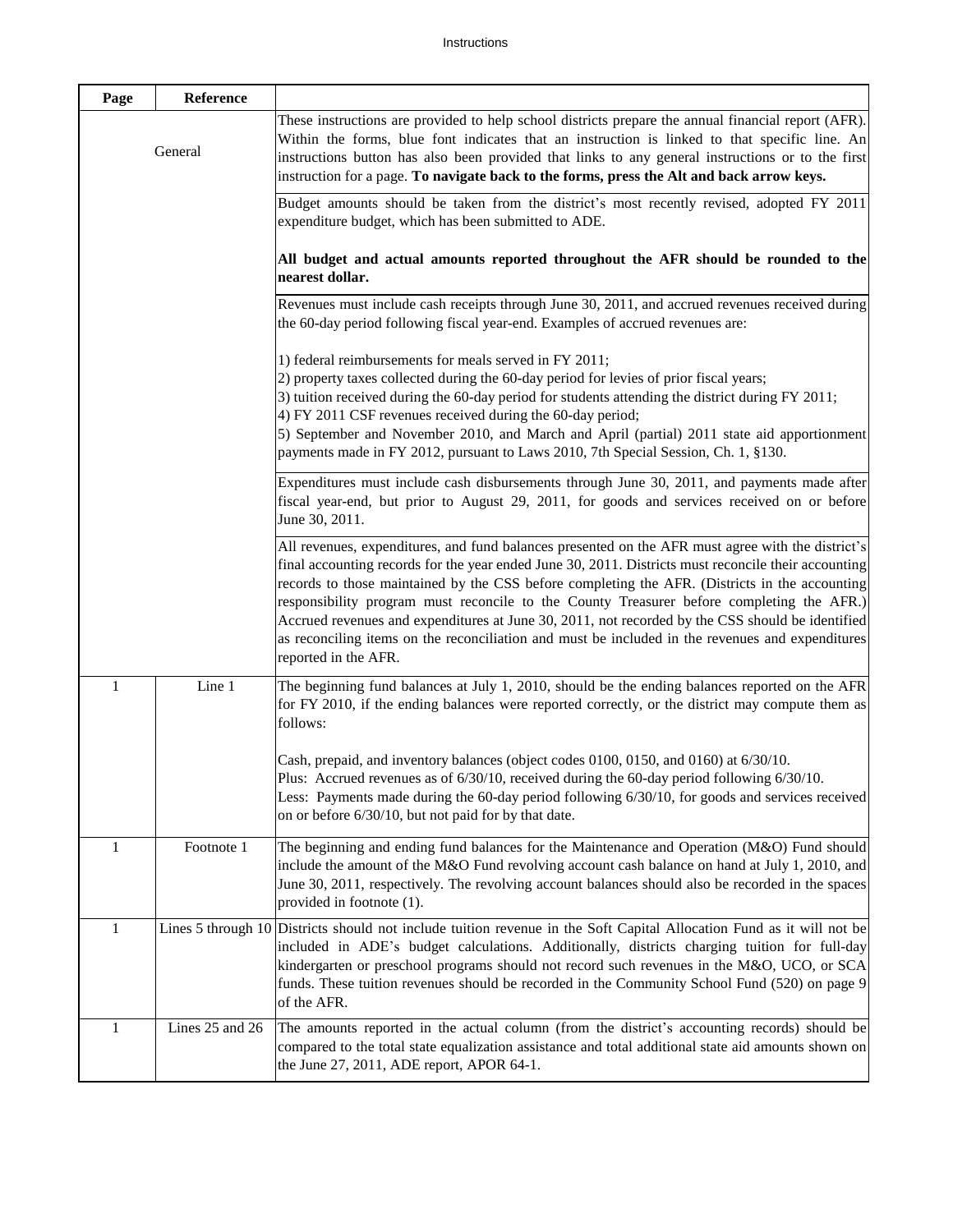| Page           | <b>Reference</b>                                                  |                                                                                                                                                                                                                                                                                                                                                                                                                                                                                                                                                                                                                                                                                                                  |
|----------------|-------------------------------------------------------------------|------------------------------------------------------------------------------------------------------------------------------------------------------------------------------------------------------------------------------------------------------------------------------------------------------------------------------------------------------------------------------------------------------------------------------------------------------------------------------------------------------------------------------------------------------------------------------------------------------------------------------------------------------------------------------------------------------------------|
| 1              | Line 29                                                           | Do not include Federal Impact Aid and American Recovery and Reinvestment Act (ARRA)<br>revenues received [Grants, State Fiscal Stabilization Fund (SFSF), and Education Jobs Fund] on<br>this line. ARRA-Grants and ARRA-Education Jobs revenues should be reported in the applicable<br>funds/fund groups on page 8.                                                                                                                                                                                                                                                                                                                                                                                            |
| $\mathbf{1}$   | Line 31                                                           | ARRA-SFSF revenues should be included on this line.                                                                                                                                                                                                                                                                                                                                                                                                                                                                                                                                                                                                                                                              |
| $\overline{2}$ | General                                                           | Amounts entered on lines 1-14, 16-24, and 27 must include ARRA-SFSF expenditures made from<br>the M&O Fund as reported on the Supplement, Page 4.                                                                                                                                                                                                                                                                                                                                                                                                                                                                                                                                                                |
| $\sqrt{2}$     | Line 10                                                           | Use this line to report amounts paid in FY 2011 for an excessive property tax valuation judgment<br>per A.R.S. §42-16213 and refunded per A.R.S. §42-16214. In FY 2012 and thereafter, such<br>amounts should be reported in function code 2300-General Administration in accordance with a<br>change in the federal account classification.                                                                                                                                                                                                                                                                                                                                                                     |
| $\overline{2}$ | Lines 13 and 14                                                   | Program 630 and Programs 700, 800, 900 budget amounts were reported in total on the<br>expenditure budget; however, they should be presented separately for AFR purposes.                                                                                                                                                                                                                                                                                                                                                                                                                                                                                                                                        |
| 3              | Enrollment of<br><b>Gifted Pupils</b>                             | The total unduplicated enrollment reported in Section B cannot be greater than the total duplicated<br>enrollment reported in Section A.                                                                                                                                                                                                                                                                                                                                                                                                                                                                                                                                                                         |
| 3              | Special Ed. by<br><b>Type Allocation</b><br>(Section C)           | The actual amounts allocated to individual programs should be calculated by the same method<br>used to allocate individual program costs to the budget. Documentation supporting the cost<br>allocation method should be retained at the district and should include the reasoning behind the<br>allocation, a list of the programs, the number of teachers and students by program, and all<br>computation work sheets.                                                                                                                                                                                                                                                                                         |
| 3              | Program 200 and<br><b>Total Columns</b><br>(Section C)            | Districts should record program 200 actual expenditures in the "Program 200 Actual" column and<br>programs 200 and 300 actual expenditures should be recorded in the "Total Actual" column. For<br>districts that do not record any M&O expenditures in program 300, both columns will contain the<br>same amounts.                                                                                                                                                                                                                                                                                                                                                                                              |
| 3              | Soft Capital<br>Allocation Used<br>for Special Ed.<br>(Section C) | In accordance with Laws 2010, 7th Special Session, Ch. 8, §14, school districts were allowed to<br>use soft capital allocation monies for any operating or capital expenditures in FY 2011. Therefore,<br>any soft capital allocation monies spent for special education should be included in the "Program<br>200 Actual" and "Total Actual" columns to assist ADE in the maintenance of effort calculations<br>for all special education expenditures. Districts should not include expenditures for capital items<br>for special education purposes in this table. Note: The budget columns only include $M&O$<br>expenditures as districts are not required to budget SCA expenditures to the program level. |
| 3              | M&O Detail by<br>E)                                               | Obtain total budget amounts from the FY 2011 latest revised adopted budget, page 2, M&O Detail<br>Obj. Code (Section by Object Code section, line 9. Budget and actual expenditures must also be included in the M&O<br>Fund expenditures on page 2 of this report.                                                                                                                                                                                                                                                                                                                                                                                                                                              |
| 3              | Section E, line 1                                                 | Include expenditures for object codes 6411, 6421, 6531, 6621-6625.                                                                                                                                                                                                                                                                                                                                                                                                                                                                                                                                                                                                                                               |
| 3              | Section E, line 3                                                 | Amounts reported must be amounts actually expended in FY 2011. Do not include the costs of<br>consulting or other services paid to audit firms (e.g., application fees paid for submission of<br>district's Comprehensive Annual Financial Report to ASBO and GFOA for certification) in<br>the nonfederal or federal audit services actual expenditures.                                                                                                                                                                                                                                                                                                                                                        |
| 3              | Sections G and H                                                  | Do not report expenditures for the Performance Pay Component of the Classroom Site Fund or the<br>Instructional Improvement Fund on this line.                                                                                                                                                                                                                                                                                                                                                                                                                                                                                                                                                                   |
| 3              | Section I                                                         | Districts should use this table to report expenditures for all tuition object codes, 6561 through<br>6569, based on the tuition billing, including operations, capital, and debt.                                                                                                                                                                                                                                                                                                                                                                                                                                                                                                                                |
| 3              | Section I, line 1                                                 | Elementary districts not within a high school district (type 03) must enter the actual high school<br>student tuition expenditures on this line.                                                                                                                                                                                                                                                                                                                                                                                                                                                                                                                                                                 |
| 3              |                                                                   | Section I, lines 2-6 All districts must enter all tuition expenditures not already included on line 1 (object codes 6561)<br>through 6569).                                                                                                                                                                                                                                                                                                                                                                                                                                                                                                                                                                      |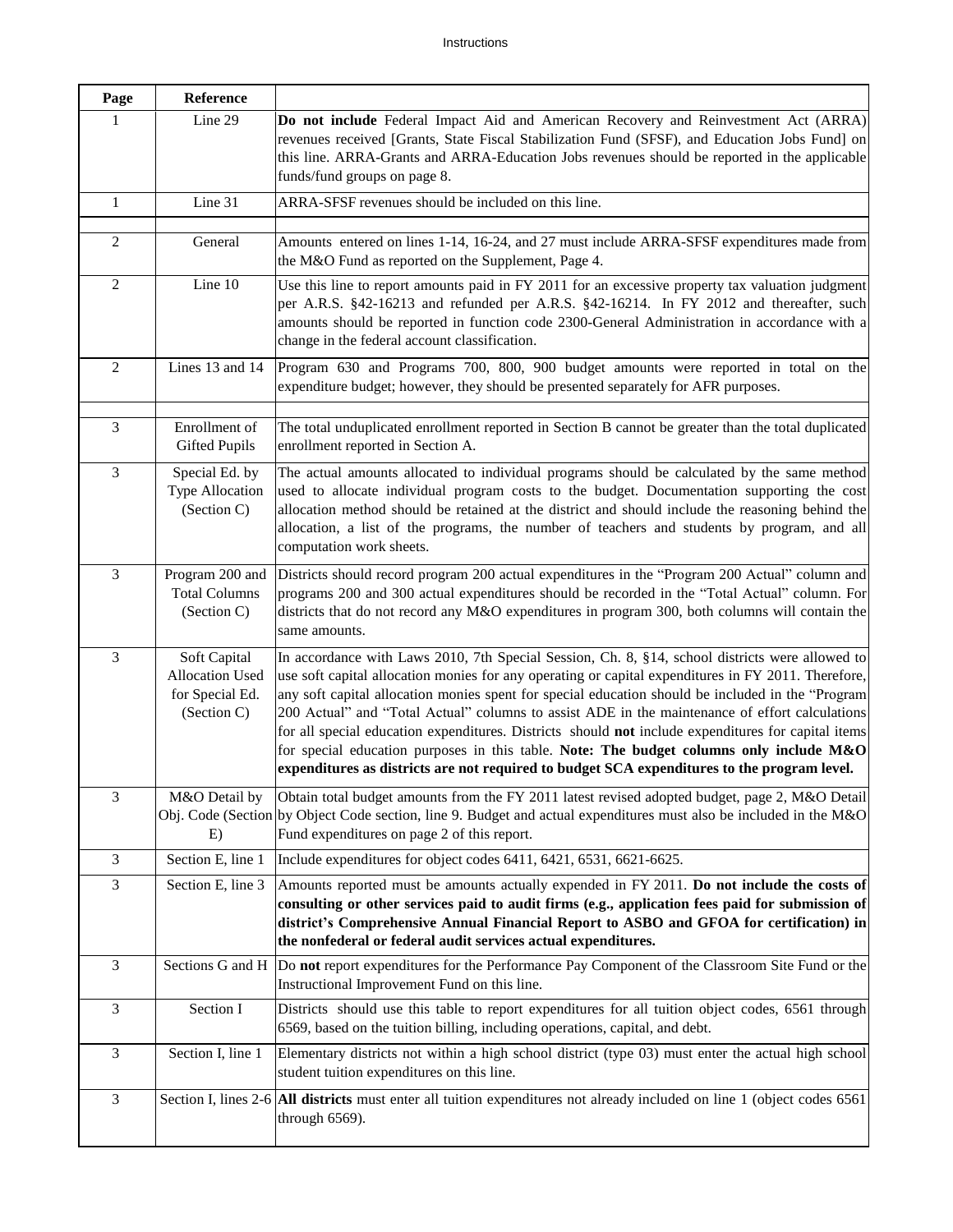| Page           | Reference                                                                             |                                                                                                                                                                                                                                                                                                                                                                                                                                                                                                                                                                                                                                                        |
|----------------|---------------------------------------------------------------------------------------|--------------------------------------------------------------------------------------------------------------------------------------------------------------------------------------------------------------------------------------------------------------------------------------------------------------------------------------------------------------------------------------------------------------------------------------------------------------------------------------------------------------------------------------------------------------------------------------------------------------------------------------------------------|
| 4              | General                                                                               | Expenditures coded during the fiscal year to any of the individual Classroom Site Funds (011-013)<br>that cause the district to exceed the Classroom Site Fund Budget Limit or the appropriate<br>percentage allocation for the individual fund should be reclassified to the M&O or other<br>appropriate fund before the AFR is completed.                                                                                                                                                                                                                                                                                                            |
| 5              | <b>UCO</b> Override                                                                   | Enter the actual expenditure amounts from any Unrestricted Capital Outlay Override authorized by<br>A.R.S. §15-481. Amounts included on line 1 must also be included on lines 2-9, as appropriate.                                                                                                                                                                                                                                                                                                                                                                                                                                                     |
| 5              | <b>UCO</b> Fund<br>Expenditures<br>Lines 2-9                                          | Enter all expenditures from the UCO Fund including Special Education Disability ESEA, Title<br>VIII, Special K-3 Program Override, and Joint Career and Technical Education and Vocational<br>Education Center, as reported on the Supplement, page 2, ARRA-SFSF expenditures as reported<br>on the Supplement, page 4, and Desegregation, as reported on the Desegregation Supplement-<br>Districtwide, page 3.                                                                                                                                                                                                                                       |
| 5              | <b>SCA Fund</b><br>Expenditures<br><b>Lines 11-18</b>                                 | Enter all expenditures from the SCA Fund including ARRA-SFSF expenditures reported on the<br>Supplement, page 4.                                                                                                                                                                                                                                                                                                                                                                                                                                                                                                                                       |
| 5              | Capital Assets,<br>Lines 1-3                                                          | Enter the total costs (before depreciation), by asset classification, for all assets recorded on the<br>capital assets list as of June 30, 2011. Assets with costs below \$5,000 should not be included on<br>the capital assets list or in amounts reported here unless the district's governing board has<br>established a capitalization threshold of less than \$5,000. Do not include stewardship list items in<br>these amounts.                                                                                                                                                                                                                 |
| 5              | Capital Assets,<br>Line 4                                                             | Enter the total cost of construction in progress as of June 30, 2011. This amount will not appear on<br>the capital assets list as of June 30, 2011, as it is not recorded on the list until the project is<br>completed.                                                                                                                                                                                                                                                                                                                                                                                                                              |
| $\tau$         | <b>Capital Funds</b><br>(630, 690, and<br>695)<br>Renovation &<br>New Construction    | In accordance with A.R.S. §15-904(B), the total budgeted and actual expenditures for the Bond<br>Building (630), Building Renewal (690), and New School Facilities (695) Funds must be<br>separately reported as new construction or renovation. If the designation of new construction or<br>renovation does not apply to a particular expenditure, the amount should be reported as "Other".<br>Therefore, the total budgeted and actual expenditures for each fund must agree to the total amounts<br>reported on page 6, by fund.                                                                                                                  |
| $\tau$         | Cost Per Square<br>Foot                                                               | New Construction Report the cost per square foot for new construction projects in progress or completed during the<br>fiscal year for Funds 630 and 695. For projects still in progress at year-end, districts should<br>calculate the cost per square foot by dividing the anticipated total cost of the project upon<br>completion by the anticipated total square footage of the project upon completion. For projects that<br>were completed during the fiscal year, districts should calculate the cost per square foot by<br>dividing the total actual cost of the project upon completion by the total actual square footage of<br>the project. |
| $\overline{7}$ | Debt Service &<br>Adjacent Ways<br>Expenditures<br>Lines 13 and 14<br>6830, 6840-6850 | Principal, interest, and fiscal charges budgeted in FY 2011 and payable on July 1, 2011, should be<br>included as expenditures of FY 2011.                                                                                                                                                                                                                                                                                                                                                                                                                                                                                                             |
| 7              | Debt Service &<br><b>Adjacent Ways</b><br>Expenditures<br>Line 15<br>6100-6800        | Report all expenditures for the fund on this line, excluding principal and interest expenditures<br>(6830-6850) already included on lines 13 and 14.                                                                                                                                                                                                                                                                                                                                                                                                                                                                                                   |
| $\tau$         | Debt Service<br>Expenditures<br>Line 18                                               | If the district has refunded a bond issue, payments to the bond escrow agent should be included on<br>this line for the Debt Service Fund.                                                                                                                                                                                                                                                                                                                                                                                                                                                                                                             |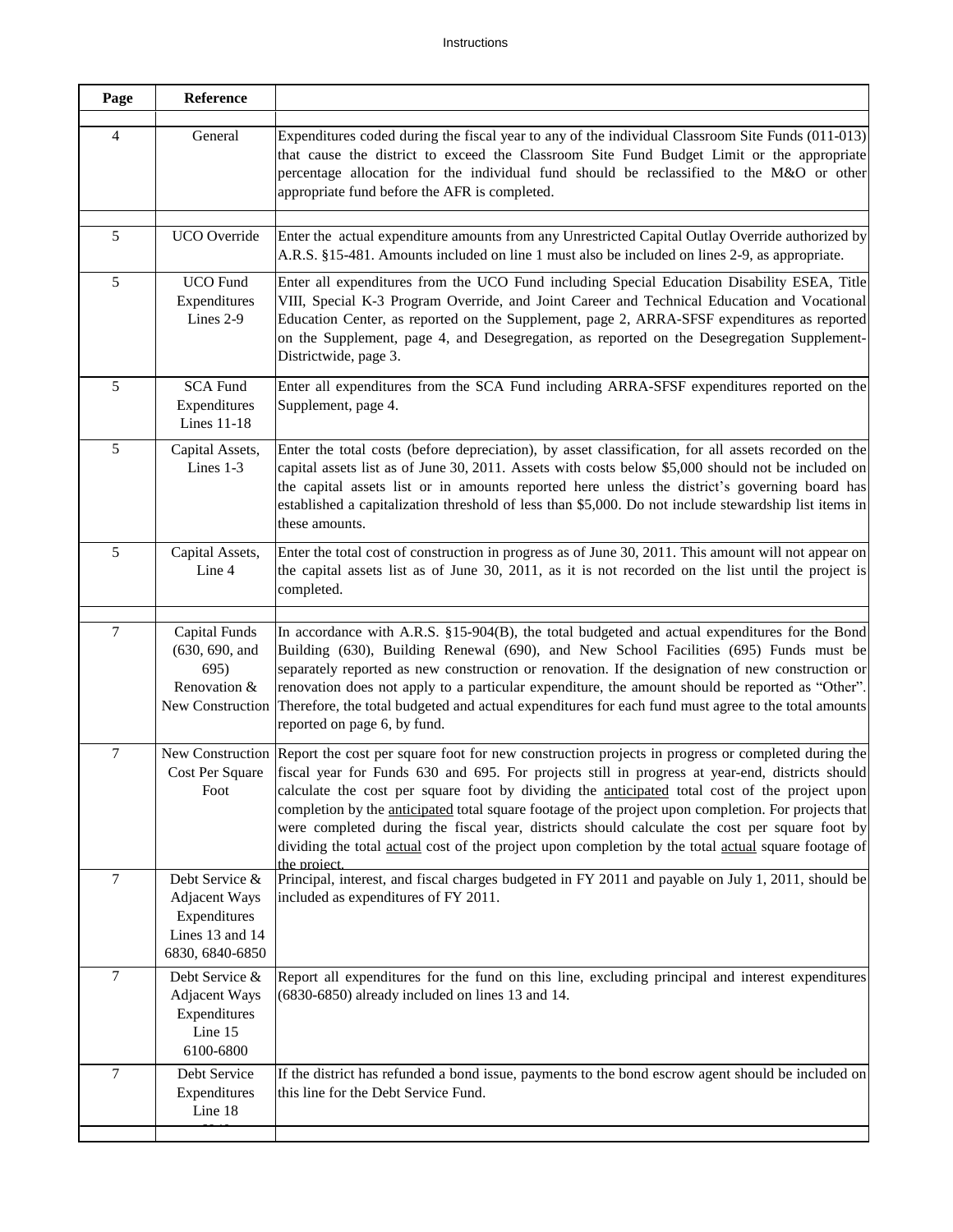| Page | Reference                                                      |                                                                                                                                                                                                                                                                                                                                                                                                                                                                                                                                                    |
|------|----------------------------------------------------------------|----------------------------------------------------------------------------------------------------------------------------------------------------------------------------------------------------------------------------------------------------------------------------------------------------------------------------------------------------------------------------------------------------------------------------------------------------------------------------------------------------------------------------------------------------|
| 8    | <b>Fund Transfers</b><br>(Out) to Indirect<br>Costs            | In accordance with the USFR Chart of Accounts, transfers-out of Federal Projects Funds are<br>allowed only to the Indirect Costs Fund. Transfers-out must be entered as negative numbers<br>(with a minus) on this page.                                                                                                                                                                                                                                                                                                                           |
| 8    | <b>Federal Projects</b><br><b>ARRA Grants</b><br>$(non-SFSF)$  | Transactions related to ARRA monies received, other than SFSF monies, should be included in the<br>applicable federal project lines. Districts should have used a separate fund within the existing<br>assigned fund ranges for each ARRA grant received during the year. If there was not available<br>space within a fund range, districts should have assigned a fund number for that grant within the<br>Other Federal Projects 300-399 fund range. See page 9, Section G for more detailed reporting of<br>ARRA Grant expenditures.           |
| 8    | E-Rate and Impact<br>Aid Funds                                 | Please indicate the fund number that has been assigned to the E-Rate and Impact Aid Funds on<br>lines 15 and 16, respectively. Note: Effective July 1, 2012, districts must use the fund numbers<br>designated in the July 2011 USFR Chart of Accounts revision (374–E-Rate and 378–Impact Aid);<br>however, districts are encouraged to implement the assigned fund numbers earlier.                                                                                                                                                              |
| 8    | Other Federal<br>Projects<br>Line 17                           | Districts that received monies in FY 2011 from the federal education jobs fund program, should<br>have tracked these monies separately in their accounting systems in an "ARRA Education Jobs"<br>Fund within the Other Federal Projects 300-399 fund range. See page 9, Section G for more<br>detailed reporting of ARRA Education Jobs Fund expenditures.                                                                                                                                                                                        |
| 9    | General                                                        | Page 9 includes several sections that are independent from one another and serve separate<br>purposes. Be sure to read any instructions available for each individual section, as some<br>expenditures may be reported in more than one section.                                                                                                                                                                                                                                                                                                   |
|      |                                                                | Transfers-out must be entered as negative numbers (with a minus) on this page.                                                                                                                                                                                                                                                                                                                                                                                                                                                                     |
| 9    | Other Funds<br>Line 38                                         | If fund numbers other than 955 are used for Intergovernmental Agreements, include activity from<br>all intergovernmental agreement funds on this line.                                                                                                                                                                                                                                                                                                                                                                                             |
| 9    | Section B-<br>Liabilities in<br>Excess of the<br><b>Budget</b> | If the actual expenditures incurred in excess of the budget were less than the amount approved by<br>the county, include only the actual expenditures incurred in excess of the budget in this section,<br>not the amount approved by the county.                                                                                                                                                                                                                                                                                                  |
| 9    | Section C-<br>Current<br>Expenditures by<br>Category           | A.R.S. §15-255 requires the Superintendent of Public Instruction's Annual Report to include total<br>current expenditures per pupil and separate per pupil amounts by type of district for (1) classroom<br>instruction excluding classroom supplies, (2) classroom supplies, (3) district and school<br>administration, (4) support services—students, and (5) all other support services and operations.<br>ADE will calculate the "per pupil" amounts based on the total current expenditures reported on<br>lines 1 through 5 in this section. |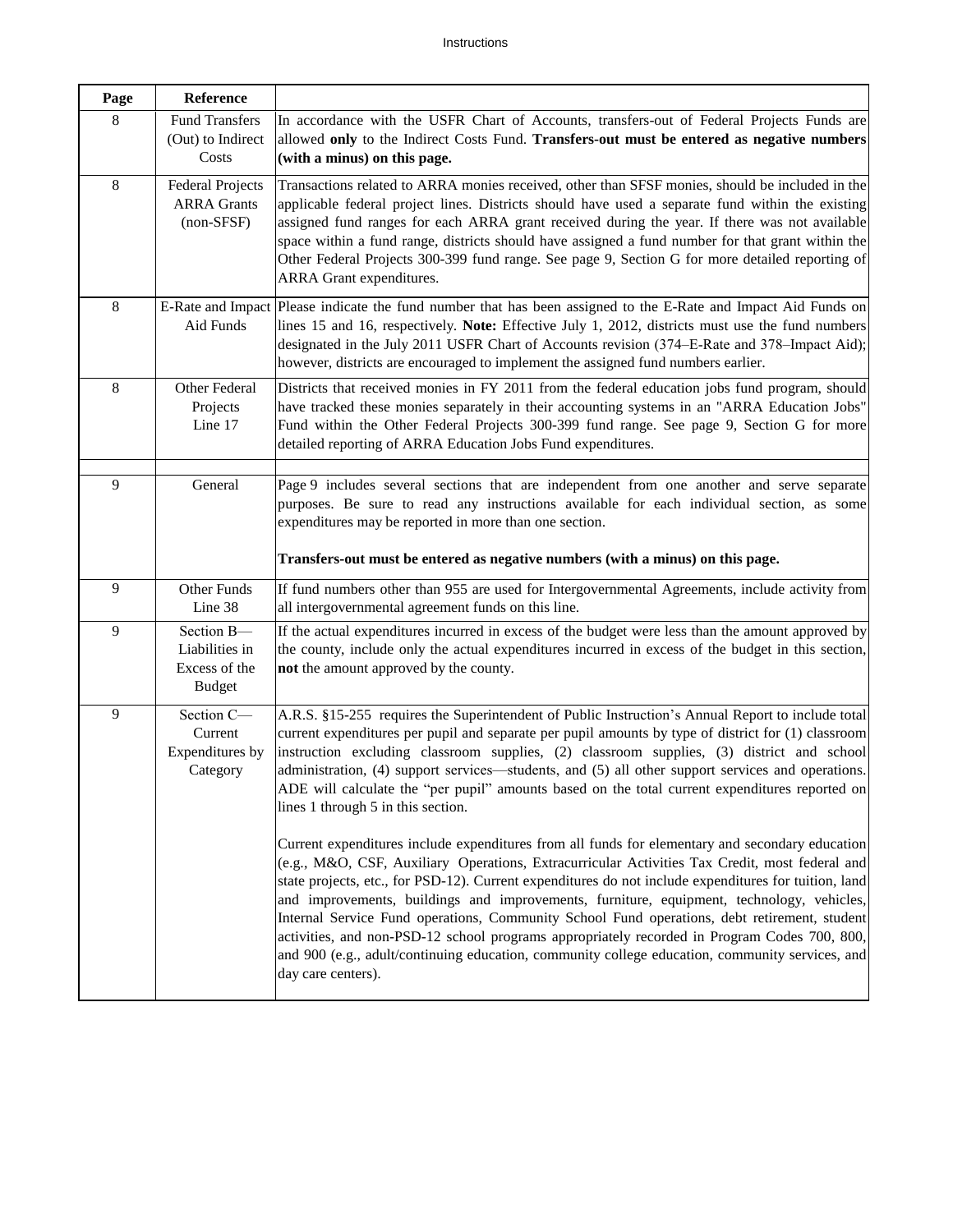| Page    | Reference                                                                            |                                                                                                                                                                                                                                                                                                                                                                                                                                                                                                                                                                                                                                                                                               |
|---------|--------------------------------------------------------------------------------------|-----------------------------------------------------------------------------------------------------------------------------------------------------------------------------------------------------------------------------------------------------------------------------------------------------------------------------------------------------------------------------------------------------------------------------------------------------------------------------------------------------------------------------------------------------------------------------------------------------------------------------------------------------------------------------------------------|
| 9       | Section F-<br><b>Teacher Salaries</b><br>Lines 1-5                                   | Report base salaries (including CSF Performance Pay and Career Ladder addenda), overtime, and<br>additional compensation paid to certified teachers, certified substitute teachers, and contract<br>teachers from all funds for the specified programs. Do not include salaries paid to instructional<br>aides or assistants or any noncertified teachers. If a teacher is paid from more than one program,<br>allocate the salary based on the amount of time instructing in each program.<br>If the district has used the optional object codes in the Chart of Accounts for teachers and<br>substitute teachers, amounts for certified teachers should be recorded in object code 6112 and |
|         |                                                                                      | amounts for certified substitutes should be recorded in object code 6113.                                                                                                                                                                                                                                                                                                                                                                                                                                                                                                                                                                                                                     |
| 9       | Textbooks                                                                            | Section F—Line 6, Report expenditures for textbooks, periodicals and other print medium used for classroom<br>instruction. Do not include expenditures relating to on-line texts or tools.                                                                                                                                                                                                                                                                                                                                                                                                                                                                                                    |
| 9       | Section G-<br>ARRA-SFSF,<br><b>Education Jobs</b><br>and Other Grant<br>Expenditures | If the district spent any ARRA monies (i.e., ARRA-SFSF, ARRA Education Jobs, ARRA Title I<br>Grant, or ARRA IDEA Grant revenue) in FY 2011, from current revenues or from ARRA revenues<br>remaining from previous years, the related expenditures should be reported in the corresponding<br>column.                                                                                                                                                                                                                                                                                                                                                                                         |
| 9       | <b>ARRA-SFSF</b>                                                                     | The ARRA-SFSF revenue and expenditures reported here should also be included on AFR pages 1,<br>2 and 5 and supplement page 4, as applicable.                                                                                                                                                                                                                                                                                                                                                                                                                                                                                                                                                 |
| 9       | <b>ARRA</b><br><b>Education Jobs</b><br>and Other Grants                             | Amounts included in the ARRA-SFSF and ARRA Education Jobs columns should not be included<br>in the Other ARRA Grants column. The ARRA Education Jobs and Other ARRA Grants (non-<br>SFSF) expenditures reported here should also be included in the applicable Federal Project Funds<br>100-399 on page 8.                                                                                                                                                                                                                                                                                                                                                                                    |
| 9       | Section H-                                                                           | Amounts reported in this section provide the detail needed to determine the percentage of every<br>Funds 525 and 526 dollar spent in the classroom, as required by A.R.S. §41-1279.03, for the Auxiliary Operations and<br>Extracurricular Activities Fees Tax Credit Funds. The "All Other Object Codes" columns should<br>not include object code 6900, and the total for each fund should agree to the total actual<br>expenditures reported for these funds in the "Other Funds" section of this page.                                                                                                                                                                                    |
| Summary | General                                                                              | The Summary condenses the information in the AFR for more economical publication. Most<br>information in the Summary automatically pulls from the AFR, so the AFR should be completed<br>before the Summary.                                                                                                                                                                                                                                                                                                                                                                                                                                                                                  |
| Summary | <b>ADM</b>                                                                           | Obtain total Attending ADM for FY 2010 and FY 2011 from the district's copies of ADE's ADM<br>Attending Summary reports (ADMS 45-2). Obtain total Resident ADM for FY 2010 and FY 2011<br>from the Recalculated State Aid ADM Counts reports (ADMS 46-1), 100th-day counts. Both<br>reports are available on ADE's Web site at the link below:<br>www.ade.az.gov/districts                                                                                                                                                                                                                                                                                                                    |
| Summary | Other Capital<br>Funds                                                               | Record the total of Funds 660 and 665 as reported on AFR page 9, Other Funds, lines 30 and 31.                                                                                                                                                                                                                                                                                                                                                                                                                                                                                                                                                                                                |
| Summary | <b>Federal Projects</b>                                                              | Record the total of Funds 100-399 as reported on AFR page 8, Federal Projects, line 18.                                                                                                                                                                                                                                                                                                                                                                                                                                                                                                                                                                                                       |
| Summary | <b>State Projects</b>                                                                | Record the total of Funds 400-499 as reported on AFR page 8, State Projects, line 30.                                                                                                                                                                                                                                                                                                                                                                                                                                                                                                                                                                                                         |
| Summary | School Plant                                                                         | Record the combined totals of School Plant Funds 500, 505, 506, and 640 as reported on AFR<br>page 9, Other Funds, lines 6 through 8, and 28.                                                                                                                                                                                                                                                                                                                                                                                                                                                                                                                                                 |
| Summary | Gifts and<br>Donations                                                               | Record the combined total of Funds 530 and 650, as reported on AFR page 9, Other Funds, lines<br>13 and 29.                                                                                                                                                                                                                                                                                                                                                                                                                                                                                                                                                                                   |
|         |                                                                                      |                                                                                                                                                                                                                                                                                                                                                                                                                                                                                                                                                                                                                                                                                               |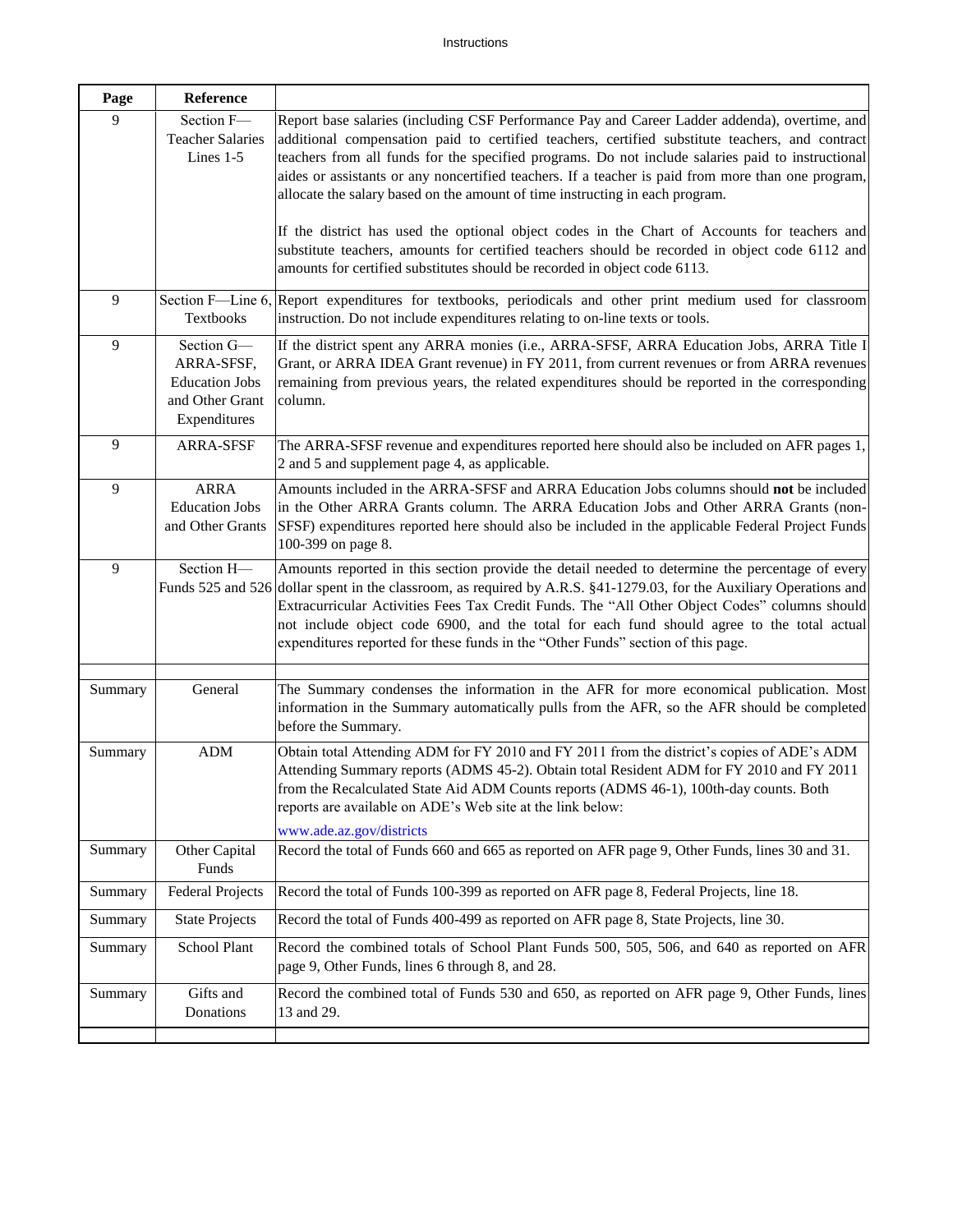| Page                 | Reference                                               |                                                                                                                                                                                                                                                                                                                                                                                                                                                                                                                                                                                                                                                                                                                                                                                                                                                                                                                                                                                                                                                |
|----------------------|---------------------------------------------------------|------------------------------------------------------------------------------------------------------------------------------------------------------------------------------------------------------------------------------------------------------------------------------------------------------------------------------------------------------------------------------------------------------------------------------------------------------------------------------------------------------------------------------------------------------------------------------------------------------------------------------------------------------------------------------------------------------------------------------------------------------------------------------------------------------------------------------------------------------------------------------------------------------------------------------------------------------------------------------------------------------------------------------------------------|
| Supplement<br>Page 1 | Program 520<br>Special K-3<br>Program Overrides<br>Only | Report M&O Fund expenditures of Special K-3 Program Overrides approved by voters before<br>November 24, 2009, on lines 11-19. Do not include expenditures from any new Special Program<br>Override approved pursuant to A.R.S. §15-482 as amended by Laws 2010, Ch. 179, §2, for<br>preschool children with disabilities and students enrolled in kindergarten through grade 12. Those<br>override expenditures should be included on the applicable lines for the M&O Fund on page 2 of<br>the AFR.                                                                                                                                                                                                                                                                                                                                                                                                                                                                                                                                           |
| Supplement<br>Page 1 | Program 540                                             | A.R.S. §15-910.01 requires the State Board of Education (SBE) approval prior to including<br>amounts here. Currently, no districts have been authorized by the SBE.                                                                                                                                                                                                                                                                                                                                                                                                                                                                                                                                                                                                                                                                                                                                                                                                                                                                            |
| Supplement<br>Page 2 | General                                                 | Amounts included on this page must also be included on AFR page 5, lines 2-9 as appropriate.                                                                                                                                                                                                                                                                                                                                                                                                                                                                                                                                                                                                                                                                                                                                                                                                                                                                                                                                                   |
| Supplement<br>Page 2 | Program 540                                             | A.R.S. §15-910.01 requires the State Board of Education (SBE) approval prior to including<br>amounts here. Currently, no districts have been authorized by the SBE.                                                                                                                                                                                                                                                                                                                                                                                                                                                                                                                                                                                                                                                                                                                                                                                                                                                                            |
| Supplement<br>Page 4 | General                                                 | Expenditures of the federal ARRA-SFSF monies should be recorded by program code in the<br>M&O, UCO, SCA, and Joint Technical Education (JTE) Funds, as applicable. The M&O<br>expenditures should also be included on AFR page 2, lines 1-14, 16-24, and 27. The UCO and<br>SCA expenditures should also be included on AFR page 5, lines 2-9 and 11-18, as appropriate.                                                                                                                                                                                                                                                                                                                                                                                                                                                                                                                                                                                                                                                                       |
| Supplement<br>Page 4 | <b>JTED - SFSF</b><br>Expenditures                      | If a Joint Technical Education District (JTED) passed through SFSF monies to its member<br>districts, the JTED member districts should record expenditures in the JTE Fund (Fund 596) using<br>program code 271-Vocational and Technological Education-SFSF and report those expenditures<br>on lines 9 and 26. Operating expenditure amounts reported on line 9 should not be included in the<br>capital expenditure amounts reported on line 26, and vice versa. Member districts should also<br>include total JTE Fund expenditures on AFR page 9, Other Funds, line 26.<br>In addition, JTEDs should aggregate and report total SFSF pass-through expenditures made by all<br>member districts only on lines 9 and 26. ARRA-SFSF monies spent directly by the JTED should be<br>reported on lines 1-7 and 10-24.<br>For further guidance on recording the SFSF monies, see the Office of the Auditor General's e-<br>mails dated September 24, 2009; April 28, 2010; and June 24, 2010; available on the Auditor<br>General's Web site at: |
|                      |                                                         | www.azauditor.gov/Reports/School_Districts/FAQs/SD_FAQ_ARRA.htm                                                                                                                                                                                                                                                                                                                                                                                                                                                                                                                                                                                                                                                                                                                                                                                                                                                                                                                                                                                |